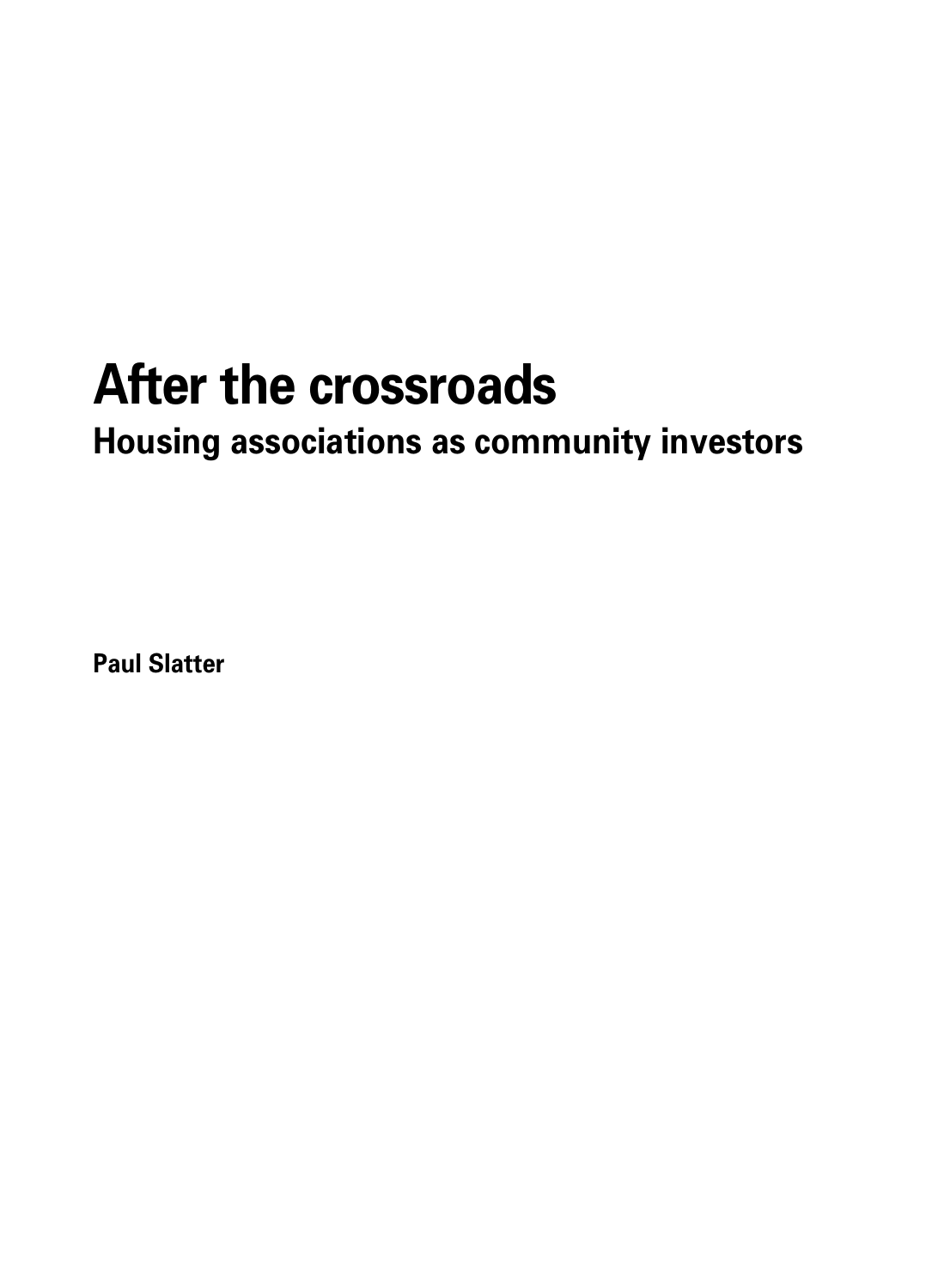The **Joseph Rowntree Foundation** has supported this project as part of its programme of research and innovative development projects, which it hopes will be of value to policy makers and practitioners. The facts presented and views expressed in this report are, however, those of the author and not necessarily those of the Foundation.

© Joseph Rowntree Foundation 2001

All rights reserved.

Published for the Joseph Rowntree Foundation by YPS

ISBN 1 84263 046 6

Cover design by Adkins Design

Prepared and printed by: York Publishing Services Ltd 64 Hallfield Road Layerthorpe York YO31 7ZQ Tel: 01904 430033; Fax: 01904 430868; E-maiders@yps.ymn.co.uk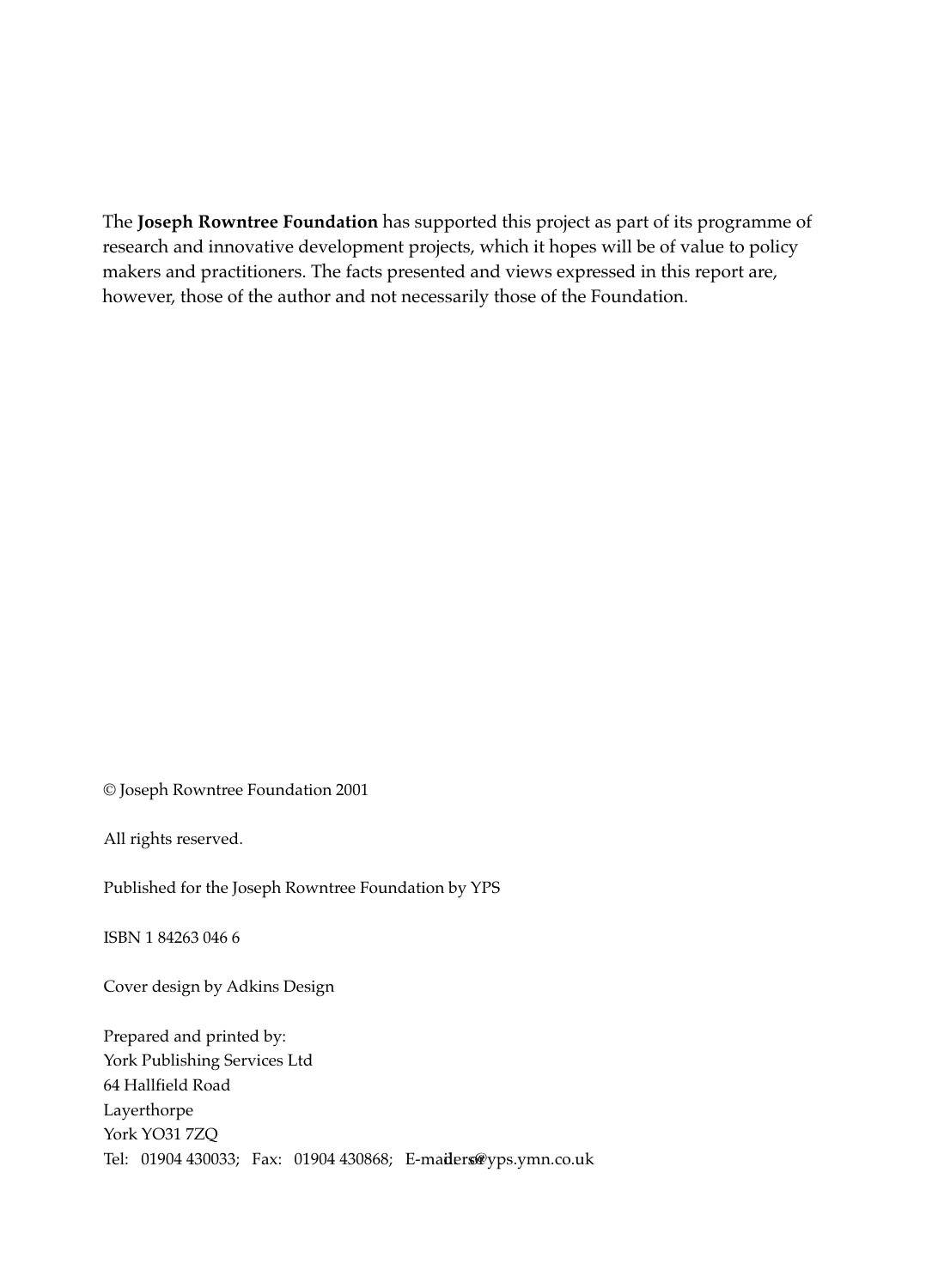## **Contents**

|                         | Acknowledgements                                             | Page<br>iv |
|-------------------------|--------------------------------------------------------------|------------|
| Summary                 |                                                              | $\rm{V}$   |
| 1                       | Introduction                                                 | 1          |
| $\overline{\mathbf{2}}$ | The extent of community investment                           | 3          |
|                         | Making adult skills a priority                               | 3          |
|                         | Enabling wider access to ICT                                 | 3          |
|                         | Getting people into work                                     | 4          |
|                         | Assisting welfare to work                                    | 4          |
|                         | Keeping money in the neighbourhood                           | 4          |
|                         | Supporting and promoting enterprise                          | 5          |
|                         | Tackling anti-social behaviour                               | 5          |
|                         | Developing the role of neighbourhood wardens                 | 5          |
|                         | Giving quality and choice in lettings                        | 6          |
|                         | Reducing neighbourhood abandonment                           | 6          |
|                         | Using art and sport in regeneration                          | 6          |
|                         | Building community capacity                                  | 6          |
|                         | Helping community groups to raise resources                  | 7          |
|                         | Involving community groups in service delivery               | 7          |
|                         | Working with schools to develop wider action                 | 7          |
|                         | Supporting families                                          | 8          |
|                         | Bringing shops back to deprived areas                        | 8          |
|                         | Improving access to financial services                       | $\,8\,$    |
|                         | Joining up neighbourhood management                          | 8          |
|                         | Co-ordinating services for young people                      | 9          |
| 3                       | Case studies of community investment                         | 10         |
|                         | PHA's Community Regeneration Unit                            | 11         |
|                         | Charter Plus: a community investment strategy                | 15         |
|                         | Community partnership on the Darnhill estate                 | 19         |
|                         | Investing in Barton and its future                           | 24         |
|                         | Developing HART in Birmingham                                | 29         |
| 4                       | Conclusions                                                  | 36         |
|                         | What is community investment?                                | 37         |
|                         | Why do some housing associations become community investors? | 37         |
|                         | How associations behave as community investors               | 39         |

## **References** 42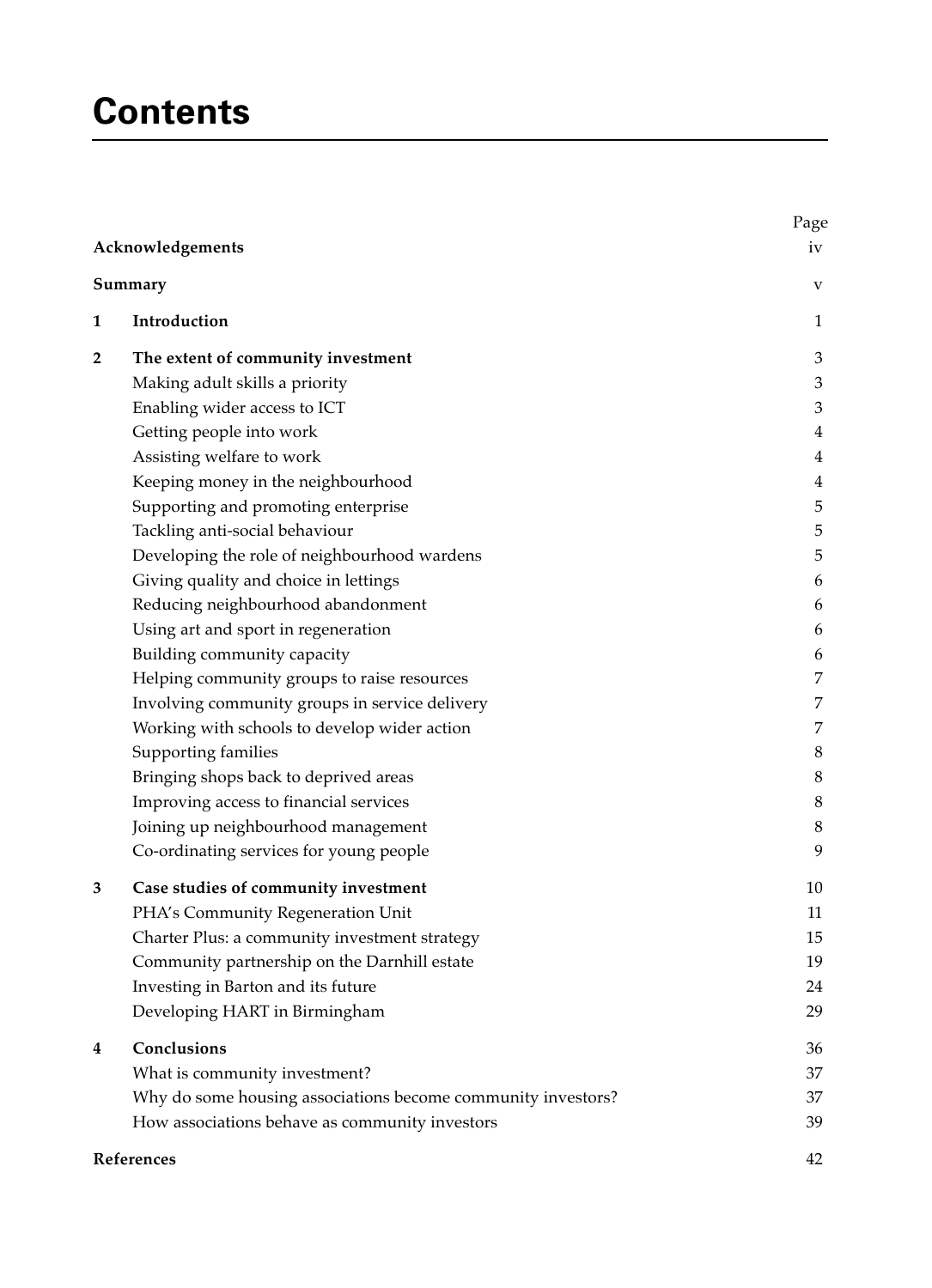Thanks are due to Andrew Mason, Bronwen Lloyd, Kathy Thomas, Chris Kenny, Phil Lane, Kate Farley, Isis May, Ella Rita and Dr Jane Bradshaw for their assistance in compiling this report. Particular thanks and acknowledgement are due to Clive Milone, Alan Clawley and Paul Bullivant for research relating to the case studies. Recognition is due to the members of People for Action for pioneering the path of community investment for housing associations and to the staff team at People for Action for the support they seek to give.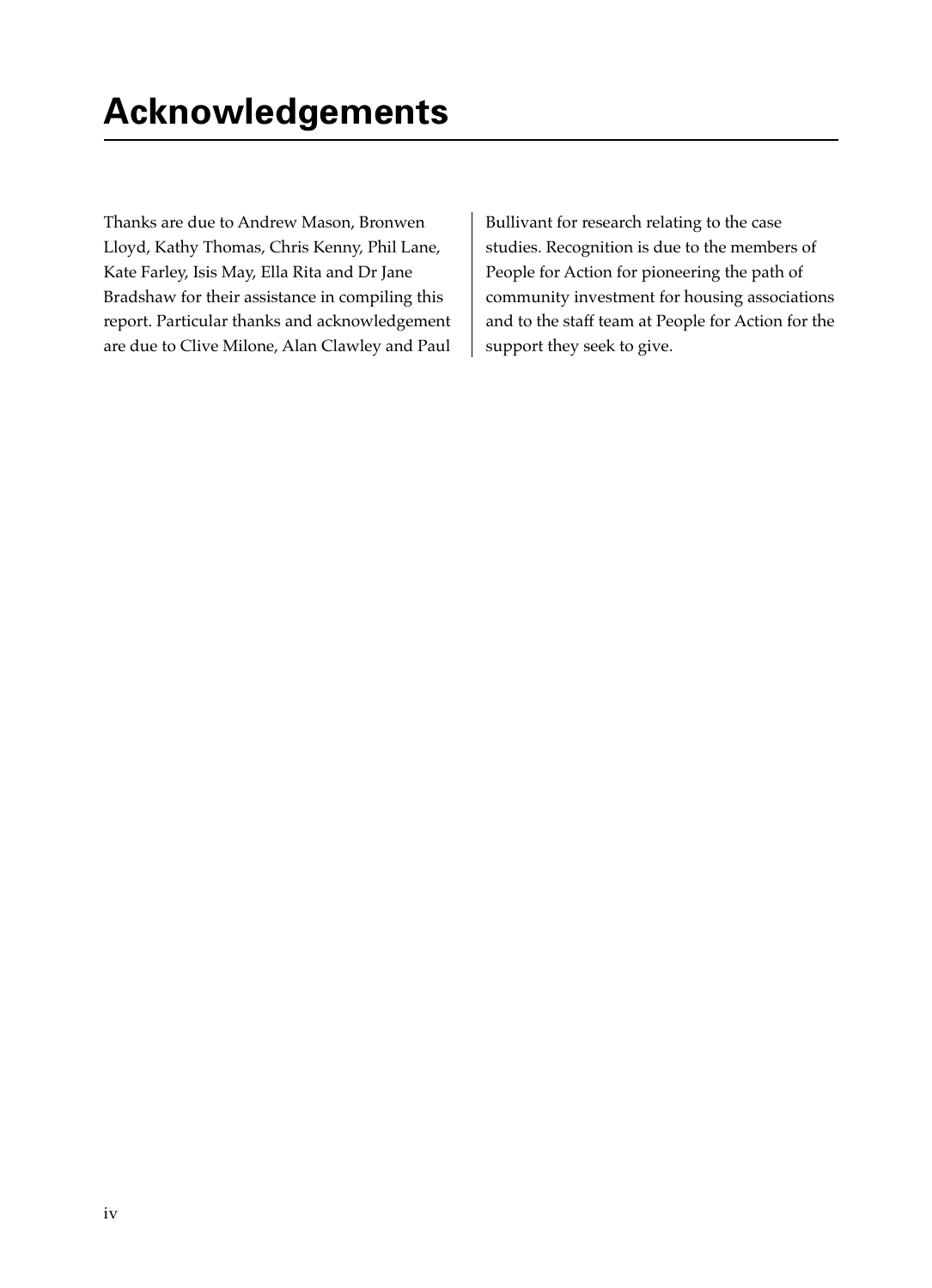## **Summary**

Housing associations are at the crossroads. They face basic choices both about their mission and their means of achieving it:

- Should they go 'back to basic' housing management, or diversify?
- Is it time to seek economic security and efficiency through merger, or does sustainability depend on stronger links to local communities?
- Are housing associations to be marketbased or part of the social market?

Some housing associations have chosen the path of community investment. Typically, however, they have done so without a strong strategic framework (Smith and Paterson, 1999), without an explicit mission. The Government's *New Commitment to Neighbourhood Renewal* (Social Exclusion Unit, 2001) offers these associations a framework for their community investment. This report aims to show how community investment on the part of housing associations can be at the heart of delivering neighbourhood renewal. The report goes on to consider in more detail five examples of community investment in practice. This evidence suggests that some associations have now genuinely moved beyond what Tim Dwelly (1999) called the 'tribal boundaries' that divide 'housing' organisations from 'regeneration' organisations. Whereas some associations may continue to develop as providers of sub-market rent housing (subsidised by the State and with a keen interest in listening to their customers, but operating effectively as private housing companies), other associations are becoming community investors – committed to actions that increase the ability of communities to manage change effectively; that is, they are committed to building more sustainable communities.

The new community investors among housing associations see themselves as social enterprises, combining economic and social objectives. Amongst their number are likely to be associations that want to keep close links with the communities they serve and those that acknowledge that, in the past, housing associations have sometimes been part of the problem facing communities. The 'followers of housing fashion', however, are unlikely to be amongst their number. Community investors will include some large associations and some small, some with concentrated stock and some with stock dispersed across many neighbourhoods. There will be no single approach to community investment, no one size to fit all.

Community investment housing associations will find an increasing area of common ground with other regeneration agents and enablers of regeneration like development trusts, cooperative development agencies, Groundwork Trusts and community-based finance initiatives. These new third-sector organisations will be important allies for any Government – of the left, right or centre – that is interested in rebuilding society.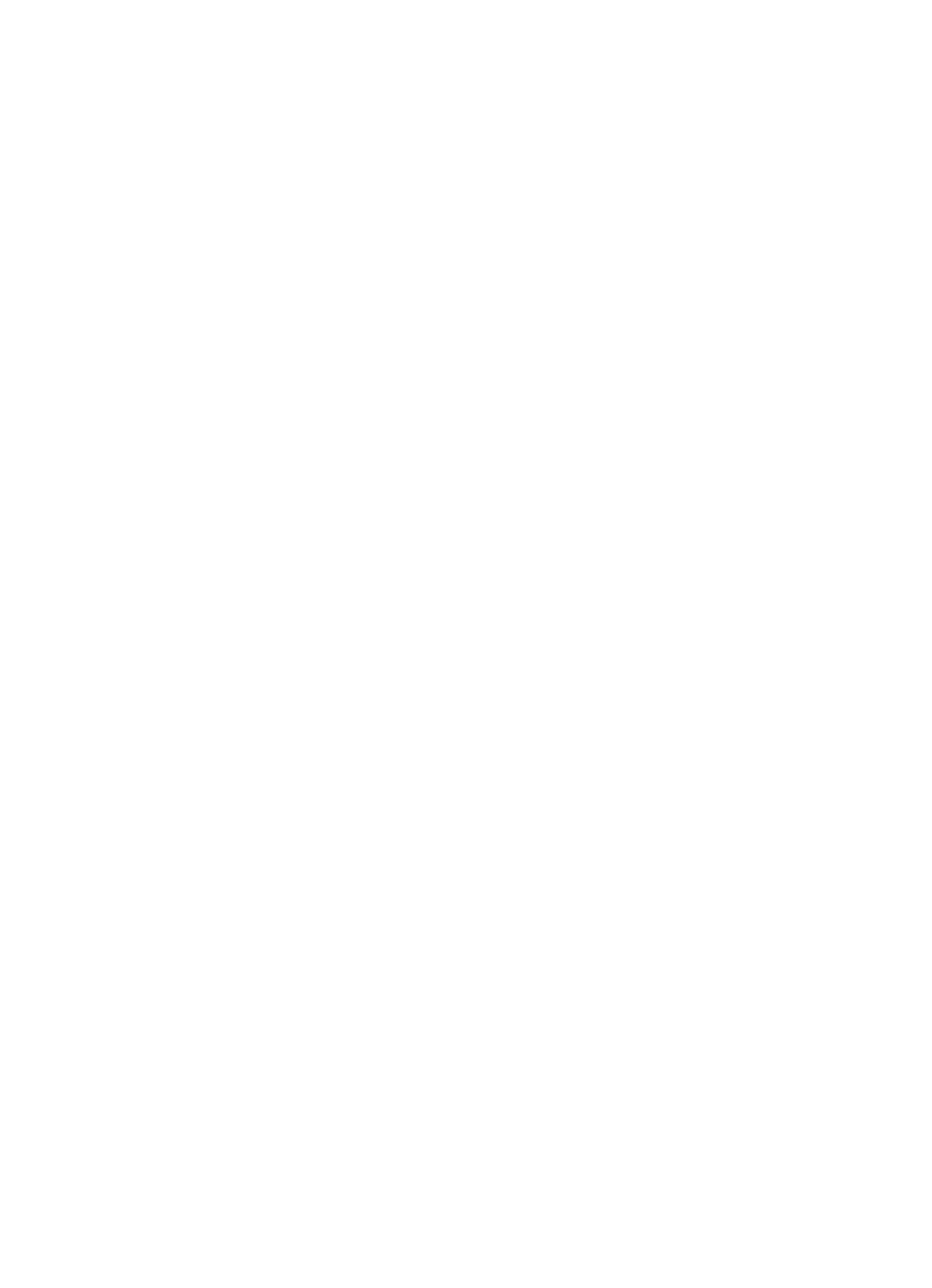In 1998, *From Exclusion to Inclusion* (Clapham and Evans, 1998) contained the notable finding that 92 per cent of housing associations were finding housing management more difficult as a consequence of the growing social and economic marginalisation of their tenants. In the same report, 65 housing association chief officers signed up to the need for change, agreeing that housing associations needed to redefine their role in terms of enabling communities and individuals to move from social exclusion to inclusion. The list, however, did not include everyone; social exclusion is clearly an issue for housing associations, but becoming a community investment agency is not the only response.

That housing associations are at a crossroads is no new insight. Tim Dwelly in 1999 noted that housing associations face what appears to be a set of mutually exclusive choices:

- back to 'basic' housing management, or diversification into other activities?
- economic security and efficiency through merger, or stronger links to local communities?
- market-based or part of the social market?

[*Note*: The extent to which these choices are actually exclusive is, of course, dependent on the resources available to the management of housing associations and their skill in managing them. Creative management (particularly of information) may enable some associations to grow and yet to remain locally 'owned', for example.]

There is widespread agreement about the past – the path that has brought social landlords to this parting of the ways:

- reductions in local authority house building
- competition between associations and the connected reduction in the grant rate
- development-led policies
- changing demand
- the rise of 'housing plus' in the late 1990s and, since 1997, the new joined-up agenda for regeneration.

The way forward is, however, hotly debated. Dwelly (1999), for example, argued that community investment as opposed to investment in property must now become a *mainstream* activity for housing associations. Others have argued equally powerfully that the future for housing associations lies in fewer organisations focused more intently on efficient management of social housing.

Sometimes housing associations see themselves as different and special, but that's nonsense – we are just another business with a multi-million pound turnover. The only difference is that we don't have to answer to shareholders, so all the pressure to change and improve has to come from within … We have too many housing associations in this country and it is inevitable that they will be slimmed down, with only the fittest surviving. (David Hucker, Chief Executive of Orbit Housing Association)

This report presents a description of how some housing associations are linking community investment to neighbourhood renewal. It goes on to consider in more detail five examples of community investment in practice. This evidence suggests that, for some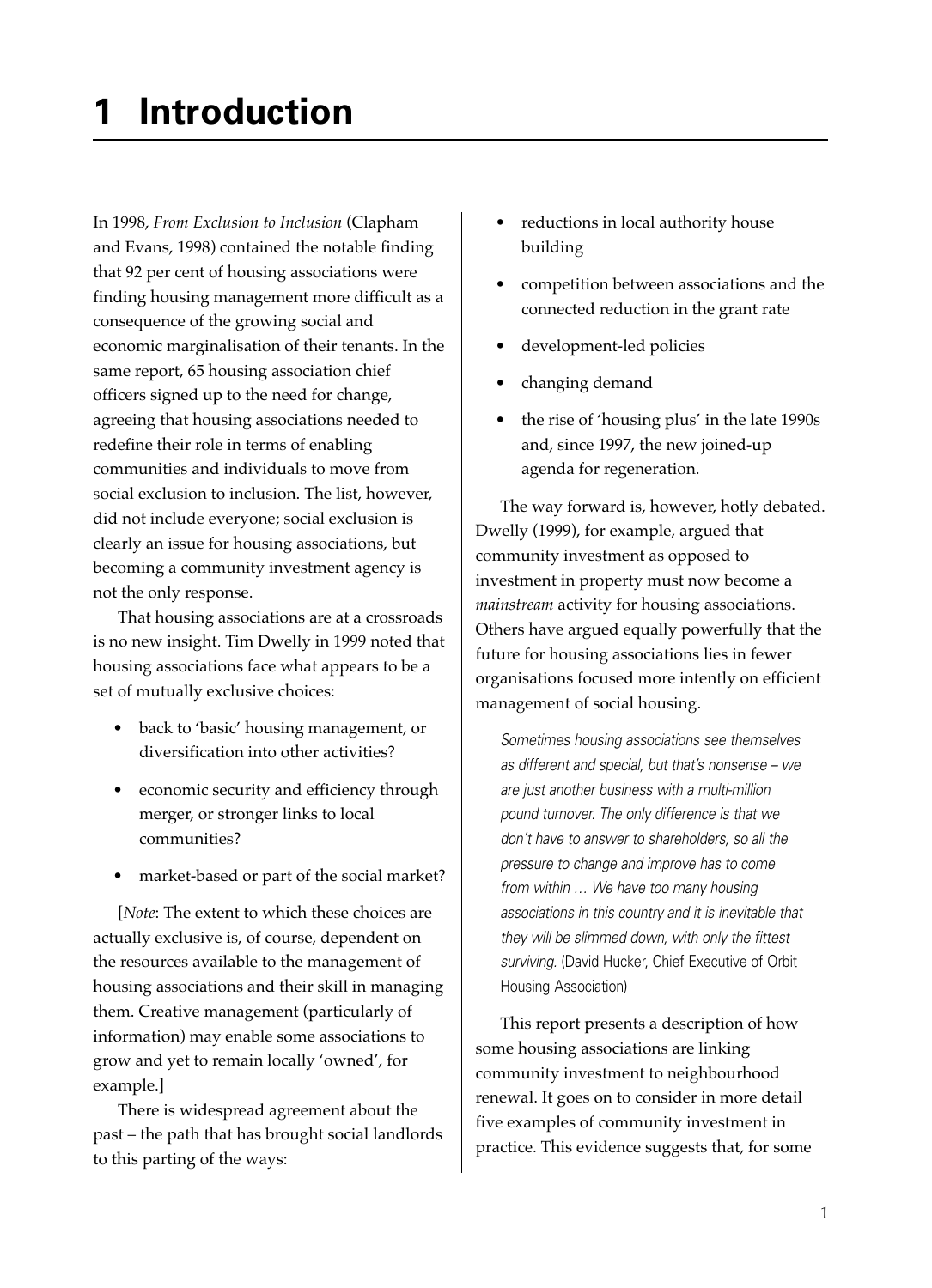associations at least, the future is as community investors – firmly part of the social market. For others, perhaps, what lies beyond the crossroads will be very different.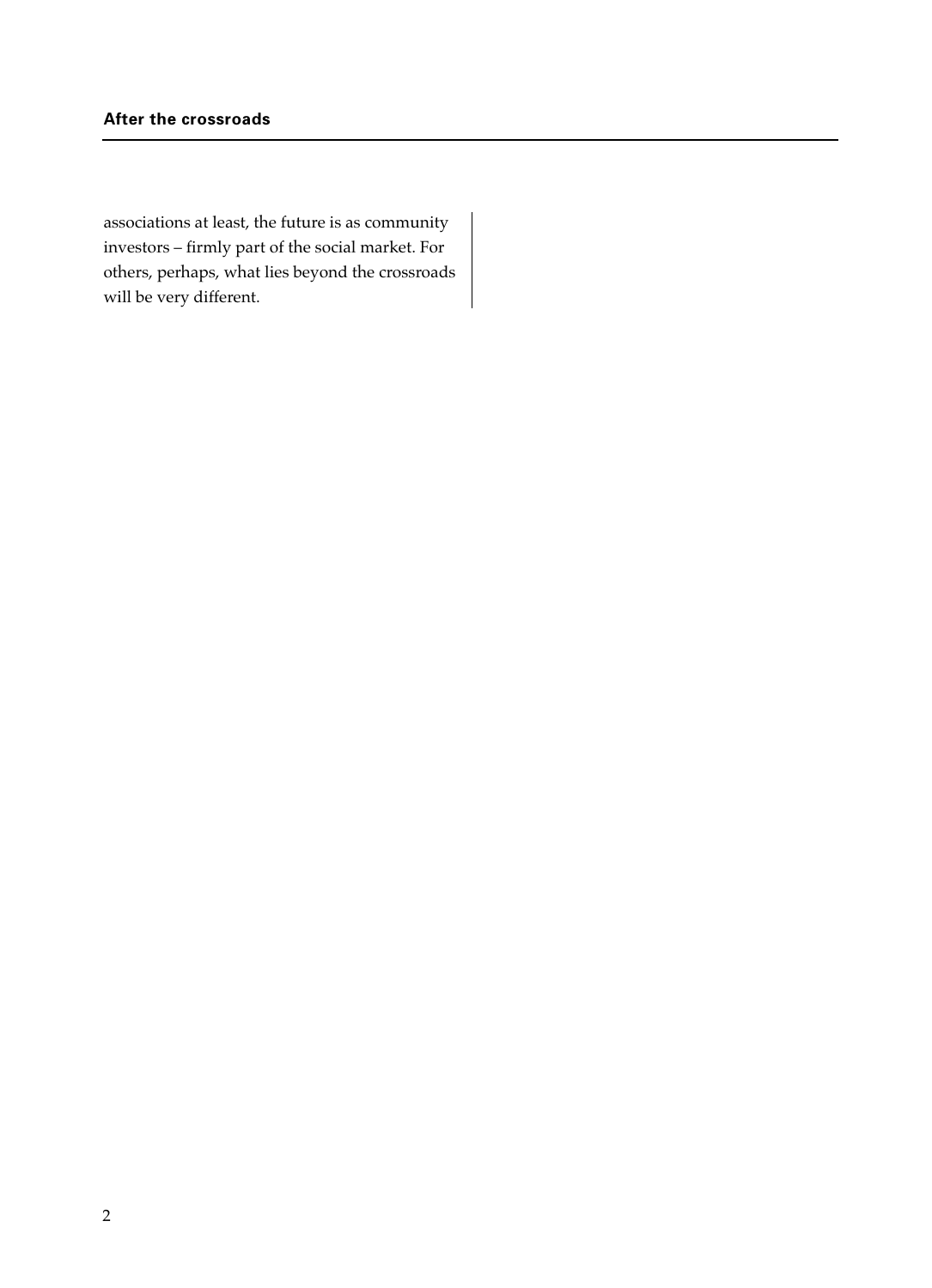Housing associations that have become involved in community investment have done so for a variety of reasons (Dwelly, 1999) and follow one of several distinct approaches (Smith and Paterson, 1999). It has been argued that this variability is connected to the lack of coherence in strategic direction (Smith and Paterson, 1999). Research into housing plus on five estates in 1997 concluded, however, that community investment must form part of the main strategy of an association; it should not be seen as a bolton extra (Fordham *et al.*, 1997).

In 1997, a new government came to power bringing with it a new agenda for regeneration. Society, according to this new government, not only existed but was something tangible in which organisations could invest and communities and individuals could be included. In April 2000, the Government's Social Exclusion Unit published a consultation paper on a *National Strategy for Neighbourhood Renewal*. This chapter shows how community investment by housing associations matches up with the key ideas in the new strategy. Community investment by housing associations is not a side issue, a 'bolt-on extra', but may be at the heart of the Government's new commitment. In return, the national strategy gives housing associations (and others) the framework for community investment they seek.

## **Making adult skills a priority**

Investment in property in deprived areas can also be investment in people in particular through skills training. Broomleigh Housing Association (HA) in South London provides an example of how capital investment can be more than bricks and mortar. It works with local

colleges and training agencies to use empty property for running training courses in deprived neighbourhoods. Some housing associations are going further to make adult skills a priority in deprived areas. Three Rivers Housing, based in County Durham, for example, employs a training and employment adviser to provide advice to tenants and their families. The association has also developed a local labour scheme, which provided opportunities for 12 trainees to gain off-site training to NVQ2 level at a local college. In making these links, housing associations are also forming new partnerships. In Sussex, 1066 Housing Association won support from the Department for Education and Employment's (DfEE's) Adult and Community Learning Fund to provide training for local estate residents in partnership with a number of other local organisations including the University of Sussex and local residents' associations.

## **Enabling wider access to ICT**

Housing associations – by virtue of their position as major enterprises often located in the neighbourhoods they serve – are in a good position to extend access to information and communications technology (ICT) to deprived communities. For example, on the Armoury Way Estate in central Wandsworth, Threshold Tennant Trust has converted a disused laundry into a community centre providing free access to IT training. South London Family Housing Association is one of a number of other landlords providing estate-based IT training. Estate-based facilities can also enable access to further education. The Peabody Trust, for example, has provided a network of five 'virtual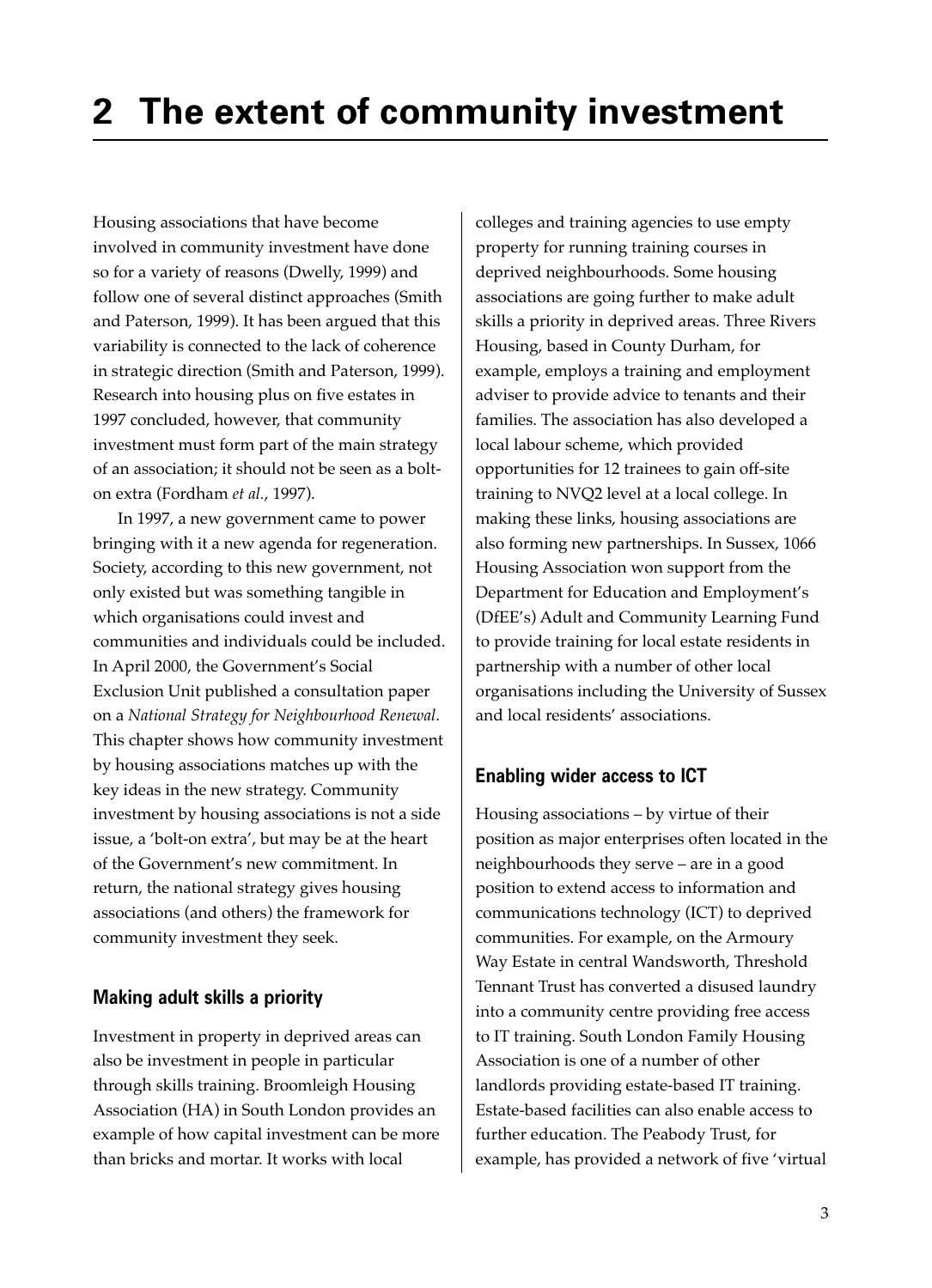classrooms', which bring training and learning opportunities to residents on estates by linking them up to colleges. Some housing associations have set up schemes offering tenants hardware too. Swan HA in Essex has recently launched for tenants an ICT training programme, on completion of which participants receive a free set-top box giving them Internet access via the TV. London and Quadrant Housing Trust gives computers to their resident associations as well as providing Residents On-line (a residentfocused website); free IT learning courses; and free web access via local Internet cafés.

## **Getting people into work**

Housing associations – again by virtue of being enterprises serving and located in deprived communities – are playing a part in helping tenants and residents back into work. Accord HA, based in West Bromwich, has a Housing Employment and Training Initiative to create local employment and training opportunities. Accord is also a founder member of the Black Country Third Sector Network which aims to promote and multiply the benefits produced by social enterprises including building societies, housing associations and the Groundwork Trust, etc. in the region. South London Family Housing Association runs IGLOO Integra – a two-year transnational project aimed at job creation in construction and environmental work and the formation of social enterprises. Black Country Housing helped tenants set up B-TRAC, a community business which contracts for local grounds maintenance, cleaning and small-scale building work. O-Regen (the Orient Regeneration Trust), set up by Waltham Forest Housing Action Trust, is tackling poverty and

disadvantage in its part of East London by helping people become more employable and by providing skills training, business enterprise support and child-care programmes. The Trust has developed comprehensive estate-based services which have helped 3,000 people into jobs and training since 1993. Overcoming local barriers to employment involves social landlords in a wide range of issues. On the Castle Vale estate in north-east Birmingham, for example, the local housing action trust (HAT) is involved in projects addressing an agenda ranging from poor health to inadequate public transport.

## **Assisting welfare to work**

Housing associations – as social enterprises and, in themselves, expressions of community selfhelp – are well placed to help people living in deprived neighbourhoods move away from dependency on benefits and into the culture of work. For example, Oxford Citizens HA works with the County Welfare Rights Unit to provide benefits advice to tenants on the issues facing people moving into work from benefits. In East London, the Circle 33 Trust has supported the growth of community development trusts to build the capacity for self-help. Many social landlords also operate foyer facilities aimed at helping young, unemployed and homeless people into work, accommodation and stable relationships.

## **Keeping money in the neighbourhood**

Local labour clauses in construction and maintenance contracts are now fairly commonplace in the operations of social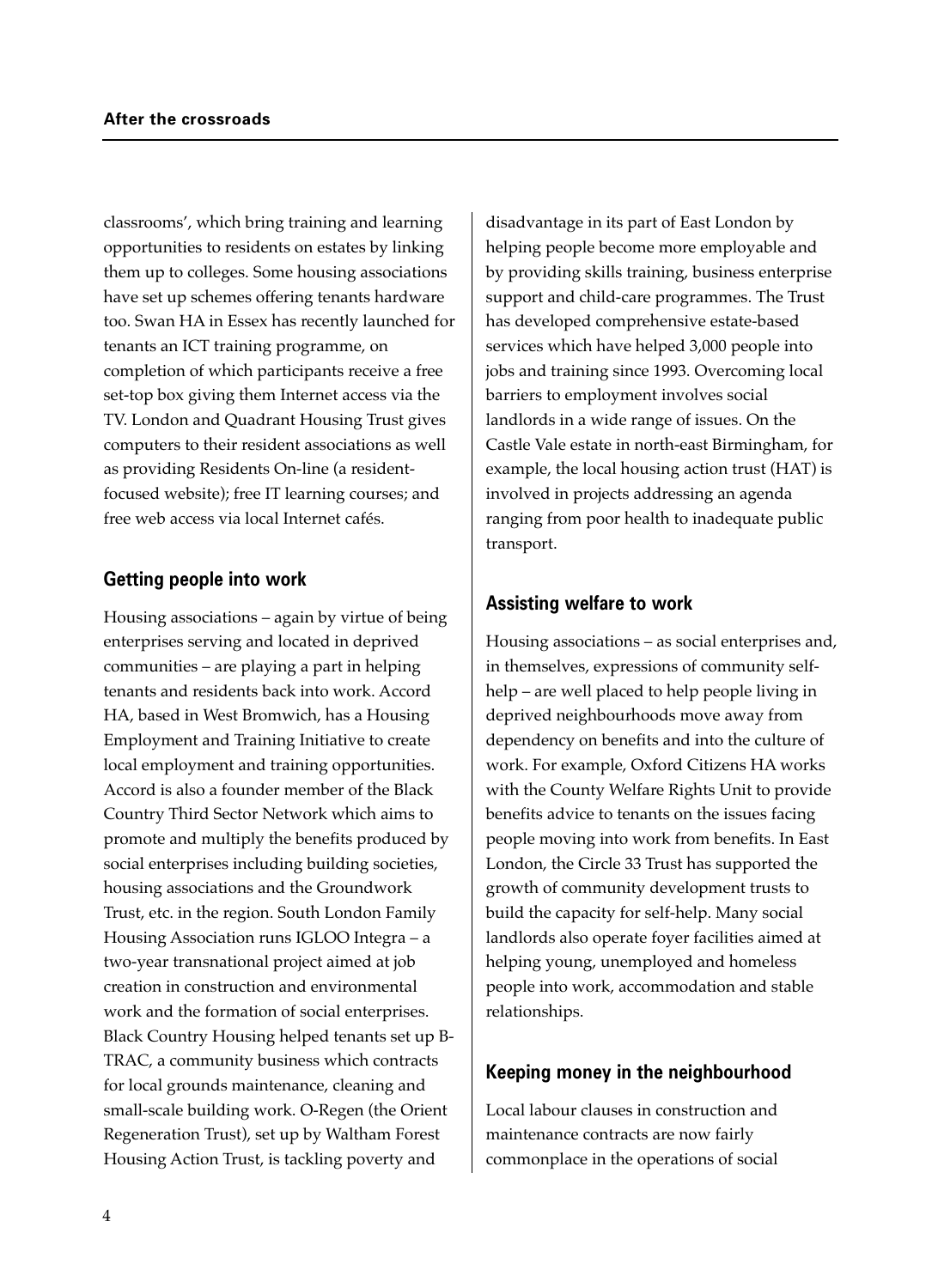landlords. The Kent-based Amicus Group, for example, has local labour clauses in all of its schedule of rates contracts – worth £2m a year. B-TRAC is a local community business that carries out housing maintenance work for Black Country Housing. In Central London, Walterton and Elgin Community Homes – the first resident-controlled housing association to take over its homes under Tenants' Choice – has set up its own local building company and is looking at the potential for developing other local service enterprises that would keep wealth recirculating in the locality. Social enterprise landlords are also involved in the formation of village companies, community land trusts, Local Employment and Trade System (LETS) initiatives and the provision of local shops which all help to keep wealth circulating within a neighbourhood. In the Meden Valley, for example, LHA is helping to set up a string of village companies: community-owned cooperatives that have taken the ownership of local shop units and put them back into productive use.

## **Supporting and promoting enterprise**

Some housing associations have established strong track records in promoting and floating community and socially owned enterprises. In Manchester, Selhal and in the East Midlands, LHA both have outstanding records in this respect. In Leicester, for example, LHA has helped create 18 full-time jobs for redundant workers and three apprenticeships for young people through shared ownership and support for an arm's-length gas servicing company, Thorpete Associates. Housing associations are used to helping people hedge against risk through, for

example, shared ownership of housing. It is, perhaps, a logical extension of this work to see housing associations helping people who want to set up their own enterprises by taking a share in the ownership and risk involved.

## **Tackling anti-social behaviour**

Social landlords are increasingly taking the initiative to tackle anti-social behaviour affecting the communities they serve. A number of London-based HAs including Beaver Housing, Broomleigh HA and South London Family Housing formed TEST – a tenancy enforcement support team which provides a day and night service to tenants experiencing nuisance and looks to resolve problems in a holistic way. In Birmingham, Castle Vale HAT operates Vale Watch and supports a range of other initiatives designed to counter anti-social behaviour, which landlord and residents alike identify as a major factor in the social exclusion of people who live on the estate. Housing associations are also supporters of mediation and alternative conflict resolution. Ealing Family Housing Association has explored alternative methods of resolving neighbourhood disputes, supported by a grant from the Housing Corporation. Neighbourhood Conciliation Officers were employed to deal with problems, working alongside housing management staff and making full use of mediation services.

## **Developing the role of neighbourhood wardens**

Some housing organisations have led the way in developing the idea and practice of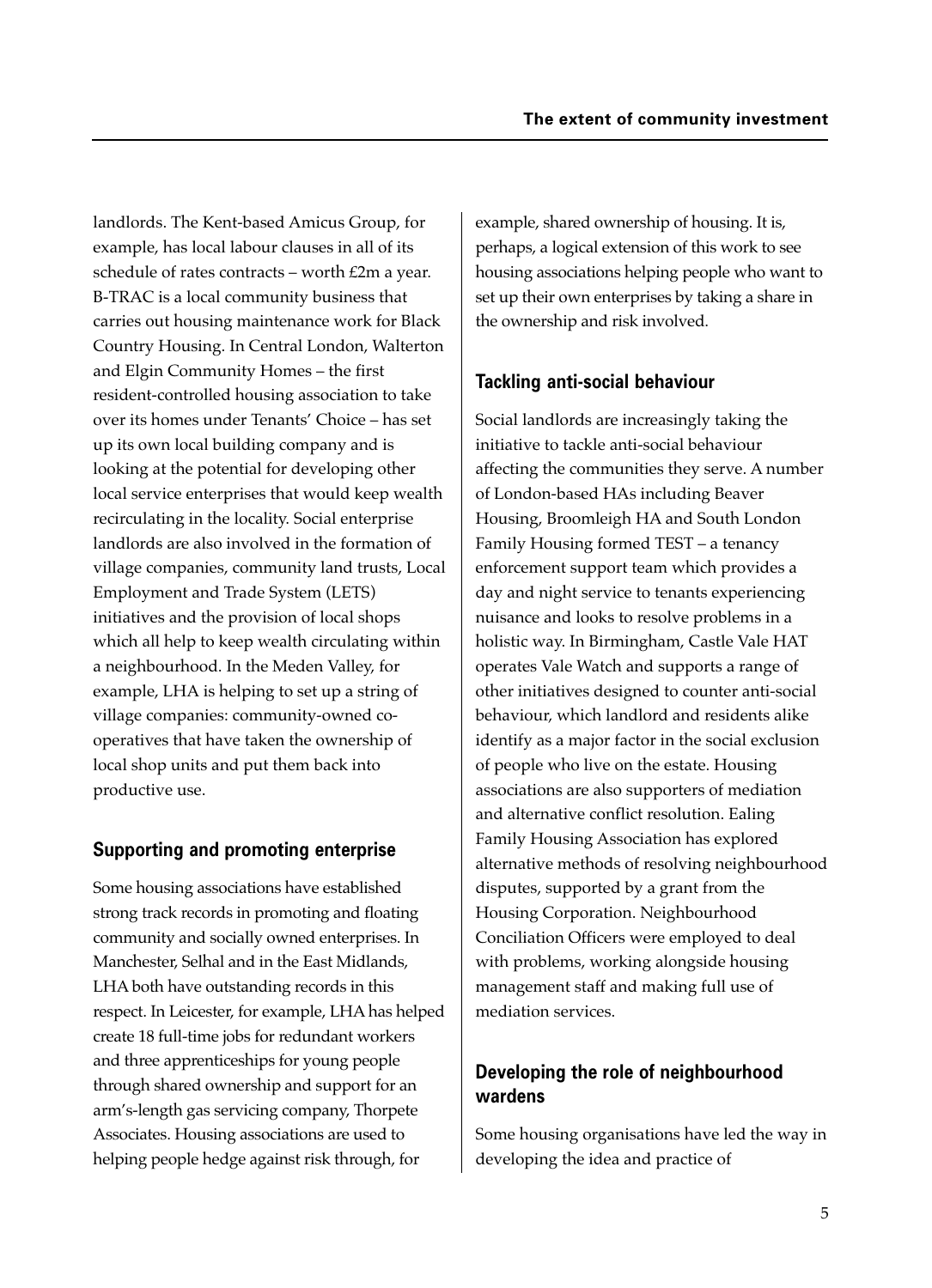neighbourhood wardens. In Hastings, 1066 Housing Association has pioneered the use of tenant caretakers responsible for keeping housing areas clean and safe. Its tenant caretaker initiative received a vote of confidence from tenants when they voted for increased service charges to pay for the service themselves. Housing associations that led successful bids to the Department of the Environment, Transport and the Regions (DETR) neighbourhood warden scheme include Prime Focus (in Coventry), William Sutton Trust (in Bolton), Hyde HA (in Islington) and Manchester Methodist HA (in Macclesfield).

## **Giving quality and choice in lettings**

Housing organisations have been pioneering reform of lettings policies with the aim of increasing tenant choice and building more sustainable communities. In Mansfield, LHA and Nottingham Community HA have worked with the District Council to pilot a choice-based lettings system based on the Dutch 'Delft system'. Vacant properties are advertised in local papers and prospective tenants – including priority homeless families – are given as wide a choice as possible in terms of where they will live. Charter Housing has been developing a similar approach in Caerphilly.

## **Reducing neighbourhood abandonment**

Through poorly targeted development, social landlords have in the past been guilty of adding to the problems of social exclusion rather than the solutions. But there are also many examples of where housing associations have worked – sometimes in partnership with local councils,

sometimes with the private sector – to regenerate and renew neighbourhoods effectively. Octavia Hill Housing Trust, for example, has been bringing empty properties back into use for more than 100 years. The Trust also supports and encourages private landlords to release more homes for people in need through its Let's Rent scheme. The regeneration of the Ritzy Cinema in Brixton is another example of how housing associations work in regenerating run-down areas. Metropolitan Housing Trust worked with a commercial developer and local business to redevelop the site for housing for single-parent families, a new five-screen film house and a high quality restaurant. The cinema and restaurant attract large numbers of visitors to the central Brixton area.

## **Using art and sport in regeneration**

As stakeholders in deprived neighbourhoods, many housing associations support local arts and sports initiatives. For example, Selhal sponsors a music festival for local young people in Oldham. In Walsall, Caldmore Area HA set up a local, mainly Asian youth football team. Tuntum HA supports Carnival in Nottingham, which brings visitors to the New Deal area in the city and enables the local black and minority ethnic community to develop and put forward a positive image of the neighbourhoods in which it is concentrated.

## **Building community capacity**

One of the main outputs of community investment is the building of the capacity of communities to take self-help action. Black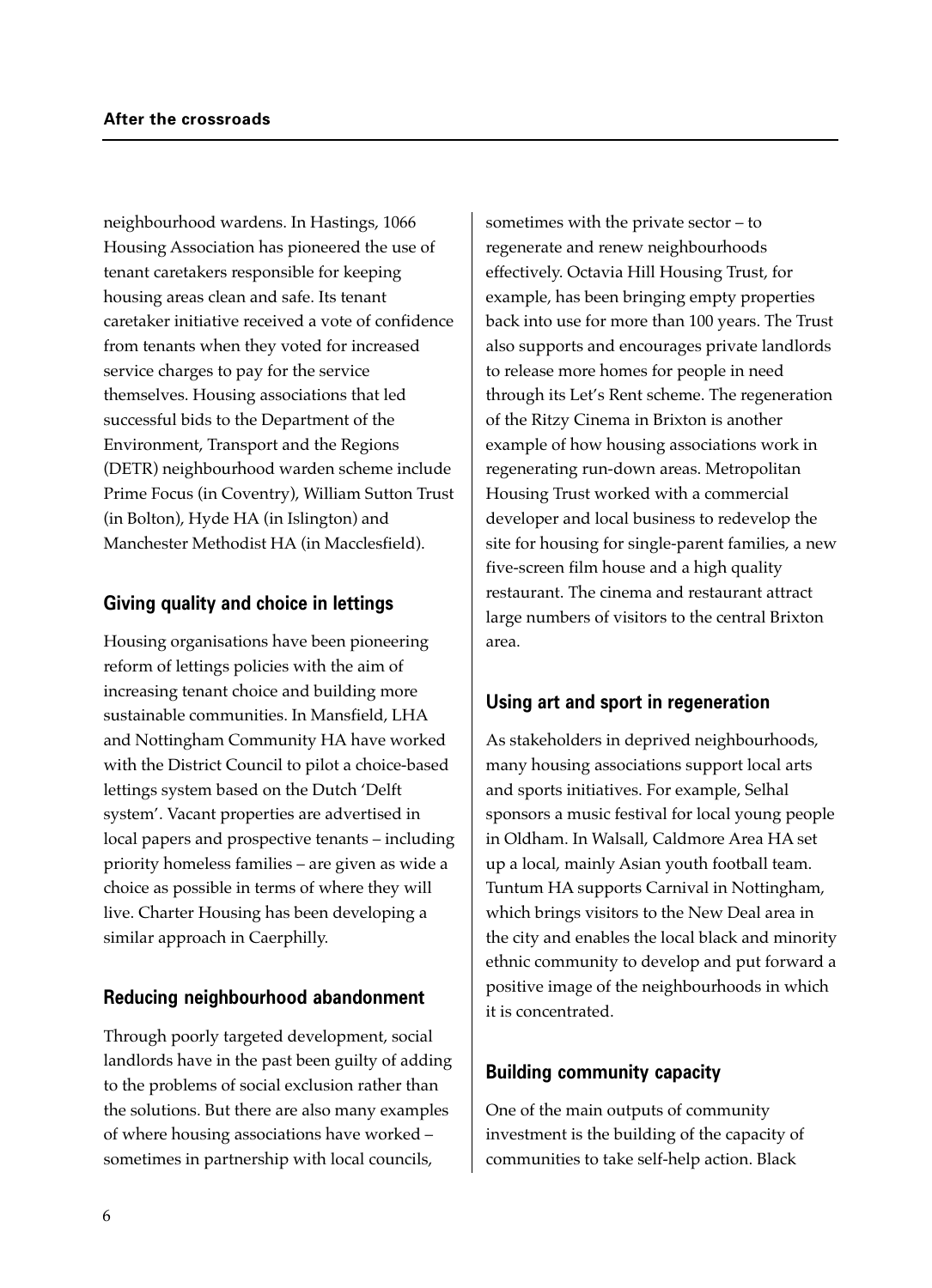Country Housing & Community Services provides support to community and voluntary groups including local tenant and minority ethnic groups through its PACE project. PACE gives training and advice, enabling groups to reach a level of organisational competence that can be recognised and accredited. Cardiff Community HA has facilitated the development of community at a new-build estate in the city. Within two years, the project has enabled the management and use of a community building by tenants; provision of child-care services; the formation of three neighbourhood watches and a tenants' association; links with surrounding areas; a European Social Fund (ESF) scheme with the local college for women returners; and development of a community garden. Hastoe HA is pioneering the development of Investors in Community, an example of a scheme that would accredit those organisations that follow good practice in relating to the communities they serve.

## **Helping community groups to raise resources**

As well as raising resources on their own account for community investment, some housing associations are particularly active in enabling community groups to bring in resources for grassroots projects. Swaythling Housing Society based in Southampton provides support to community groups through a £50,000 community grants fund and advice on fundraising as well as help with project management, desktop publishing and training, all of which enable community groups to raise resources effectively. As well as funding and expertise, housing associations are also in a

good position to help community groups with access to the land and buildings they need to carry out community investment work. For example, Oxford Citizens HA has worked with Young Builders Trust to help young unemployed people get land for eight self-build housing developments in the city.

## **Involving community groups in service delivery**

Some housing associations have particular and detailed experience of helping community groups meet housing need. For example, Banks of the Wear HA began life in Sunderland as a development agency for housing co-ops. Helping groups meet the housing needs of their own communities remains a key area of work. Banks of the Wear also supports the local Bangladeshi community to develop and manage its own community centre. Circle 33 Housing Trust and 1066 HA have both taken steps toward devolving the management of services and budgets to resident-controlled bodies by setting up Resident Service Organisations (RSOs).

## **Working with schools to develop wider action**

For many people, a major factor determining whether a neighbourhood is a desirable place to live or not is the quality of service offered by local schools. By combining their community investment work with schools plus initiatives, social landlords have been able to change the image of neighbourhoods and the demand for housing within them. Oxford Citizens Housing Association has, for example, worked with local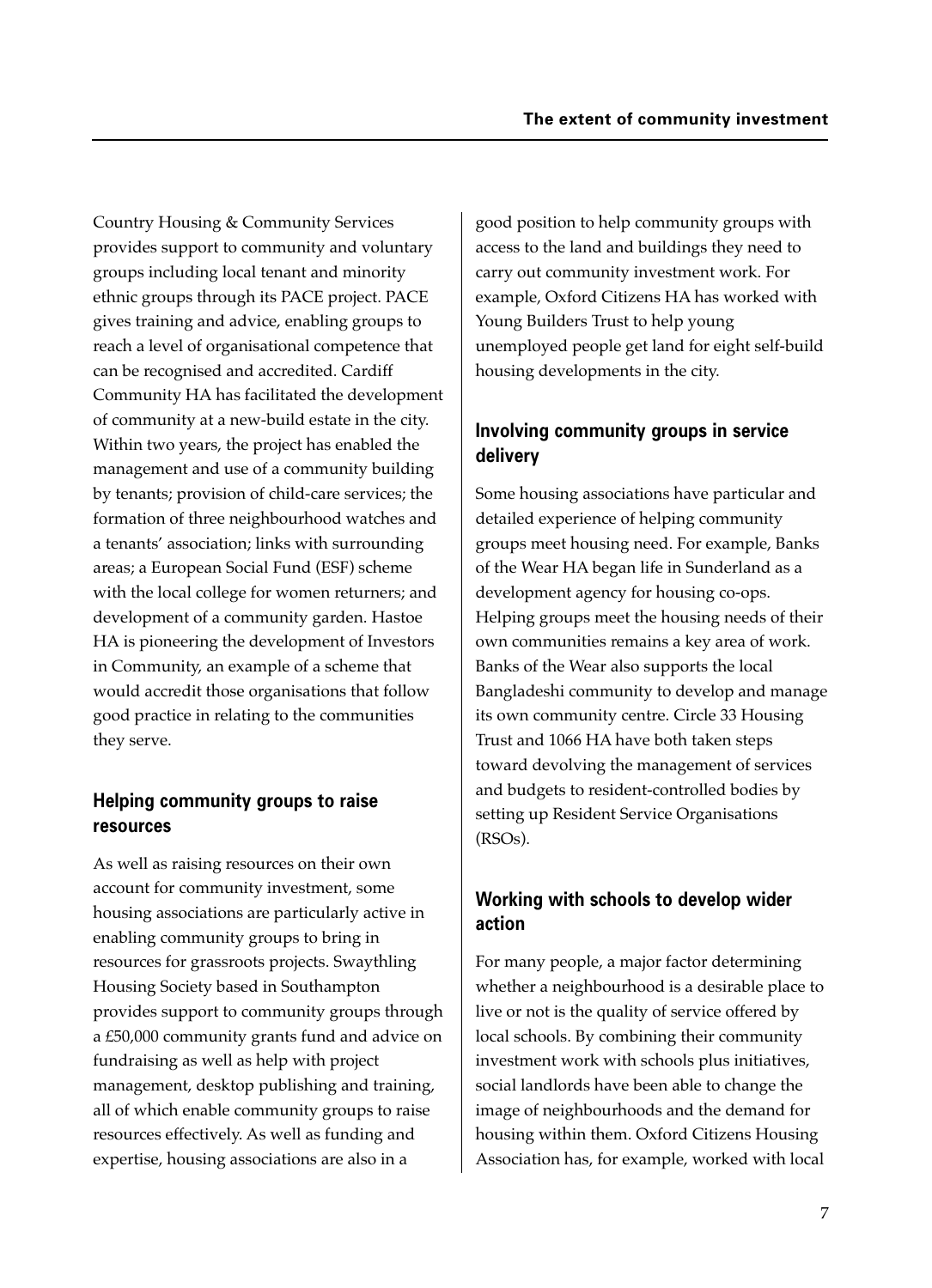schools and colleges to provide work experience and St Pancras Housing in North London is working with a local school to provide an afterschool hours homework club.

## **Supporting families**

Housing associations are used to dealing with families in crisis and supporting vulnerable tenants. For many, this has led to the development of family centres and other support services aimed at families and vulnerable people. The Croft Family Centre in Nottingham provides child-care and family support services to lone working parents and families who may be experiencing difficulties. Family First – the housing association that runs the centre – also provides a thriving furniture and children's clothing and toy reuse service to individuals and families on low incomes.

## **Bringing shops back to deprived areas**

Some social landlords have always seen the provision of community facilities as part of their role. Bournville Village Trust is an example of one such landlord with a long-standing commitment to neighbourhood management (born out of the garden city movement). Across Birmingham, Castle Vale Housing Action Trust developed a supermarket on its estate in partnership with Sainsbury's partly to provide local shopping, but also to provide local jobs and training opportunities. The Sainsbury's store at Castle Vale opened in August 2000 providing over 100 Castle Vale residents with employment. Other housing associations have become involved in helping to realise the full potential of retail properties through Living

over the Shop (LOTS) type schemes. The Barton & Tredworth Developments case study later in this report shows how Gloucestershire Housing Association used this potential to develop lowrental shop premises in a deprived neighbourhood.

## **Improving access to financial services**

Housing associations are one of the few institutions aside from local councils and the Department of Social Security (DSS) with which all tenants have regular financial transactions. This has given social landlords an opening into providing or facilitating financial services in deprived areas. Hence, housing associations have been involved in providing insurance services and supporting the development of credit unions. Enterprise 5 in Newcastle was the first housing association to help its tenants set up a credit union – a model that has been followed by many others. Other pioneering acts in tackling financial exclusion (before the term was invented) include the establishment of Cambridge Housing Society's New Horizons community banking scheme; and the development by Portsmouth HA of a community bank. A pilot programme to provide excluded tenants with mainstream banking products was launched by People for Action in partnership with The Woolwich and five housing associations in March 2001.

## **Joining up neighbourhood management**

Many housing associations have significant experience and insights into neighbourhood management. For example: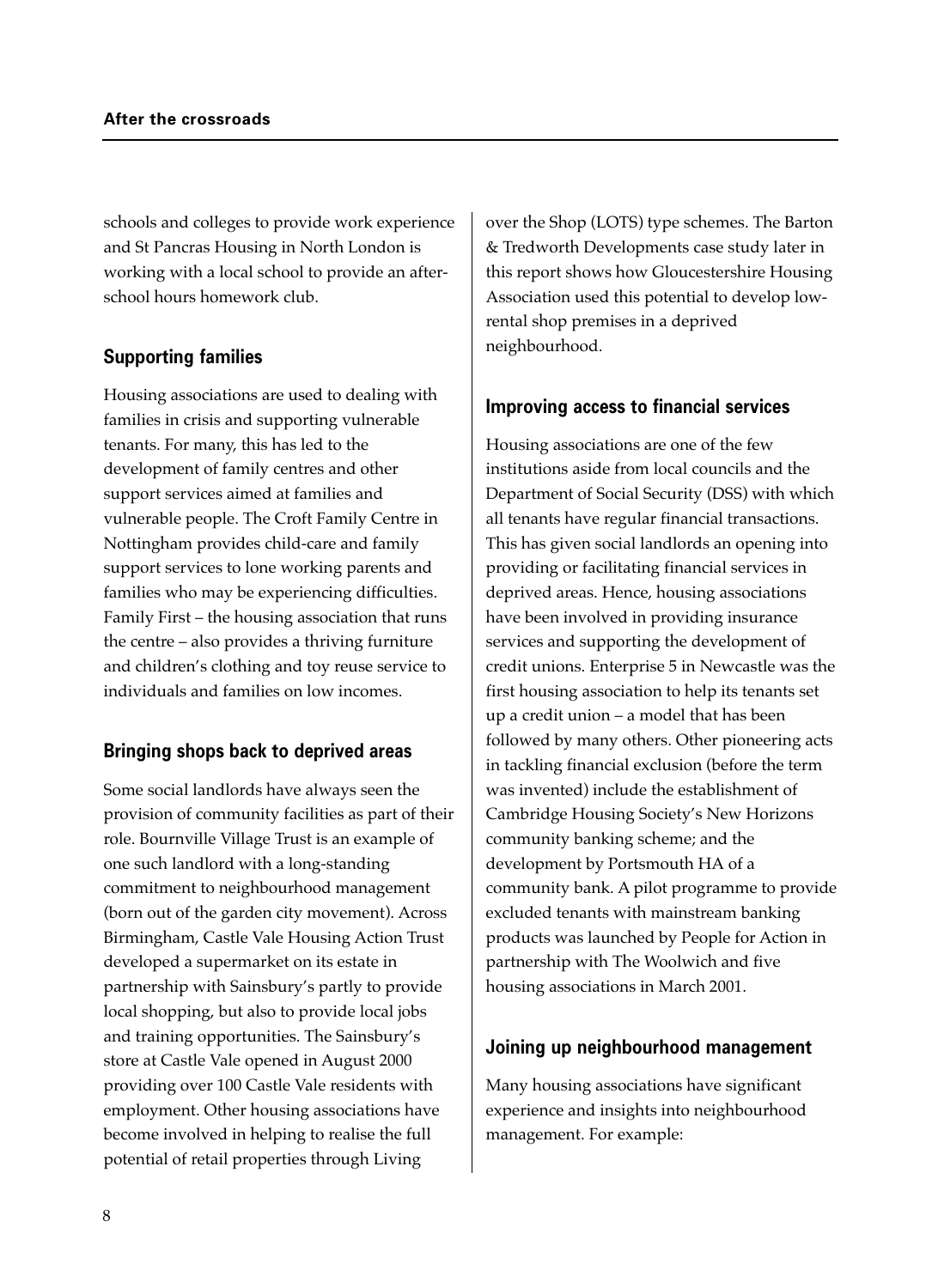- Impact HA in Cumbria helped to set up a community-owned company to manage local employment initiatives, community land and buildings on the Salterbeck estate. The association is involved in a wide range of other initiatives on the estate – health, youth and employment, etc.
- Stonebridge Housing Action Trust was set up in 1994 to regenerate the Stonebridge Estate in north-west London. The primary task was to redevelop the estate over a ten-year period. The Trust realised, however, that simply building new homes would not solve the underlying problems of economic and social deprivation. The Trust is working in partnership with local residents and other local agencies to take an integrated approach to managing local regeneration.
- Five housing associations including Family Housing Association, Midland Area HA and Prime Focus have worked with other partners to set up a Regeneration Trust in Handsworth, Birmingham. The partnership includes the City Council, health service, fire and police authorities, faith groups, voluntary organisations and local schools.
- Selhal Housing Group based in Oldham has taken the lead in setting up a partnership for multi-agency working in an area of mixed tenure, the Coppice area of the borough.

## **Co-ordinating services for young people**

Housing associations have been involved in bringing together services for young people in a number of ways. For example:

- Foyers provide accommodation and holistic support for socially excluded 16– 25 year olds. Many associations have helped to set up and run foyers. Soho HA opened its first foyer, for example, in 1997 with Centrepoint as managing agents.
- St Basil's is a Birmingham-based organisation working with young homeless people. Amongst other work focused on young people, St Basil's provides The Link information centre in the city centre for young homeless people, a foyer and a resettlement centre. Centre Talk is a project based at the Resettlement Centre, which aims to raise wider awareness of youth homelessness using the voices of young people themselves.
- CDS Housing based on Merseyside is working with Groundwork and Save the Children in a project looking at ways of involving young people in the regeneration process.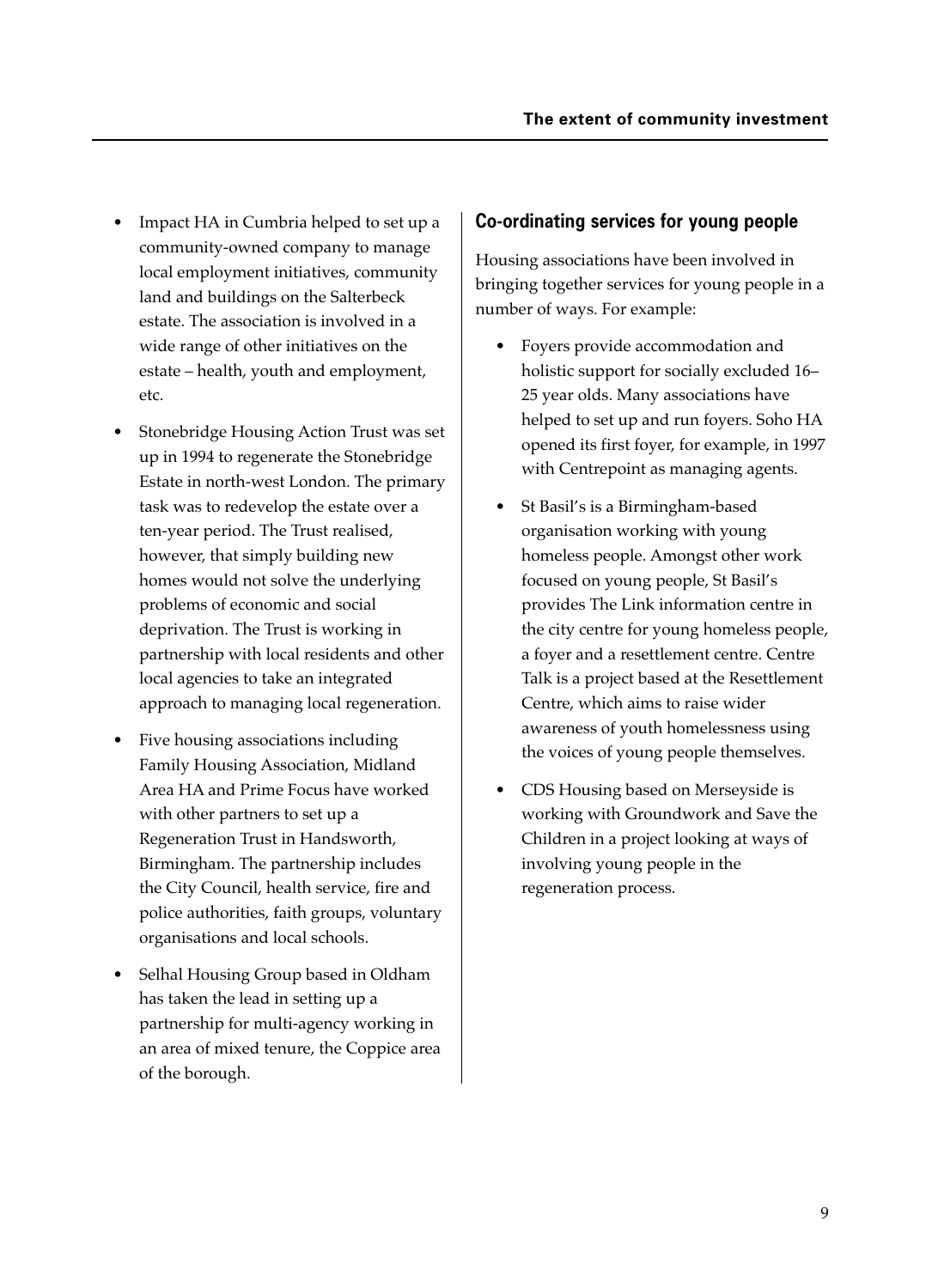## **3 Case studies of community investment**

This chapter presents five stories relating to community investment on the part of housing associations:

- *Portsmouth Housing Association's Community Regeneration Unit*: since it was set up in 1996, this Unit has helped lever £13m of project funding into the organisation's community investment initiatives. But Portsmouth Housing Association (PHA) is not interested in 'bolt-on' solutions; the Unit plays a key part in strategic thinking and developing partnerships for the whole organisation. The experience at PHA suggests leadership and keeping in touch with the realities of the organisation as a whole are essential. With these factors in place, a unit like the Community Regeneration Unit (CRU) can be an effective way of driving community investment throughout the whole organisation.
- *Charter Plus community investment strategy*: Charter Housing Association in South Wales needed a new understanding of what it was about – a shared framework within which everyone could apply a value-added approach to their work. Charter's response was a community investment strategy: Charter Plus. Again, Charter's experience confirms commitment from the top is an important factor in success but shows that associations do not necessarily need a dedicated unit to act as a focus for community investment. Charter's experience also helps highlight the distinction between community investment and community development,

and the way that housing associations tend to focus on communities (rather than neighbourhoods per se).

- *Community partnership on the Darnhill estate*: after an options study that led to the transfer of the housing stock on their estate to the Guinness Trust and consultations on the refurbishment of their homes, residents at Darnhill in Lancashire were living with 'consultation fatigue'. To identify priorities for improving local quality of life and the potential for community economic development, the new landlords had to look at different and inclusive ways of working. The experience of Guinness Trust at Darnhill highlights the significance of working in partnership with other agencies and with communities themselves. Implicit in this is the importance of building organisational capacity for community investment as well as the capacity of the community to take action.
- *Investing in Barton and its future*: Gloucestershire Housing Association (GHA) is a key partner with Gloucester City Council in a community regeneration company which is helping local people 'turn around' a deprived part of the city. The experience of GHA in Barton highlights the importance attached to building the community's capacity to manage at the same time as investing in its physical assets. The case study suggests that housing associations bring particular expertise to local regeneration initiatives, for example the ability to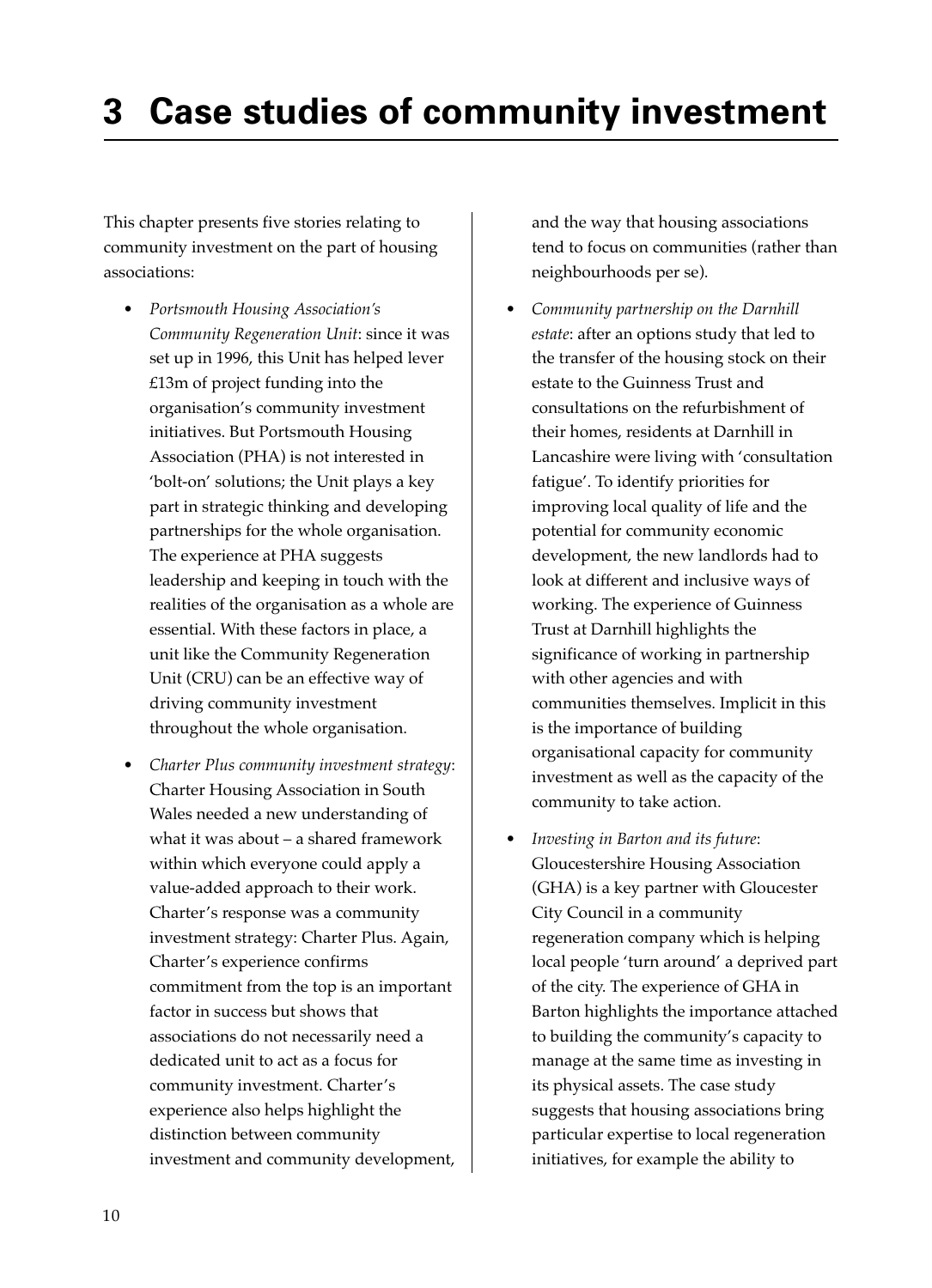marry economic and social objectives in an entrepreneurial way.

• *Developing HART in Birmingham*: Handsworth Area Regeneration Trust (HART) was set up by five housing associations with a concentration of stock in the Handsworth area in Birmingham. The partners faced cultural and organisational challenges in working together, but, by broadening the partnership, they have been able to win funding for a programme of investment in the area involving the wider community. The HART case study suggests why community investment may be a more productive field for partnership between housing associations than collaboration in mainstream housing management. The experience again highlights the importance of enabling and working with local communities. It also suggests that successful approaches to neighbourhood improvement cannot pretend neighbourhoods are 'blank sheets'. The diversity of local communities and the existence of local politics must be acknowledged; a neighbourhood may, at best, be a community of communities.

There are – as the previous chapter suggests – hundreds of similar stories that could be told of community investment on the part of social landlords.

## **PHA's Community Regeneration Unit**

Since it was set up in 1996, the Community Regeneration Unit at Portsmouth Housing

Association has helped lever £13m of project funding into the organisation's community investment initiatives. But PHA is not interested in 'bolt-on' solutions: the Unit plays a key part in strategic thinking and developing partnerships for the whole organisation.

#### **Background**

Portsmouth Housing Association (PHA) was set up in the 1970s and quickly grew to meet the housing needs of the various communities of South East Hampshire, particularly those in the urban centres of Portsmouth, Gosport, Fareham and Havant.

In the 1980s, as PHA branched into different activities, it adapted a group structure to include a number of different companies. The PHA Group now manages over 4,000 dwellings and is the largest locally based registered social landlord (RSL) in south-east Hampshire.

The Association's house-building and acquisition programme grew steadily in the 1980s and 1990s but, by the mid-1990s, underwent a marked slow-down as funding dried up and competition for that which remained grew fiercer. PHA decided that it would be less development-led in the future. Its commitment and energies were instead directed into:

- reinvestment in its existing housing stock
- investment in the communities it worked in.

PHA stated its intention of transforming itself into a 'community-based regeneration organisation'. Setting up a Business Development Unit in 1996 (now called the Community Regeneration Unit) was – according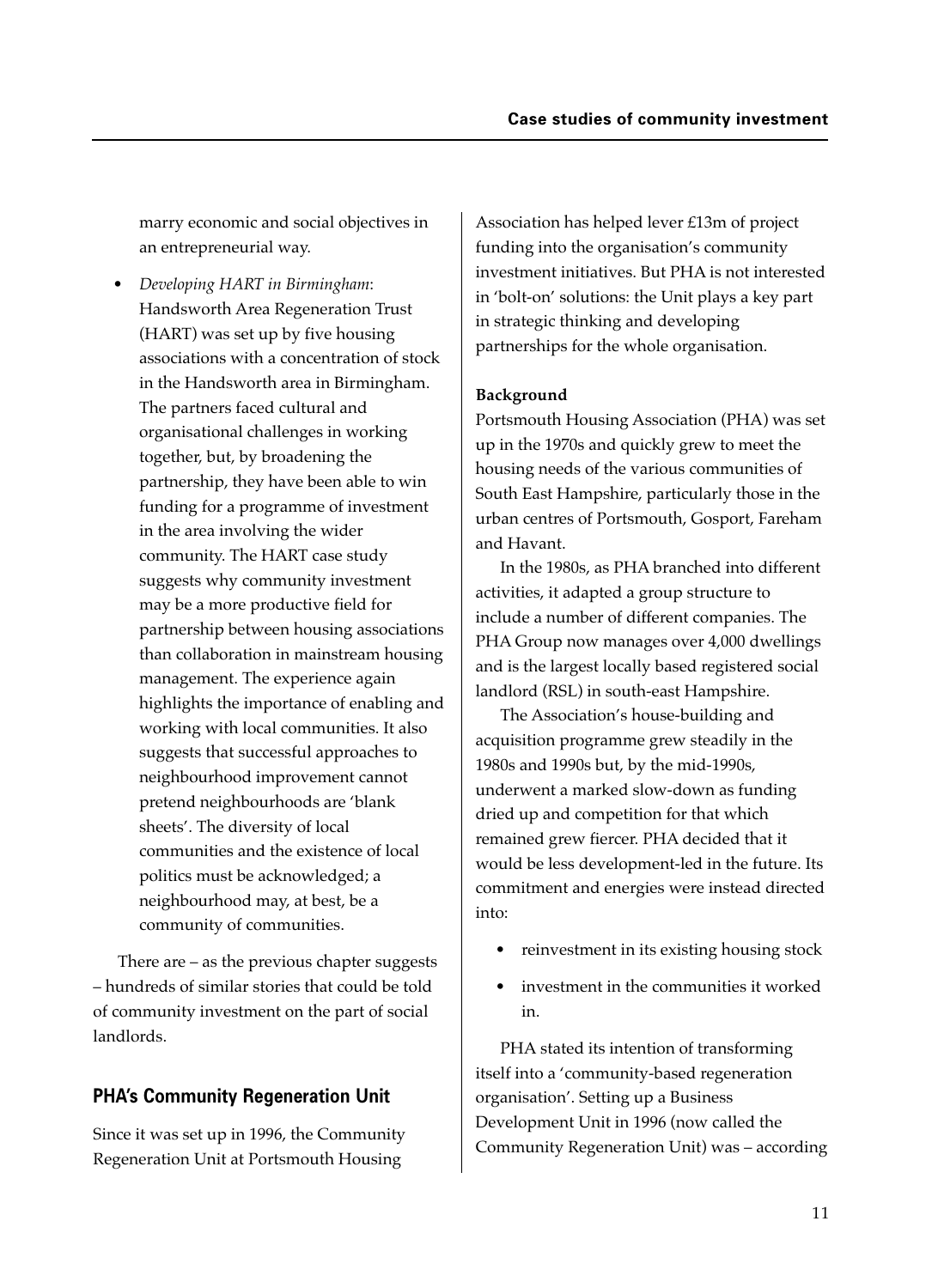to management at PHA – an important part of this new approach.

### **Development: bringing skills and resources into the Unit**

The Community Regeneration Unit (CRU) at PHA Group develops and carries out projectbased work including: project design and development; researching funding and producing bids; and project management and implementation. The CRU also fulfils a wider strategic role within the organisation – leading work with local authorities and regeneration partnerships, and managing the information resource for the whole organisation.

Six staff are employed in the Unit which also draws on a network of consultants for specific projects. PHA also encourages placements for volunteers in the CRU, as well as internal secondments wherever possible.

The CRU has developed particular areas of expertise:

- supporting and enabling voluntary sector agencies
- working with young people
- capacity building
- employment and training projects.

It has gained skills in the project management of major schemes and has direct experience of managing European and Single Regeneration Budget (SRB) funding.

The Unit costs about £400,000 a year to run, including the cost of developing and managing projects. Its subsidy from the Group's Community Investment Fund amounts to around £160,000 a year. The remainder of the

Unit's income is from external funding sources.

PHA estimates that it costs £2,000 to have the Unit work up a community regeneration project. Typically, these development costs cannot be recharged back to the project, even if PHA is successful in winning funding for it. It is the ability of the organisation to generate sufficient surpluses in other areas of its work to fund project development costs that enables it to be proactive in community investment.

Despite its enthusiasm for neighbourhood renewal and the Government's acknowledgement of the important role to be played in this by independent, local RSLs, it is proposing to tightly limit future rent levels. This would, according to PHA, have an impact on its ability to develop projects through the CRU. If rent reform does reduce surpluses then it will cut the funds available in organisations like PHA for community investment.

There is some worry in the social housing sector that this will unravel much of the excellent work that has been carried out in the past few years. Andrew Mason, Corporate Services Director at the PHA Group, comments:

Too much of our energy is expended simply surviving year on year. If the Government is serious about its commitment to housing plus, it must allow RSLs to apply for the necessary funding. Surpluses generated by RSLs could then be provided as project match-funding, helping money to go much further.

#### **Implementation: how the Unit works**

Commitment to community initiatives comes from the top within the PHA Group. New ideas often come from directors and are then given life by the CRU.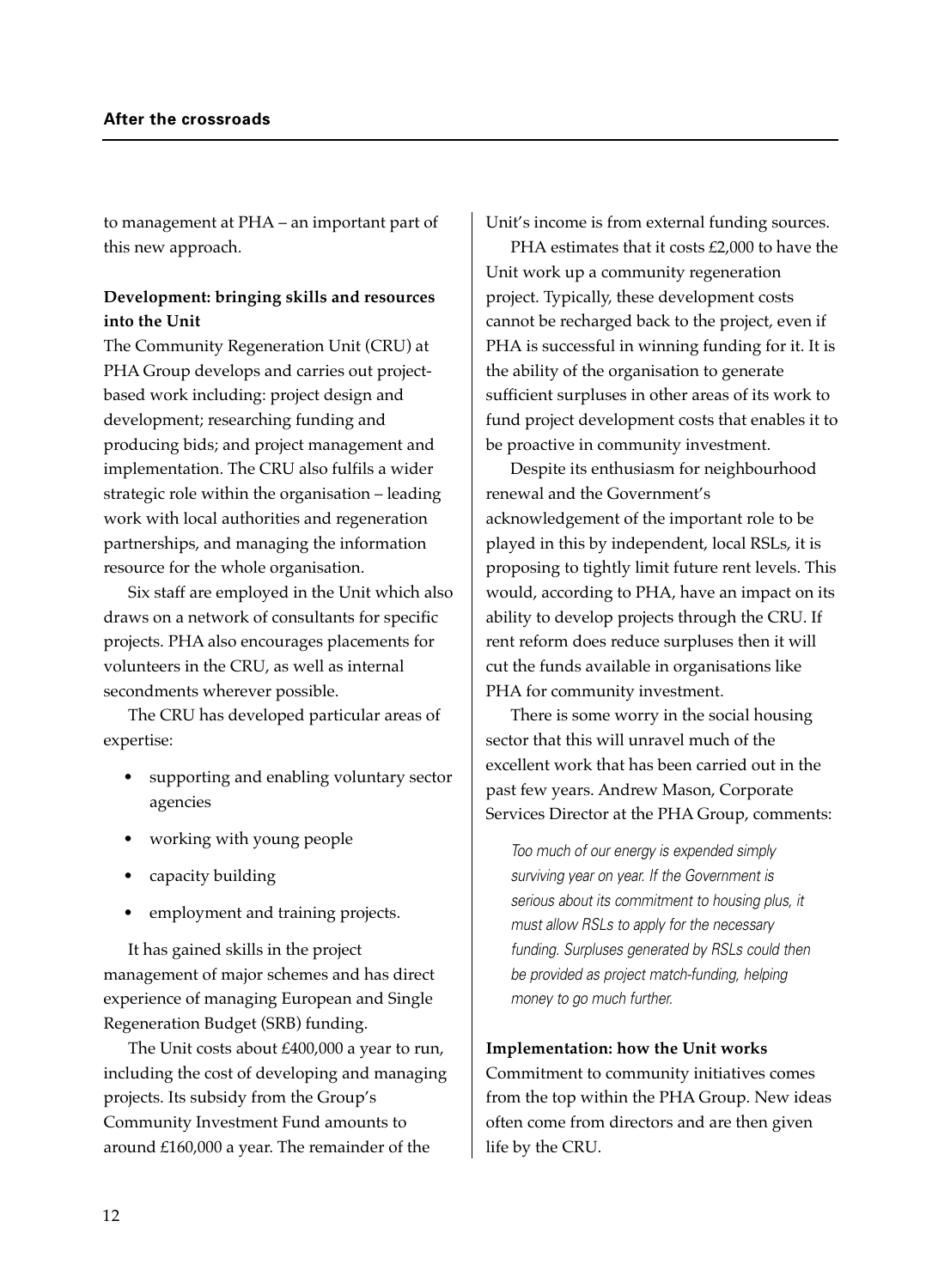Tania Davies, the Unit's Finance Manager, reflects on her organisation's approach:

PHA takes the view that, if there is a need in the community which others aren't able to meet, and is within our experience, we should try to meet it. We take a very positive attitude towards new ideas for doing so, which is reflected in the many successes we've chalked up in the past few years.

Since the Unit was set up in 1996, PHA has levered in £13m in project funding. The group has attracted more EU funding than any other voluntary sector agency in the area. PHA's advantage lies in developing its fund of inhouse knowledge. As a result, little effort is wasted pursuing projects that are unlikely to be approved for funding. PHA has an application success rate in excess of 90 per cent.

According to Tania Davies:

So much has been done that probably wouldn't have been attempted before the Unit was formed. Above all, we get things done, and that is something that not all agencies can say!

This 'can do' approach doesn't mean that the CRU develops new work for the Group in a reckless way. All regeneration projects come with a degree of risk attached. The Unit carries out regular risk assessments of each project from an early stage in their development. Staff at the Unit look for hidden costs – particularly in new kinds of work – so that project budgets can be made reliable. This approach helps to ensure the financial viability of projects developed by the CRU.

Being aware of opportunities – and working in a culture that enables those opportunities to be taken – doesn't necessarily mean

diversification for its own sake. Community investment projects will be considered at PHA only if there is a clear and beneficial link to existing or prospective tenants. This strategy provides a framework for project development but it certainly doesn't stunt innovation. Among the projects that PHA is currently involved with are the following:

- *Youthbuild*: the CRU drew in over £250,000 for this project, to cover the revenue expenses associated with training. Ten new homes were built by young people receiving training in building skills, some of whom have gone on to become the tenants of these homes.
- *Portsmouth Area Regeneration Trust*: a new style of financial institution that helps people who cannot use high street banks or building societies. It offers loans at sensible rates and on the sort of terms that will help the borrower.
- *Havant Capacity Building*: an SRB partnership project, which is coordinating the work of agencies in Havant working with young people. Some European Social Fund money has been awarded for seminars on fundraising.
- *EC Roberts Centre*: a community resource, which supports families in Portsmouth who are striving to improve their disadvantaged circumstances, whether through homelessness or relationship difficulties.
- *Solent Credit Union*: a self-help financial group with more than 60 members who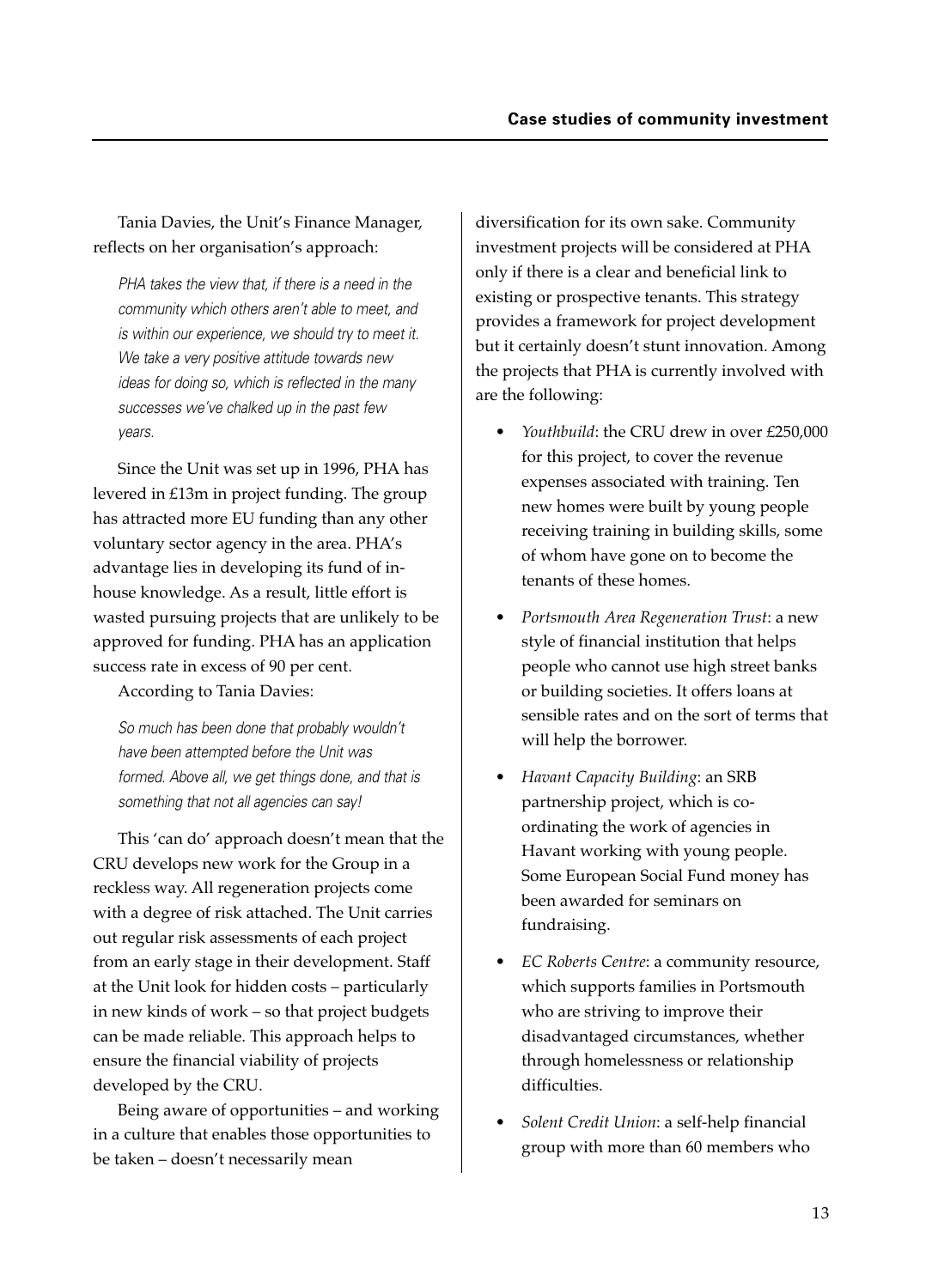own and now manage the initiative for themselves.

• *Portsmouth Foyer*: a 120-bed scheme opened in 1996 and developed in partnership with Portsmouth City Council and other local agencies. As well as accommodation, the Foyer provides training and employment options for young people and is supported by a very wide range of funding from local, national and European sources.

### **Review: the impact of the Unit and the lessons learnt**

The range of PHA's community regeneration initiatives goes a long way to show the extent to which community investment has become part of the Group's core business. It is the way that PHA goes about some of its more traditional work as an RSL, however, that provides conclusive evidence of some sort of cultural shift in the organisation. PHA still develops new-build schemes as it has done for many years and in response to local housing need. Nowadays, however, the Group looks closely at the opportunities that development might include for community investment: training; economic development; local employment. 'Housing plus' has become what partners expect from PHA; local authorities, for example, are increasingly looking for schemes which deliver benefits for the local community in addition to housing.

The CRU has been a catalyst in this cultural shift. One of the key tasks of the Unit has been to empower managers throughout the PHA Group to promote community investment and regeneration. Achieving this has meant not only raising awareness of the opportunities but also helping other parts of the Group to give expression to the corporate commitment to community investment. The Unit can be seen as an in-house resource – enabling other parts of the Group to develop, fund and implement community projects.

For the CRU to function effectively as an enabler, it is important that it is not seen as a threat by other departments in the organisation. From the early days, managers were concerned that the Unit should follow the same rules and policies as the rest of the organisation. The Unit has strict targets to meet and has adopted the same rigour in publishing performance indicators, for example, as other teams within the PHA Group.

## **Factors in the success of community investment at PHA**

- 1 Staff at PHA identify leadership as a significant factor in their success. PHA has had enthusiastic social entrepreneurs at the helm for over two decades – people with vision and focus, and a commitment to a thoughtful and strategic approach to community investment. That has been important, for example, in providing the organisation with a framework within which to strike a balance between what is traditionally seen as the core business and its community investment activities.
- 2 PHA gave its community investment an organisational focus by creating a Community Regeneration Unit. The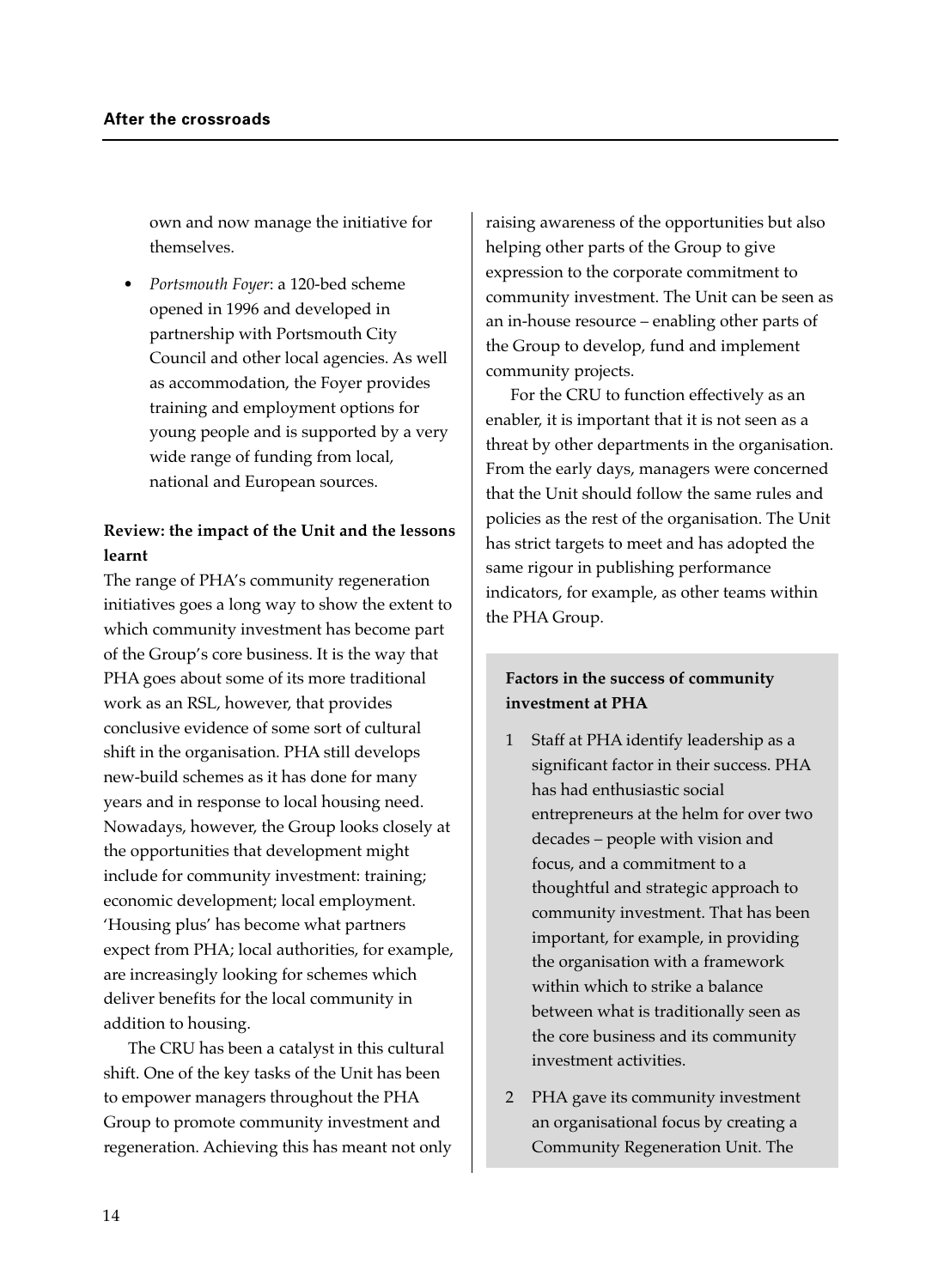CRU has helped the group performance by the following:

- Giving staff access to information about funding opportunities and developing a real understanding of what funders are seeking.
- Helping to find out what communities need; regeneration activity has been needs-led.
- Advocating the case for community investment alongside development projects. Development may be challenging but it is very often the related community investment projects that make the difference between a good scheme and an excellent one.
- 3 PHA avoided creating a community investment 'ghetto'. The experience at Portsmouth suggests there are advantages in a dedicated Community Regeneration Unit. Such units, however, need a systematic approach to risk assessment. Playing an enabling role effectively also depends on following the same organisational standards and ways of working as everyone else.

## **Charter Plus: a community investment strategy**

Newport-based Charter Housing no longer sees success simply in terms of being a good landlord. The organisation needed a new understanding of what it was about – a shared framework within which everyone could apply a value-added approach to their work. Charter

responded with a community investment strategy: Charter Plus.

### **Background**

Charter Housing Association is based in Newport in south-east Wales. The association owns over 4,000 homes, which are spread across Newport and three neighbouring county boroughs: Caerphilly, Monmouthshire and Torfaen. Charter's tenants – in common with those of other social landlords – tend to be on low incomes. Much of the Association's housing stock is in deprived areas. The stock is, however, widely spread and some of Charter's estates are surrounded by relatively well off neighbourhoods.

The board and staff at Charter recognise that all of their tenants are at risk of social exclusion, regardless of the neighbourhood in which they live:

- those in 'better off' areas potentially stigmatised by their relative lack of resources and the perceived status of their housing tenure
- those in poorer areas potentially cut off from access to the amenities and opportunities enjoyed by others.

Charter also makes a link between incidents of anti-social behaviour on some of its estates and the breakdown in shared social norms amongst the communities it serves. The Association understands that – despite good intentions – social housing landlords have, in the past, been part of the process of exclusion and not the solution. By the late 1990s, the Association was convinced that it was no longer enough to be just a good landlord. At the same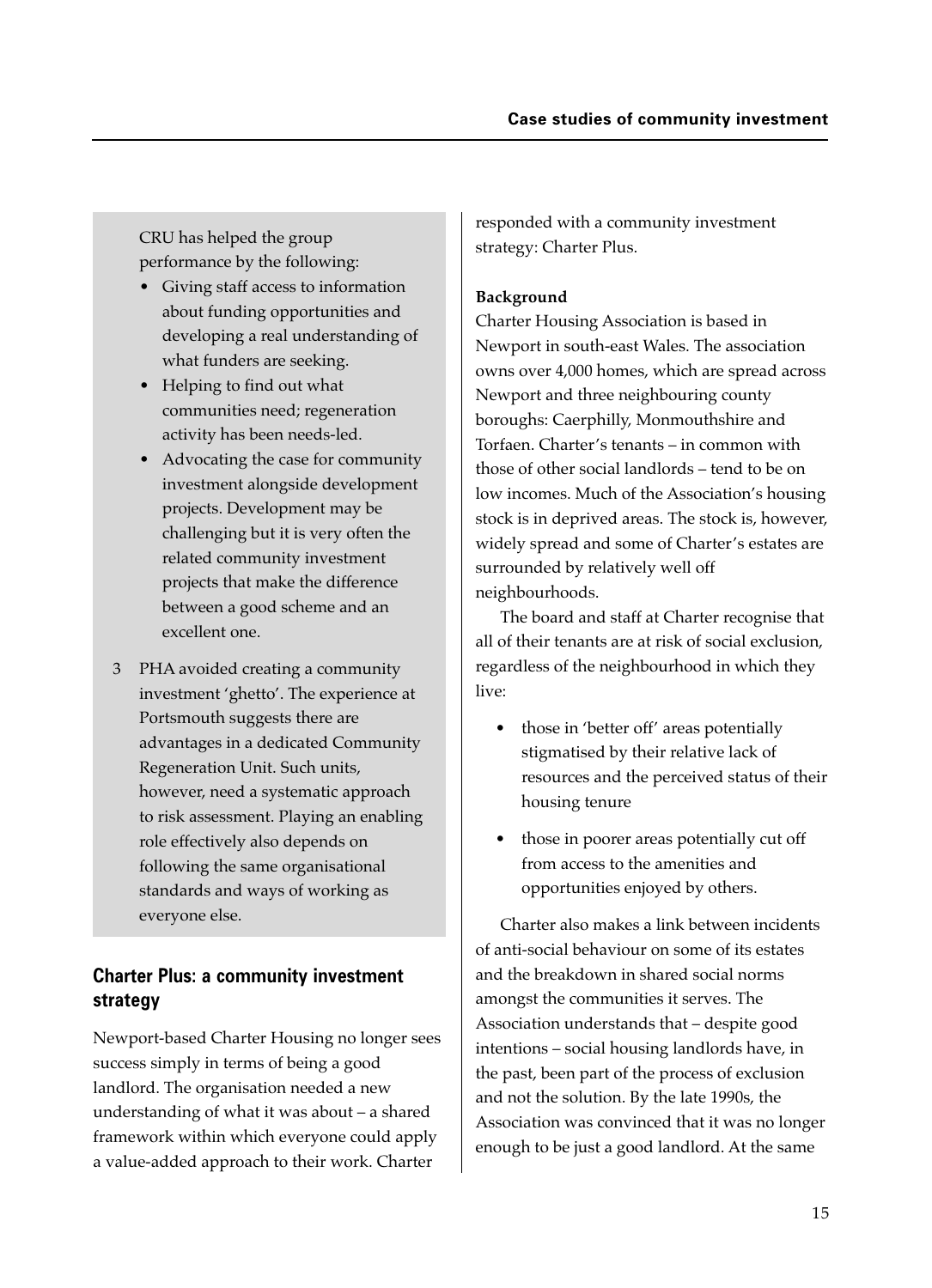time, the rise of 'housing plus' gave Charter practical examples of what social landlords were able to achieve beyond 'bricks and mortar'.

Housing plus made Charter look at its own response to its tenants' needs. This was part of a deeper re-examination of what the association was in business to achieve. In 1998, Charter identified a new corporate aim: 'to add value to communities'. Supporting this aim, a set of objectives spelt out short- and medium-term priorities (up to 2002) for the Association to:

- extend the range of its housing plus projects
- explore how to assist local authorities to meet their objectives
- support new tenant-based initiatives
- extend the range of community, social care and support services
- develop a community investment strategy.

#### **Development of Charter Plus**

At Charter, 'community investment' is defined as being anything that adds value to the Association's traditional roles as a developer and a landlord. Given the scope of this definition, it was important for Charter to develop a strategy for community investment, which became known as Charter Plus. In practice, Charter Plus has become the strategic framework not only for 'community investment' but also for departments within the organisation to 'join up' their work. The strategy guides the formation of partnerships between the Association and others.

The impetus to develop the strategy came from the top. Chief Executive Roger Hoad was an advocate of the need for change. Whilst Charter already had an excellent track record for tenant involvement and empowerment, Roger saw the strategy as a necessary step in formalising the community investment approach of the organisation. Bronwen Lloyd, the Community Initiatives Manager, had the responsibility for pulling the strategy together and did so with support from Roger and Charter's board.

The result is a document that applies to the whole organisation; there is no 'community investment' team as such at Charter. This is because community investment is seen as everyone's business. Ownership of the strategy and the issues related to it is shared; Bronwen Lloyd sees it as important that the strategy was 'an inside job'. External consultants, she believes, would have produced less sustainable results.

## **Charter's community investment approach**

At Charter, community investment is seen as distinct from community development. Whereas community development tends to assume that all residents want to run selfhelp activities to provide services on their own estate or neighbourhood, community investment is often more about encouraging residents to make use of existing, under-used services across the road or in another estate. The aim of community investment at Charter is to reduce isolation, strengthen social ties and, at the same time, help to maintain existing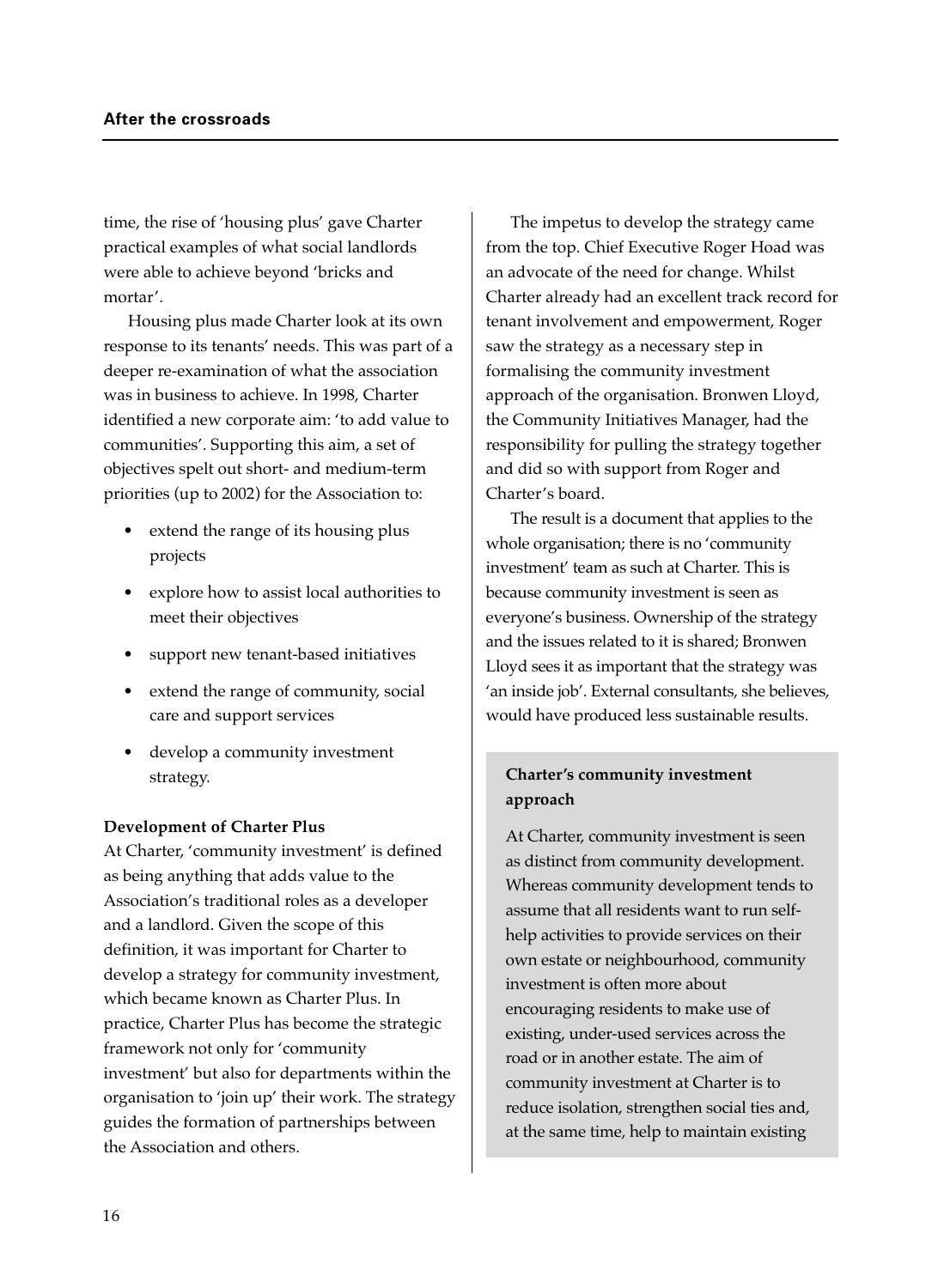investment on the part of the wider community. This approach makes particular sense when an association's stock is scattered across a wide area rather than concentrated in a few neighbourhoods.

The idea that each department within the organisation can contribute to community investment is central to Charter's approach. The Charter Plus strategy, for example, highlights the following:

- Housing Services staff can support and encourage the development of strong tenants' groups, and listen to what they want from Charter and for their community.
- Property Services staff can involve future tenants in the process of development and planned maintenance, and use feedback from existing tenants to help make decisions about the design and specifications of future building work. Decisions about property assets and the use of local labour can also be critical to the life of the neighbourhoods in which they are located.
- Community Services staff (managing supported housing) can help tenants in supported housing learn new and useful skills and become valued members of the wider community.
- Staff from the Association's Central Services division are able to offer personnel and administrative support to training and employment projects and IT initiatives.

• Charter's Financial Services team can bring expertise in putting together budgets for funding applications, and can help community groups to assess the viability of their ideas and proposals.

#### **Implementation: delivering Charter Plus**

According to its community investment strategy, Charter delivers community investment as:

- a provider of appropriate services: by making sure that the services offered meet the needs defined by the customers, not those assumed by the provider to be what is best for them
- an organiser of self-help initiatives: supporting activities that might include more mainstream community development work
- an agent for the community and in partnership with other providers and organisers: by bringing in other providers so that the customers have a choice as to who they want to use to supply their needs.

The Association's community investment objectives are contained in its mainstream annual Operational Plan alongside targets for more conventional work. Charter is committed to allocating sufficient funding to carry out all of its corporate community investment objectives. The Association recognises, however, that its community investment programme helps meet other public policy objectives. The policy is, therefore, to lever in additional grant funding wherever possible. Staff emphasise, however, that projects and initiatives are developed to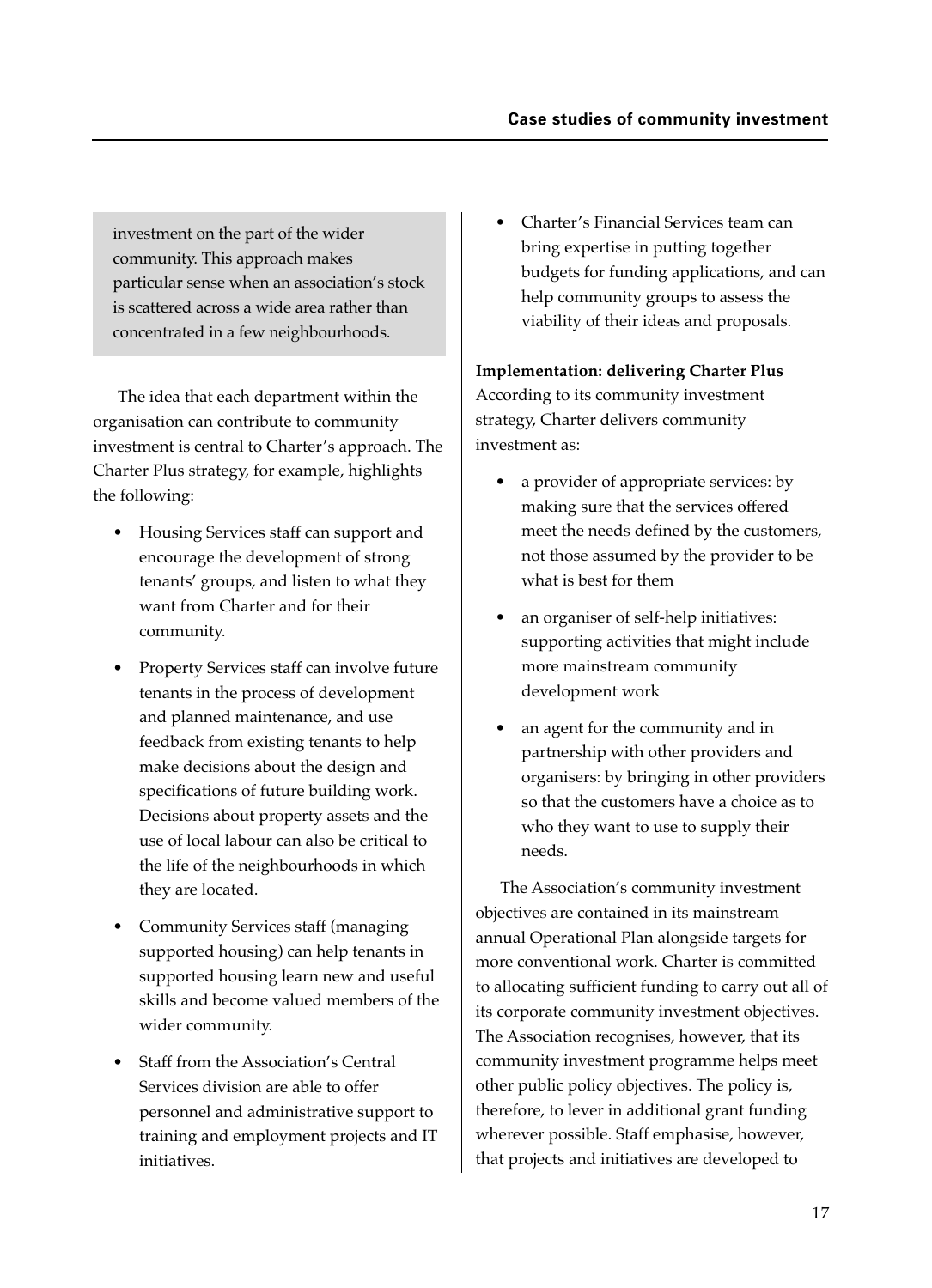meet identified community needs and not just because money is available. This point is backed up in the strategy document itself.

At Charter, responsibility for identifying community needs is shared. Every department has, therefore, a part in defining the basis for community investment as well as a role in delivering it. The Charter approach does allow for special working groups. These are, however, only set up when the issues cannot be resolved using normal organisational processes. This reflects Charter's attempt to learn and retain learning in the mainstream of the organisation, rather than have it concentrated with specialist units.

Working groups formed to develop an initiative always include residents and take steps to check what the wider resident community wants. Consultation and involvement are ongoing processes at Charter. The aim of any working group is to move from a Charter-led position (often necessary to get things going) to one of equal partnership. This is achieved as the capacity of others increases.

As well as including residents in working groups, Charter's approach to managing community investment includes steering committees chaired by a tenant representative. These groups help to formulate project plans and review performance against plan periodically. The role of Charter staff in such committees is to service and support the meetings. The intention is that tenants also have a sense of ownership over the process.

Because community investment is everyone's business at Charter, it tends to take many forms and to be sensitive to local and individual needs. Some examples of practical projects set up so far under Charter Plus are the following:

- Local labour: building contracts for new housing aim to set a minimum percentage of local labour that Charter demands work on the contract. The creation of modern apprenticeships for local youngsters has also been encouraged with good results.
- Tenants' Federation: a Federation of Charter Tenants and a resource centre are being developed to support tenants. There is an annual tenants' conference, a tenants' consultative committee, three tenant board members and a comprehensive tenant participation strategy.
- Credit unions: these have been promoted in partnership with the local councils in North Islwyn and Newport North West as part of Charter's determination to tackle poverty and long-term debt.
- Community mediation: services have been set up in Monmouth and Newport with the help of the local authority.
- Innovations in lettings: the Delft model of choice-based allocations is being piloted by Charter in Caerphilly and the Association has also developed 'meet the neighbours' lettings schemes and preallocation tenants' choice in the interior design of their homes.

#### **Review: the future for Charter Plus**

Charter Plus has an operational period 1999 to 2003. Built into the strategy is the requirement to research the impact it is having and to identify the extent to which the distinctive approach to community investment at Charter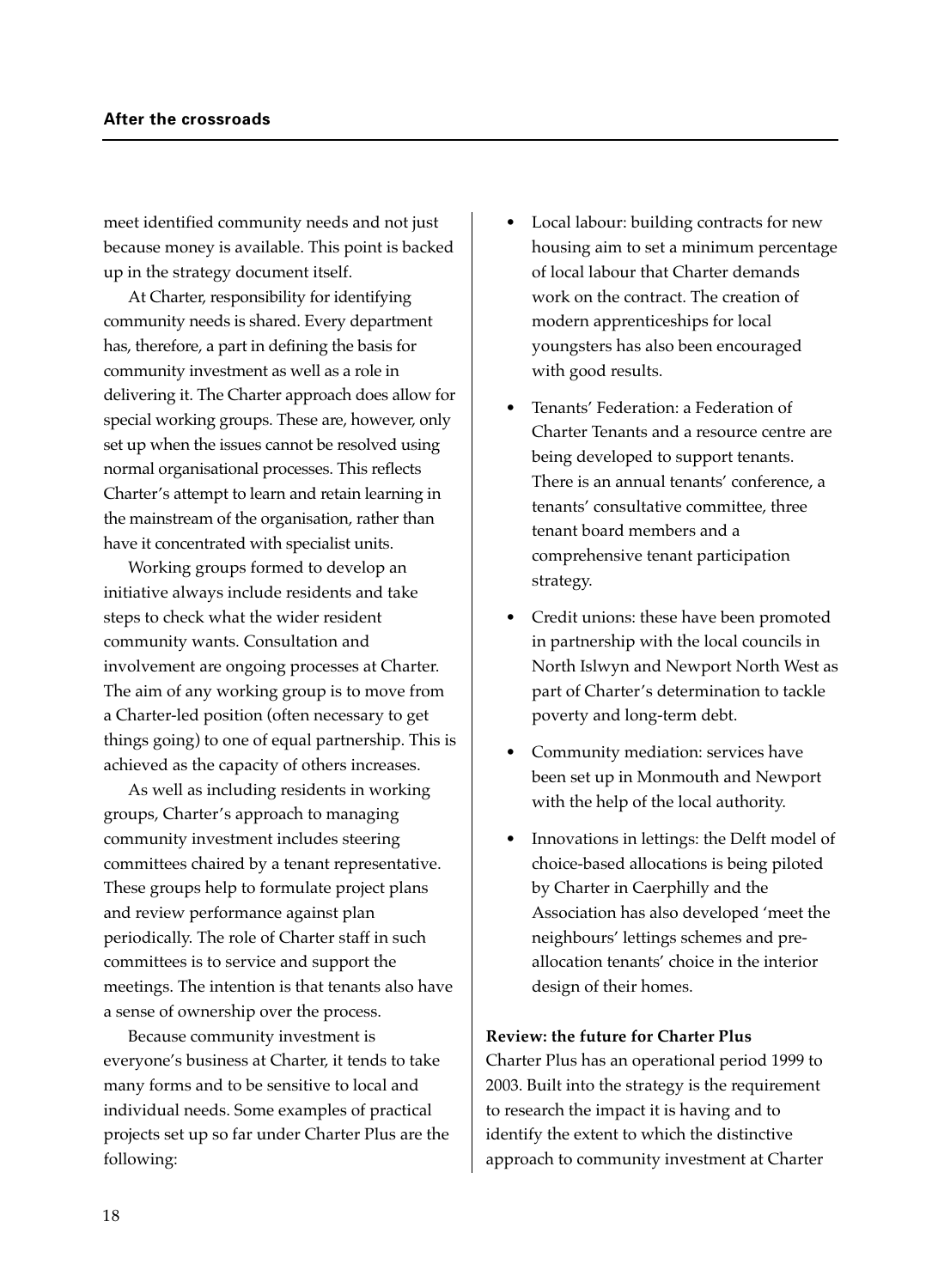can be credited. Staff accept that it is still too early to assess the long-term impact on communities. The extent to which the strategy has changed the attitudes of staff and management is also hard to assess at this stage, although Charter's internal audit of the work of the community initiatives team was positive.

Charter Plus provides an interesting example of an approach to seeding community investment into the work of the whole organisation. Community investment at Charter appears to be distinct from what is thought of as community development in terms of:

- the range of projects and changed practices that it has spawned
- its applicability to tenants living in different kinds of neighbourhood and dispersed across a wide area.

The team at Charter sees the community investment strategy as leading to new and successful projects dealing with an even wider range of issues – from citizenship to welfare benefits; care and repair and energy advice to the development of an interactive learning centre. Charter Plus will provide the framework for community investment by the Association.

## **Community partnership on the Darnhill estate**

After an options study that led to the transfer of their estate and consultations on the refurbishment of their homes, residents at Darnhill in Lancashire were in danger of 'consultation fatigue'. To identify priorities for improving local quality of life and the potential for community economic development, new

landlords, the Guinness Trust, had to look at different ways of working.

## **Background**

The Darnhill estate is about 15 miles north west of Manchester, between Bury and Rochdale. It is within the local authority boundaries of Rochdale. Heywood, the nearest town centre, is about a mile from the estate. Darnhill's vital statistics are as follows:

- It was built in the 1960s as a Manchester Council overspill estate for rehousing people displaced by slum clearance in inner-city Manchester.
- There are about 1,400 properties on the estate of which 1,035 are owned by Guinness Trust. The rest were sold under Right to Buy and there are about 50 newbuild homes developed for sale by private developers.
- Properties are mostly two- or threebedroom houses, some one- or twobedroom flats, and one-bedroom bungalows.
- There are also 16 shops, The Criterion and The Highland public houses, a doctors' surgery, a library and a health clinic on the estate as well as a community centre, three primary schools, one secondary school and two churches.
- The estate is in the Heywood West ward, which has priority status that makes it eligible for money from ERDF (European Regional Development Fund).

The area is close to the junction of the M62/ M66 motorways and access to the national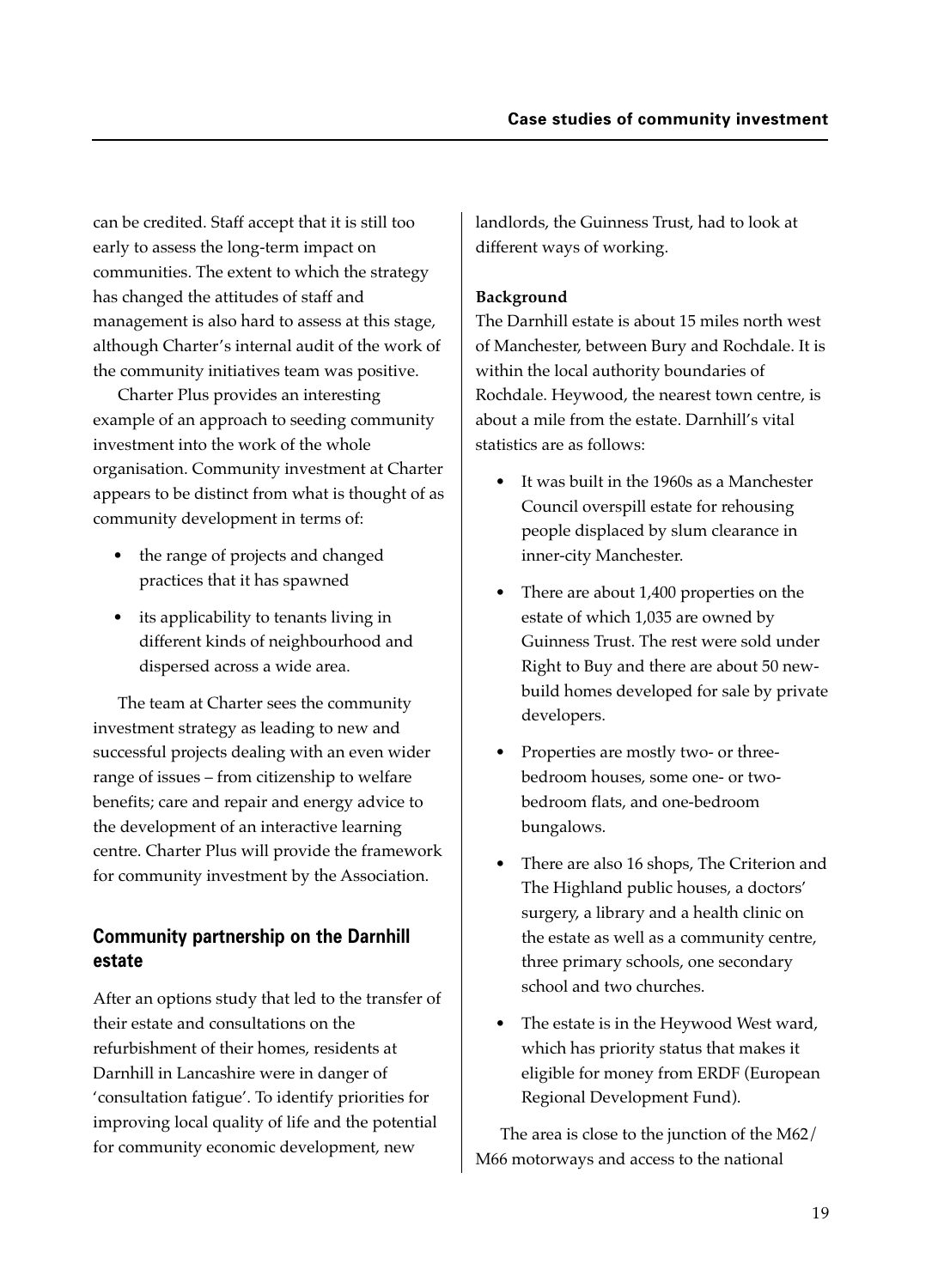motorway network. On one edge of the estate is Heywood Distribution Park – one of four business parks sited in the area. Despite this, unemployment on Darnhill stands at 15.8 per cent. This is well above the borough and regional averages.

### **Development: overcoming 'consultation fatigue'**

In 1997, Manchester City Council decided to review the options for its overspill estates. As part of this process, Darnhill residents voted in September 1998 to transfer their tenancies from Manchester City Council to the Guinness Trust. In the ballot, 86 per cent voted and 92 per cent of those voted 'yes' to the proposal. The stock transfer formally took place in March 1999.

The Trust began in 1999 a comprehensive programme of investment in the estate in partnership with the residents and Rochdale Metropolitan Borough Council. This included £12m for planned maintenance and refurbishment of all the properties owned by the Trust on Darnhill. Tenants were again the focus of consultation.

Given the high level of unemployment, Guinness Trust wanted to support communitybased economic development in the area as part of its attempts to improve local quality of life. Before setting out to build the capacity of the community at Darnhill, the workers on the project realised they needed to gather information and ideas about the area from the people who lived there. Subjecting residents to yet another round of 'consultation', however, was not a popular idea. Instead, the Trust decided to use the community audit as an opportunity to involve residents and as a vehicle for skills training.

The project staff set about recruiting a team of local residents. They tried the usual methods of promoting the project: articles in local newsletters and the local press; promotional events on the estate. But, whereas the Trust started off thinking it would have to select participants from a long list of interested candidates, it found few people showed much interest. The type of project was new to the estate and residents were wary and sceptical.

Eventually, the project workers did recruit a team of eight residents who wanted to be involved. The group called itself the Darnhill Community Partnership Team (CPT).

#### **Implementation: a new approach**

When it came to selecting a method of carrying out the community audit, the CPT reflected on the difficulties of involving the wider community. It considered there were three key issues involved:

- Survey fatigue: almost every resident had been surveyed (often more than once) by the Trust or the Council or both.
- The need to involve specific communities on the estate (for example, young people, or old people, or mothers with young children) and agencies working in the area as well as individuals.
- The need to make information gathering feel good: keeping it simple and not too time-consuming.

With this list of concerns as the basis of criteria for choosing an effective approach, the CPT looked at the alternatives. Project Coordinator for the Guinness Trust, Cathy Thomas, heard about a technique called Participatory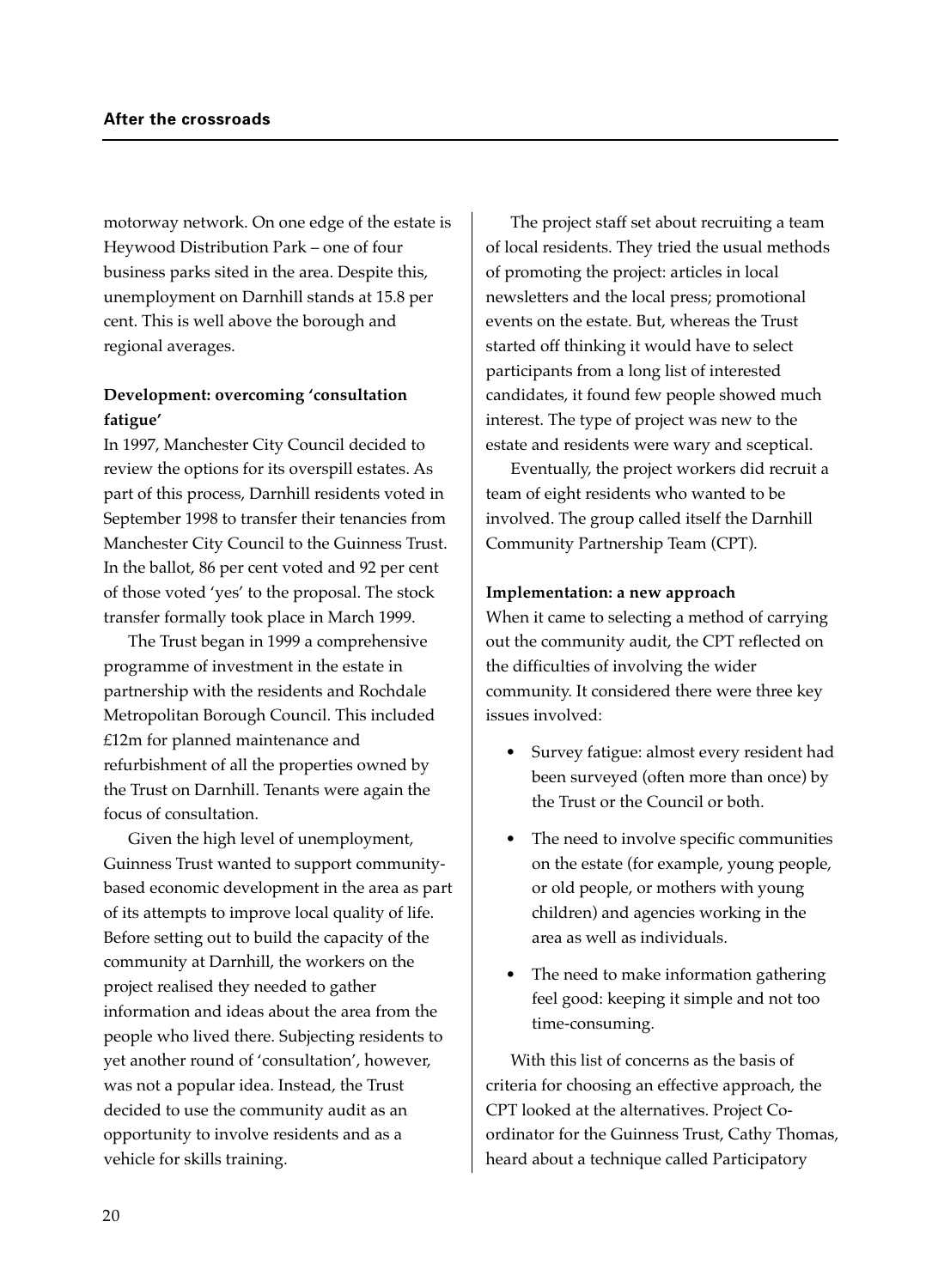Rapid (or sometimes Rural) Appraisal (PRA) from a colleague who had worked in the health service (where the approach has been piloted in the UK – it was developed in Africa) and suggested it to the group.

PRA is an interactive method used to involve local people as partners in research, analysis and planning. It is designed to be inclusive – involving excluded or deprived communities. The approach is flexible since it is based on a number of 'tools' that can be used in different combinations. It is a highly visual method of carrying out a survey, and can be used with individuals, 'focus groups' (these are groups of individuals with a common bond), or mixed groups. It is also widely accessible (PRA can be a way to involve people who cannot write, for example).

#### **PRA tools**

Participatory Rapid (or sometime Rural) Appraisal (PRA) is an approach to research and evaluation which originated with development workers in Asia and Africa. It is based on a number of 'tools' such as:

- problem walls: each 'problem' is drawn as a brick in the wall
- solution trees: each 'solution' is drawn as a leaf on a tree
- Venn diagrams: 'issues' are placed in a series of circles which overlap according to how they interact with each other
- impact ranking: 'issues' are placed in a box in an impact-ranking table under high-, medium- or low-impact columns, and in rows ranging from 'easy to implement' at the top to 'hard to implement' at the bottom
- pairwise ranking: successfully comparing a large number of competing issues or projects, etc. in pairs to help prioritise between them
- flow diagrams: joining up issues, showing how they link with, and influence, each other
- daily activity routines: descriptions of an individual's activities over a day, divided into time zones, help identify how time is being spent, when there is time for other community activities and what these activities could be.

PRA tools can be used in different situations as appropriate or in combination. This greatly increases the flexibility of the technique.

Darnhill project co-ordinator Cathy Thomas describes the difficulty of where to start in building a partnership with the community – and the part played in overcoming this problem by using PRA at Darnhill:

I was concerned that I would have to come up with the questions and I didn't know what the questions were. PRA gives people a way of asking the questions.

Developing the partnership at Darnhill has meant learning new ways of working and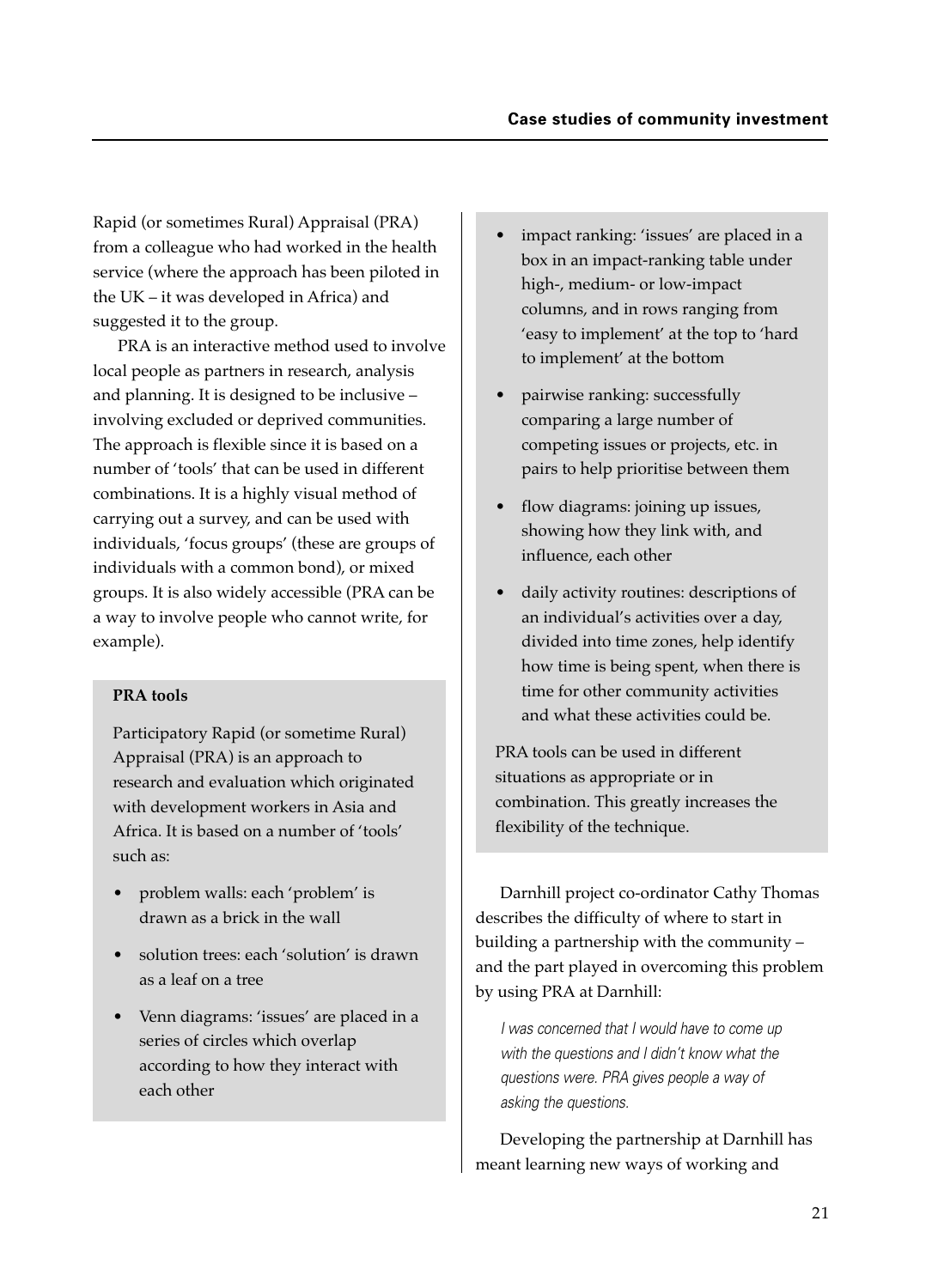communicating. Staff at Darnhill have become particularly aware that organisations do not necessarily share a culture with the communities they serve. In practice, buzz phrases like 'building community capacity' can mean training a small number of 'community leaders' or 'active citizens' in the language and culture of the authorities. At Darnhill, the energy typically spent getting communities to speak the appropriate institutional language was invested, instead, in developing PRA as a simple (although not simplistic) and accessible common language.

Despite its simplicity, PRA at first looked rather daunting. No one in the CPT was familiar with Venn diagrams or 'body mapping'. As Cathy Thomas, who went on a four-day training course alongside members of the team, found:

The feedback on the training was that tenants had enjoyed a good time but that they hadn't really understood a lot of the language use – Venn diagrams and so on. When they started thinking about the appraisal, however, they were saying 'We can use a Venn diagram for this' or 'Why don't we try body mapping?' The tools made sense in practice.

Cathy believes the CPT was able to use PRA effectively by applying a few of the tools practically (as against learning how to use all of them in theory).

Soon after training, the CPT put the new tools into action by organising meetings on neighbourhood problems and solutions with local organisations, community groups and residents – using PRA tools in each case. Before producing its community audit, the CPT met with a wide range of stakeholders in the estate including representatives from local businesses,

churches, the local authority youth service, the local pensioners' group and the Darnhill Neighbourhood Board. The CPT found that the experience of having 'the authorities' attend to give evidence was, in itself, an empowering one.

The meetings with stakeholders also provided the Team with useful data and perspectives on the neighbourhood. Sometimes the information provided by 'experts' challenged the way most people were used to thinking about the area. The police, for example, helped to show that Darnhill was not – relative to neighbouring areas – the 'hotbed' of crime that some believed.

Out of the stakeholder meetings, the CPT was able to put together a picture of the issues, problems and opportunities facing the estate. It then took this overview to a well-attended meeting with residents and, again using PRA tools, engaged the wider community in deciding what should be done to improve local quality of life.

The Darnhill CPT report on the project gives an idea of some of the things residents liked about the CPT's approach. According to participants:

- there was an evident 'commitment to equity (especially involving the excluded or deprived or not normally asked)'
- there was 'respectful and enabling behaviour on the part of people conducting the survey'
- the approach gave priority to 'listening to and valuing local people's knowledge and contributions'.

In fact, more Darnhill residents attended the CPT's open day event than came to similar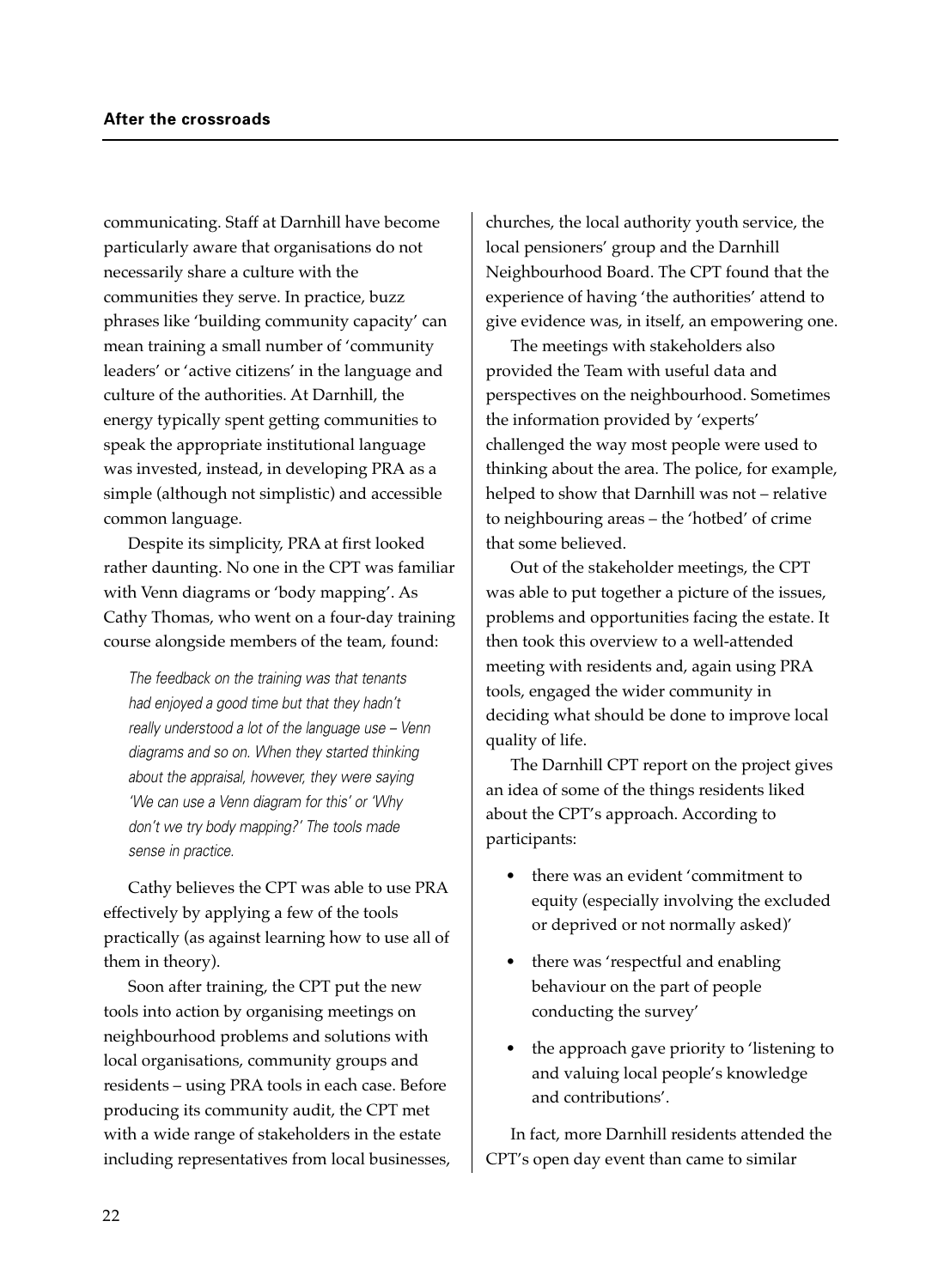meetings held on the estate by Guinness Trust to consult on details of the stock refurbishment programme – the latter, of course, being a matter of direct and immediate self-interest to tenants.

Comparing the positive experience of the community partnership at Darnhill – where CPT led the consultation – with the more usual experience of consultation (led by organisations) suggests a significant difference:

- organisations tend to see 'consultation' with the communities they serve as a way of making better – perhaps more defensible – decisions
- communities are more interested in seeing the various organisations that serve them work effectively together and to shared effect.

Acknowledging what communities want from 'consultation', for example concerted action on the part of the organisations that serve them, seems – from experience at Darnhill – to be a key to developing a successful partnership. **Review: what difference did it make?**

## **Lessons learnt at Darnhill**

Project Co-ordinator Cathy Thomas draws a number of lessons from her experience of the Darnhill community audit and Community Partnership Team:

- Be clear about what a community audit is for and what the participants want to get out of it.
- Invite all community groups and organisations to take part. Excluding people (deliberately or by accident) can

create suspicion and hostility. PRA is a good way of getting people involved.

- Avoid duplication. Check out any other survey work that may already be taking place or have taken place. The Darnhill CPT used PRA tools to work with experts, which gave them access to useful data that already existed for their neighbourhood.
- Consider the rewards that residents get by taking part in consultation. At Darnhill, the CPT members were not paid but gained National Vocational Qualifications (NVQs) and other qualifications by taking part in the scheme. Guinness Trust found that the NVQ style and structure is flexible enough to cope with the practical problems that may put residents off more traditional methods of learning.

The demand for investment in human capital – through skills training – was the clearest message and result of the CPT's consultation with stakeholders and residents in Darnhill. In itself, this conclusion was not surprising to many of the professionals and organisations serving the area. The difference that community partnership made, however, was to give a threedimensional, real-life perspective on neighbourhood issues. The CPT linked training with other local issues.

The CPT found that local people don't just want training, but training specifically related to the kind of jobs that are likely to exist locally. The CPT also reflected the need for better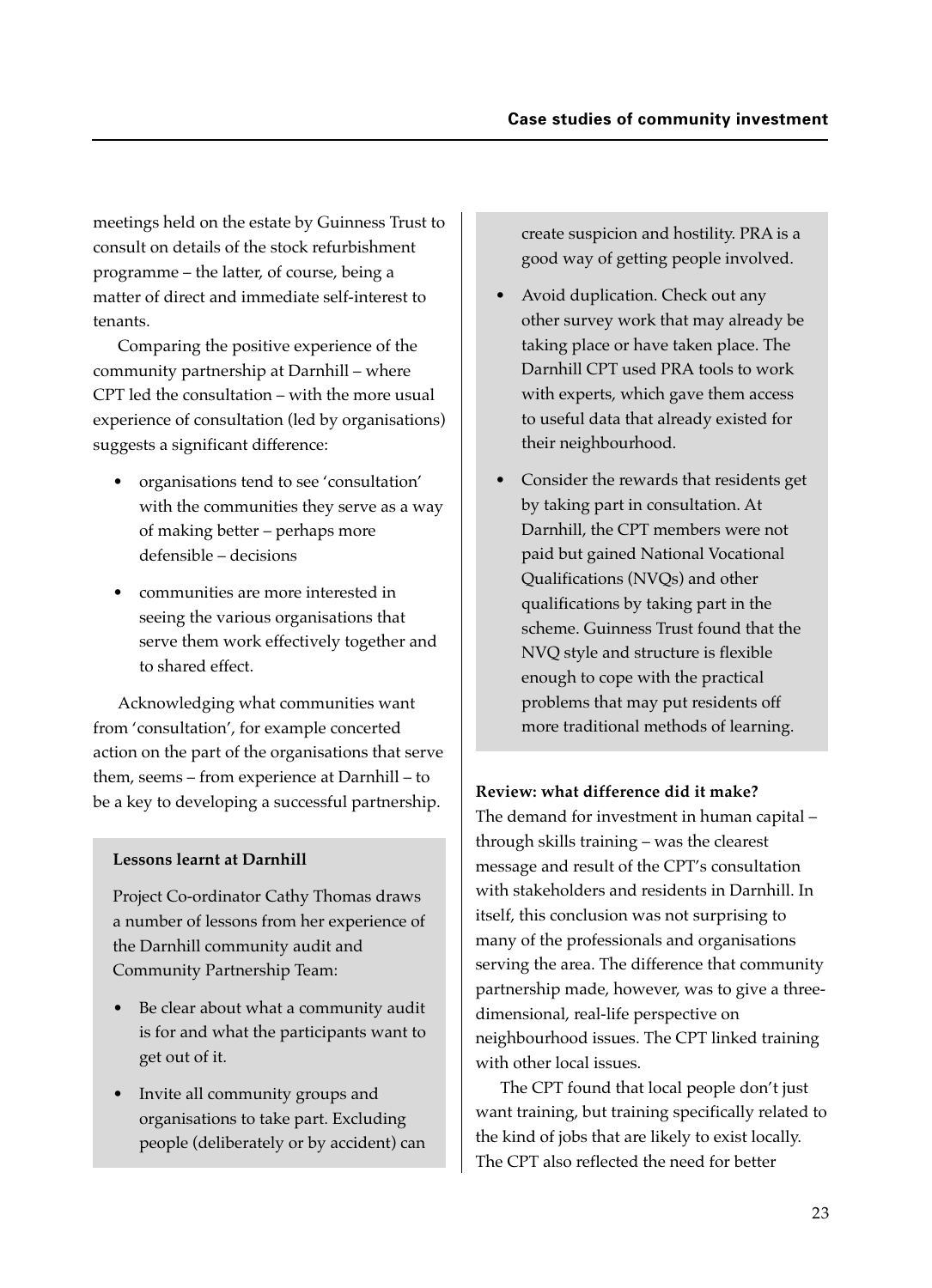information and advice services to serve the local community. The provision of such services is linked to training and employment since moving into the world of work creates all sorts of changes (from benefit claims to personal relationships) about which people may need advice. The CPT further identified the need for better child-care services in the area. Again, there is a clear link to the take-up of training opportunities.

The CPT's community audit also highlighted the scope for social enterprise on the estate. Facilities lacking, but needed, include:

- a launderette
- a garden tool hire scheme
- a community café
- a furniture swap shop
- a local skills exchange scheme
- a community transport service.

Some of these projects are now being developed by members of the CPT and others by Guinness Trust or by the local council. The work undertaken by the CPT in drawing people together to identify local needs increases the chances that such opportunities will be taken. Regardless of who takes responsibility for delivering these projects, needs identified through a credible Community Partnership are more likely to be taken seriously by potential funders, for example, than a list drawn up by professionals.

Some of the benefits of becoming involved in the CPT, for the individuals who did, have been direct and immediate. Since publishing the Community Audit, members of the CPT have, for example, been able to use their experience to help identify training and employment issues and solutions on another potential stock transfer estate.

Individual CPT members have also:

- taken up formal training at a local college
- stood for election to the local Neighbourhood Board
- given presentations on PRA including speaking at the national Tenant Participation Advisory Service (TPAS) annual conference.

There have been benefits for Guinness Trust too. The Community Audit has helped the Trust achieve its first objective in building community capacity on the estate. More widely, lessons from the experience at Darnhill will inform the development of similar initiatives throughout the Trust. The project coincided with a review of resident involvement, which in turn has influenced a new Tenants' and Residents' Involvement Strategy and the Trust's Antipoverty Strategy.

## **Investing in Barton and its future**

Gloucestershire Housing Association is a key partner with Gloucester City Council in a community regeneration company, which is helping local people 'turn around' a deprived part of the city. Investing in community regeneration can never be without risk. The experience in Gloucester suggests, however, that social landlords can bring particular expertise to local regeneration companies. In particular, housing associations can help marry economic and social objectives in an entrepreneurial way.

#### **Background**

Barton is an area of relative deprivation lying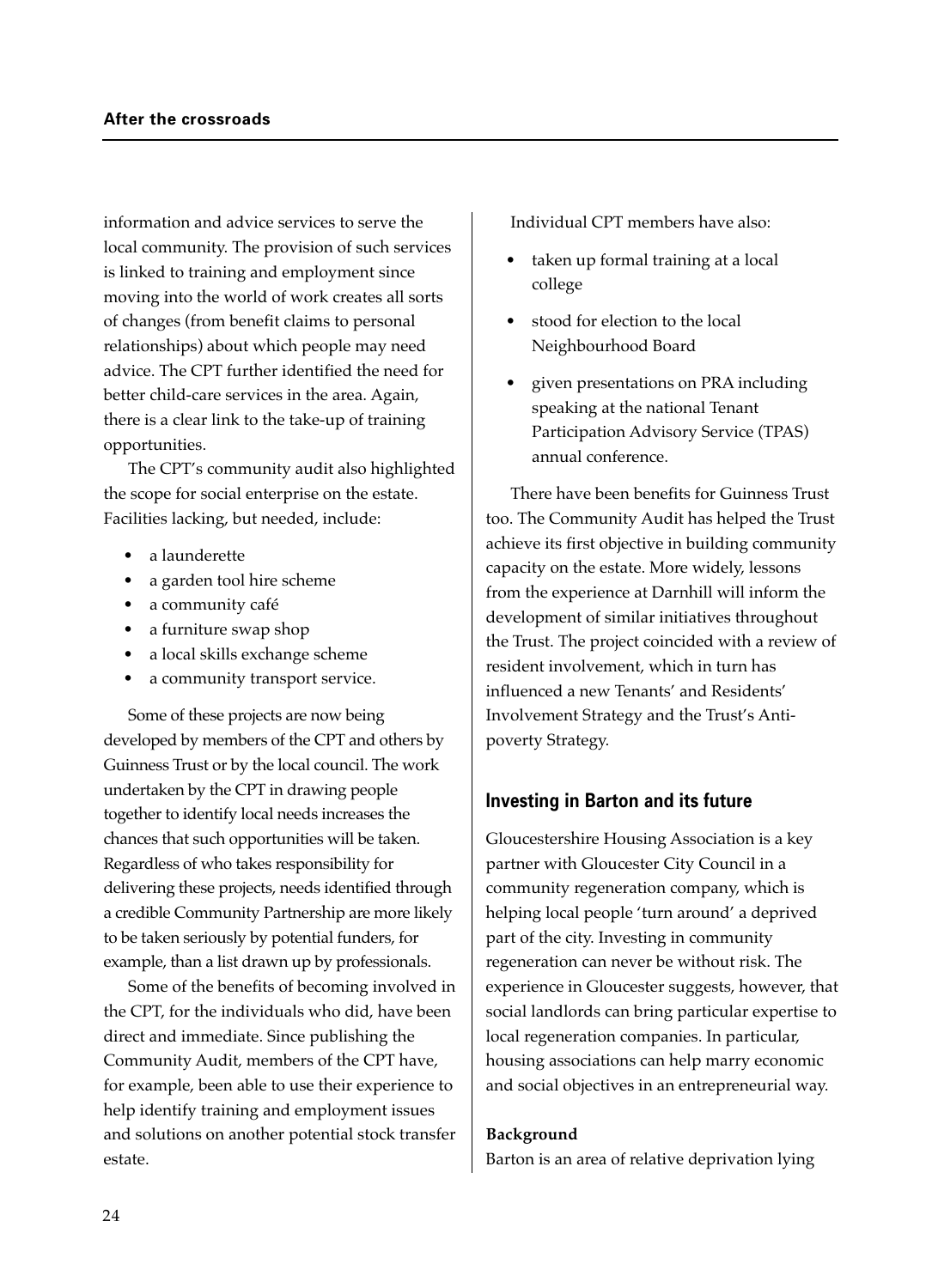close to the vibrant retail centre of the city of Gloucester. Its residents have relatively easy access to city centre jobs and services. Barton is, however, the most deprived ward in the county and ranked as the 518th most deprived ward in England according to the index of indicators of multiple deprivation used by the Department of the Environment, Transport and the Regions (DETR).

Housing in Barton consists of mainly twostorey Victorian street properties, many in poor condition. There is a particularly high proportion of local and corner shops of the same age in the area. Many of these have fallen into disuse. The area has suffered from economic decline for many years and much of the surrounding industrial and commercial property is also in poor condition.

Economic decline has affected people as well as property. Barton has experienced many of the difficulties and challenges of similar neighbourhoods located close to the centres of Britain's provincial cities:

- high unemployment particularly among the young
- higher than average crime figures
- relatively low levels of educational achievement among young people
- low levels of commercial activity and new business start-ups
- poor environmental conditions and housing in desperate need of investment.

Despite these facts, Barton retains a powerful sense of community.

Grasping the need for action, in 1993, Gloucester City Council commissioned a national firm of consultants to carry out research into the regeneration needs of the Barton area. This included a survey of public opinion, which elicited a response from over 750 citizens. The priorities that emerged were to:

- increase employment opportunities
- reduce crime
- improve the physical environment.

As a result of the survey, the City Council appointed a lead officer to drive forward its regeneration strategy. Phil Lane – now Head of Renewal and Regeneration at the Council – has filled that role since 1993.

#### **Development of BTD Ltd**

Addressing the local priorities became the key objective of the SRB Round 1 scheme submitted by Gloucester City Council for the Barton area in 1995. The scheme was backed by a partnership including the City Council, minority ethnic business association, Training and Enterprise Council and community representatives, as well as Gloucestershire Housing Association (GHA). The bid was successful in raising £2.4m SRB funding over five years to March 2000.

Building on their SRB success, the partners set up a company limited by guarantee in 1997 to manage the delivery of the programme: Barton & Tredworth Developments (BTD). As well as managing the delivery of SRB-funded projects, BTD has been successful in levering further investment in the local community from other sources. Grant funding – whatever the source and however cleverly packaged – is, however, always time-limited: by definition, *un*sustainable. Chris Kenny, the chief executive of GHA and a board member of BTD, was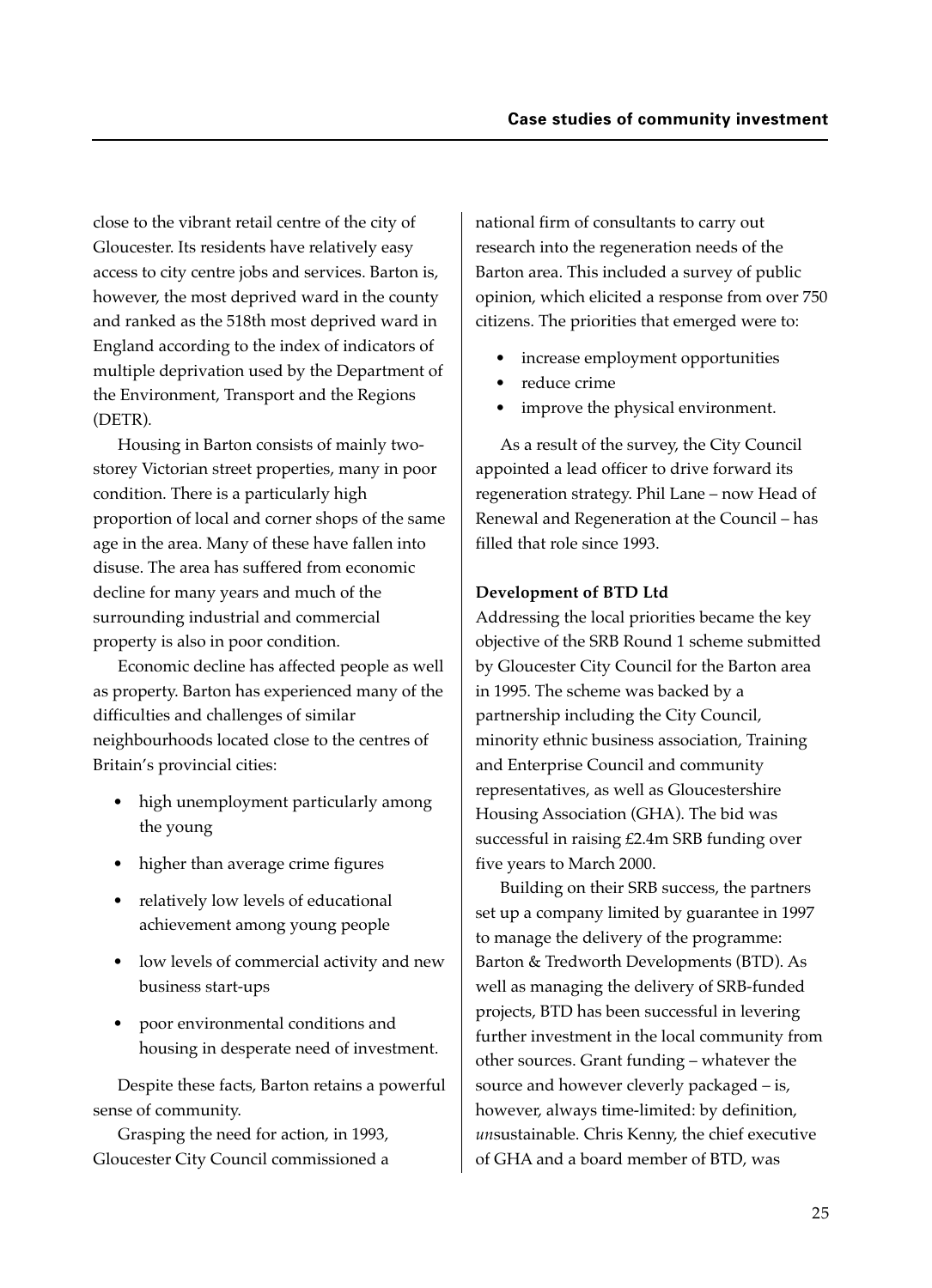particularly keen to ensure that, when the grant support dried up, the effort and enthusiasm generated in Barton's regeneration should continue. The only way to achieve this, he argued, was to leave a meaningful 'legacy' by treating the SRB funds as investments rather than short-term handouts.

Phil Lane of the City Council agrees that GHA's involvement was the critical factor in enabling BTD to take an entrepreneurial approach. The City Council and the other partners supported this way of working – although the idea of acting commercially was, otherwise, quite novel and challenging. Shifting the focus of the partnership in this way helped to determine the kind of projects BTD got involved with; the process by which the company worked; and the ownership of the benefits brought about. BTD:

- looked to invest in assets that, in the judgement of the partners involved, would generate an income in the long term
- set out to ensure that its physical regeneration work would involve community organisations and support their long-term health and vitality too
- worked with local people to set up a Community Development Trust for the area to manage activities in the future and to receive the revenues arising from the company's investments in the long term.

As BTD has progressed, the CDT – representing the local community's interest in the company – has grown in influence. Of the nine members of BTD's board, only four represent the corporate stakeholders. The

majority of board members are now local community representatives drawn from the Community Development Trust. As well as having majority control of the board of BTD, the returns on the commercial investments made by BTD are passed to the Trust. The CDT, in return, has come to be an important part of the company's exit strategy and the sustainability of the improvements it has brought about in the area.

#### **Implementation: what BTD has achieved**

BTD plays a leading role in the general property improvement of the neighbourhood. It has, for example, set up a Care and Repair scheme (which is grant dependent and does not generate profits, but does enable the parent organisation to spread its overheads). BTD has also taken on the management of a number of local shop units, which might otherwise have been left to lie empty. GHA has helped link this strategy to providing good quality housing. At 204–214 Barton Street, for example, the Association has created 'homes over the shops' enabling BTD to take on the management of the shop below. This enables the company to generate some income while charging only a low, but realistic, rent to the tenant of the shop.

The impact of the local regeneration company on the Barton area has been deeper than just property improvements. As well as providing more than 400 new housing units in the heart of the city, BTD and its partners have achieved:

- a reduction in unemployment from 21.5 to 13 per cent
- 80 new business start-ups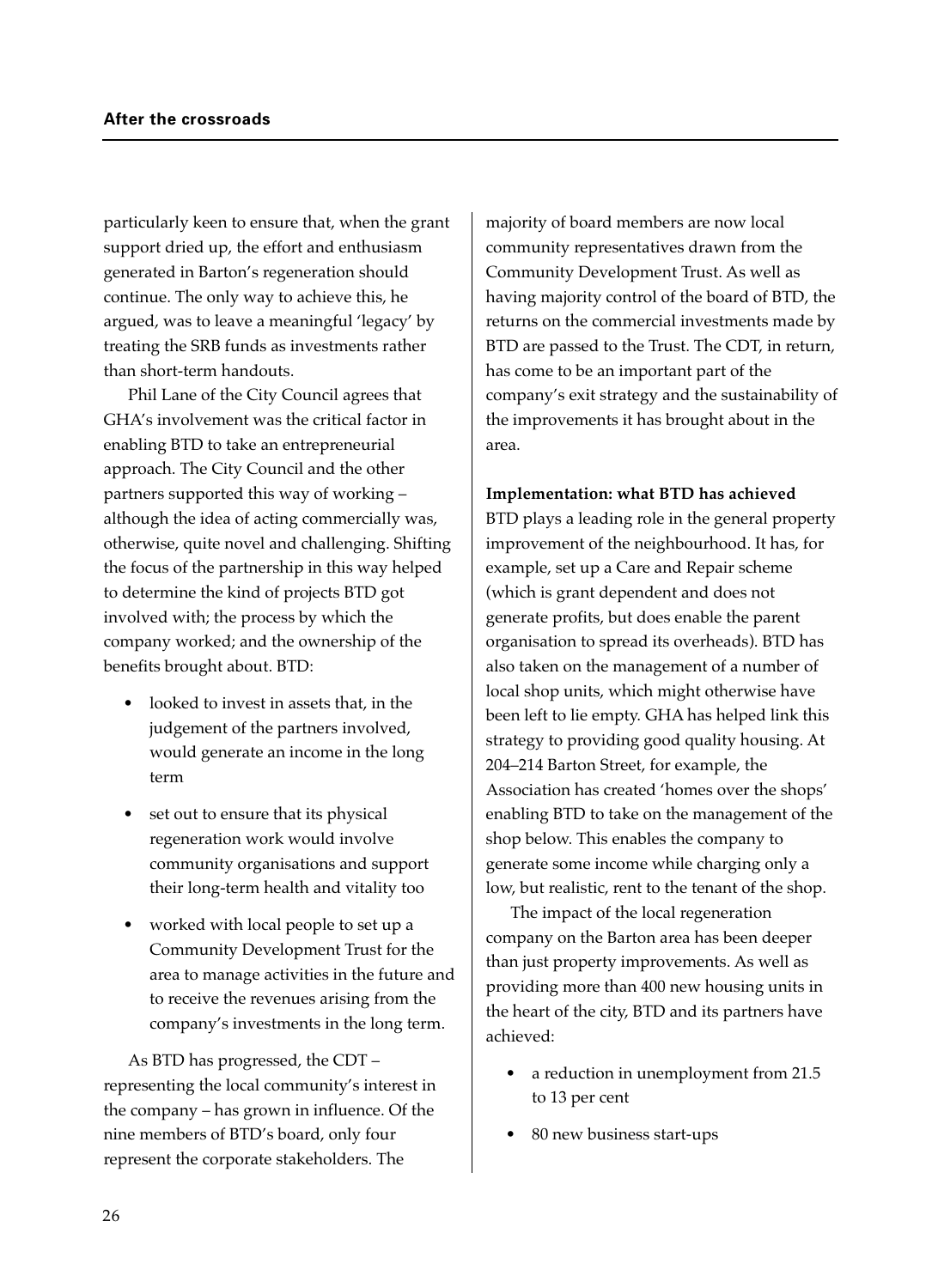- an Enterprise Centre established to assist local business
- a fall in car crime
- £750,000 invested in improving the local environment through traffic calming and reduction.

The company has levered an additional £29m investment from other sources on top of the SRB funding.

## **BTD and ICON.net**

The development of youthful ICT company ICON.net in Barton is an example of how BTD has invested in people as well as property to bring about sustainable regeneration in the area. Behind ICON.net is a group of young people seeking support to set up a cyber café. They were introduced to BTD and received access to business advice and some funding to develop their ideas into a cyber business. The resultant Internet design and service company has attracted interest from British Telecom's information technology investment arm. In return for its investment, BTD has a one-third stake in the company (ICON.net's founding directors and other staff own the other two-thirds).

BTD's combined approach to investment in people and property is reflected in its most significant project so far: the acquisition and redevelopment of a run-down trading estate in the St James area of Barton. The estate had been an eyesore for many years. As well as being a

dumping ground for old cars, it posed a possible danger to children seeking adventure in empty buildings. It was also *potentially* a valuable local community resource. The BTD board came to the view that the estate could provide, if properly managed, an important route to jobs, training and new small businesses for the Barton area. Acquiring the St James estate, however, meant taking a risk.

The key to acquiring the St James estate was a £200,000 loan from GHA's own funds. At the time, many people might have questioned what a housing association was doing making this kind of investment. Chris Kenny's board was cautious, initially, too; although, in hindsight, he describes the loan as 'relatively low risk'. It was secured on the land and BTD paid a return of 1 per cent above base. Chris Kenny draws a parallel between the decision and GHA's investment in acquiring local shops:

As a key player in the regeneration effort, GHA was quite willing to get involved in the apparently risky business of the redevelopment of local shops. In all instances, however, we had developed flats over them and this could be seen as a risk management strategy. We do not want derelict buildings beneath our extensive investment in flats over shops!

In a similar way, investing in St James was a logical extension of GHA's existing property investment in the area.

Following the acquisition of the St James estate, BTD was able to refurbish the units using SRB funding. BTD partners were also able to improve access to the estate and car parking provisions by working with neighbouring businesses – one of which is now responsible for managing the estate. The units are let on a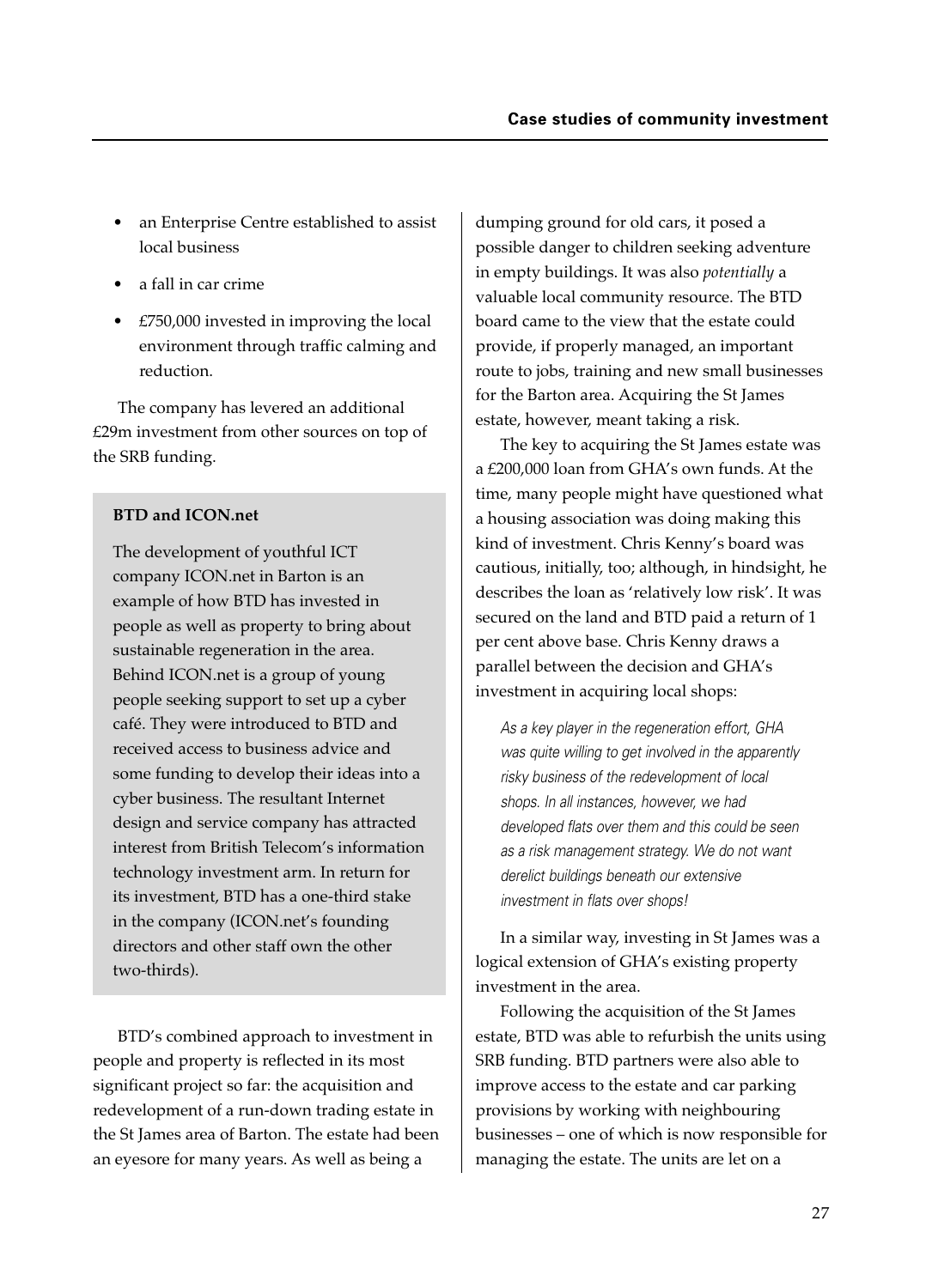commercial basis at market rents. The small businesses occupying them do, however, have access to advice, support and sometimes grants through the Barton Enterprise Centre. The initial set of units on the refurbished estate were all pre-let and the units remain in demand. Tenants include a sandwich company, a plastic supplier, a catering equipment supplier, a gymnasium and a laundry. The loan from Gloucestershire HA has been repaid from rental income, which currently provides around £50,000 annually to the Development Trust. There is now a plan to develop on the estate a further ten units which will be funded through grants from the City Council. When these units are let, the rental income from the estate to the CDT will reach £100,000 a year.

#### **Review: shifting towards community control**

As regeneration activities have developed in Barton, the balance of power and influence has shifted away from agencies serving the area to local people. Initially, the approach was 'topdown' but the CDT is increasingly in control of the local regeneration company and in a position to benefit from the returns on investments it has made.

BTD will continue to play a major role in the successful regeneration programme in the Barton area alongside the CDT. The local regeneration company plans to increase its current annual turnover of around £500,000, of which £200,000 is generated from commercial activity. As well as the plans for further development at the St James Trading Estate, BTD is looking to redevelop a former factory site for use by a number of community groups. Despite the success of BTD, the partners and the CDT in reducing unemployment in the area,

social exclusion of local minority ethnic communities remains an important issue. Gloucester City Council has recently secured a further £1.2m under SRB6 for training, support and housing initiatives to address the needs of these local communities.

#### **Success factors in Barton**

Key factors in success in regenerating Barton are:

- a Council willing to take time to gather the facts in a way that involved local people
- a stable political climate within the Council with Members signed up to a clear strategy
- harnessing the resources of a relatively small but highly committed team of partners
- the appointment of a small, wellinformed, enthusiastic and visionary team of officers
- avoidance of overly bureaucratic systems
- clear delegated authority to officers to perform and achieve the objectives of the strategy
- the emphasis on establishing viable income-generating activity that benefits the local community, thus avoiding a grant-dependency culture.

GHA's involvement in the local regeneration company is recognised by other partners as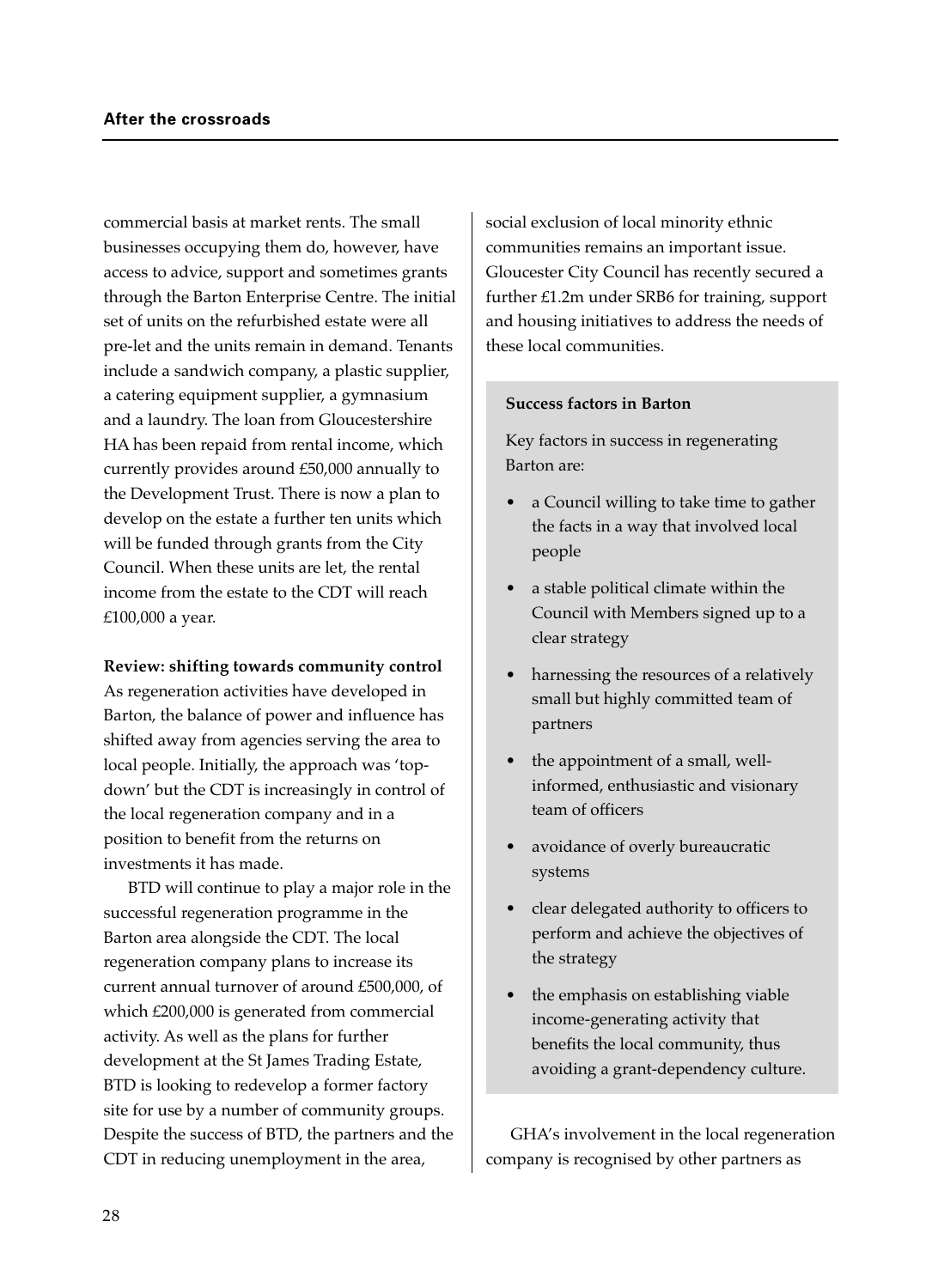having given BTD an entrepreneurial outlook which is reflected in the:

- commercial approach to projects undertaken
- investment in building community capacity
- leading role of the community development trust in sustaining regeneration.

In particular, the ability of the RSL to take calculated risks with its own resources by, for example, making the loan to BTD to enable the purchase of the St James estate has helped BTD to couple investment in property and in people. This has provided real economic benefits to local people as well as physical improvements to their neighbourhood.

Involvement in the local regeneration company and partnership has had an impact on the way GHA works too. Chief executive Chris Kenny reports: 'the experience in BTD has firmly established the principles of entrepreneurialism within GHA.' The principles established by the Association in supporting BTD have enabled it to move forward on projects elsewhere in the county including a market rent scheme and a land bank. Chris Kenny sums up the experience reflecting on the link between community investment and sustainability:

Today we acknowledge that community regeneration is a continuous process, and that sustainability is the watchword. Although I cannot recall using the word six years ago, clearly that was what we were all aiming to achieve.

## **Developing HART in Birmingham**

In Birmingham, a group of housing associations worked in partnership to set up Handsworth Area Regeneration Trust (HART). The partners faced cultural and organisational challenges along the way. By broadening the partnership, however, they have been able to develop an approach to  $-$  and win SRB funding for  $-$  a programme of investment in the area involving the wider community.

## **Background**

Handsworth in Birmingham stretches from near the edge of the city centre to its boundary with the neighbouring borough of Sandwell. The area includes the Handsworth ward and parts of neighbouring wards: Soho, Sandwell and Ladywood. It is a deprived area with high and persistent unemployment; a quarter of the unemployed in the area have *never* had a job. The vast majority of tenants are entitled to Housing Benefit. Nearly all of the new lettings in the area are to households into which no one is bringing a wage.

The population of Handsworth is in decline. As middle-aged people and families have moved out, the area has become home to a disproportionate number of young people without affiliations in the area. There is a high level of crime. Many people see Handsworth as violent and run-down. This poor image is frequently compounded by racial prejudice. Two-thirds of residents are members of ethnic minorities.

The demand for social housing in Handsworth is also in decline; there is a high rate of tenant turnover and hard-to-let properties. Victorian terraces and some larger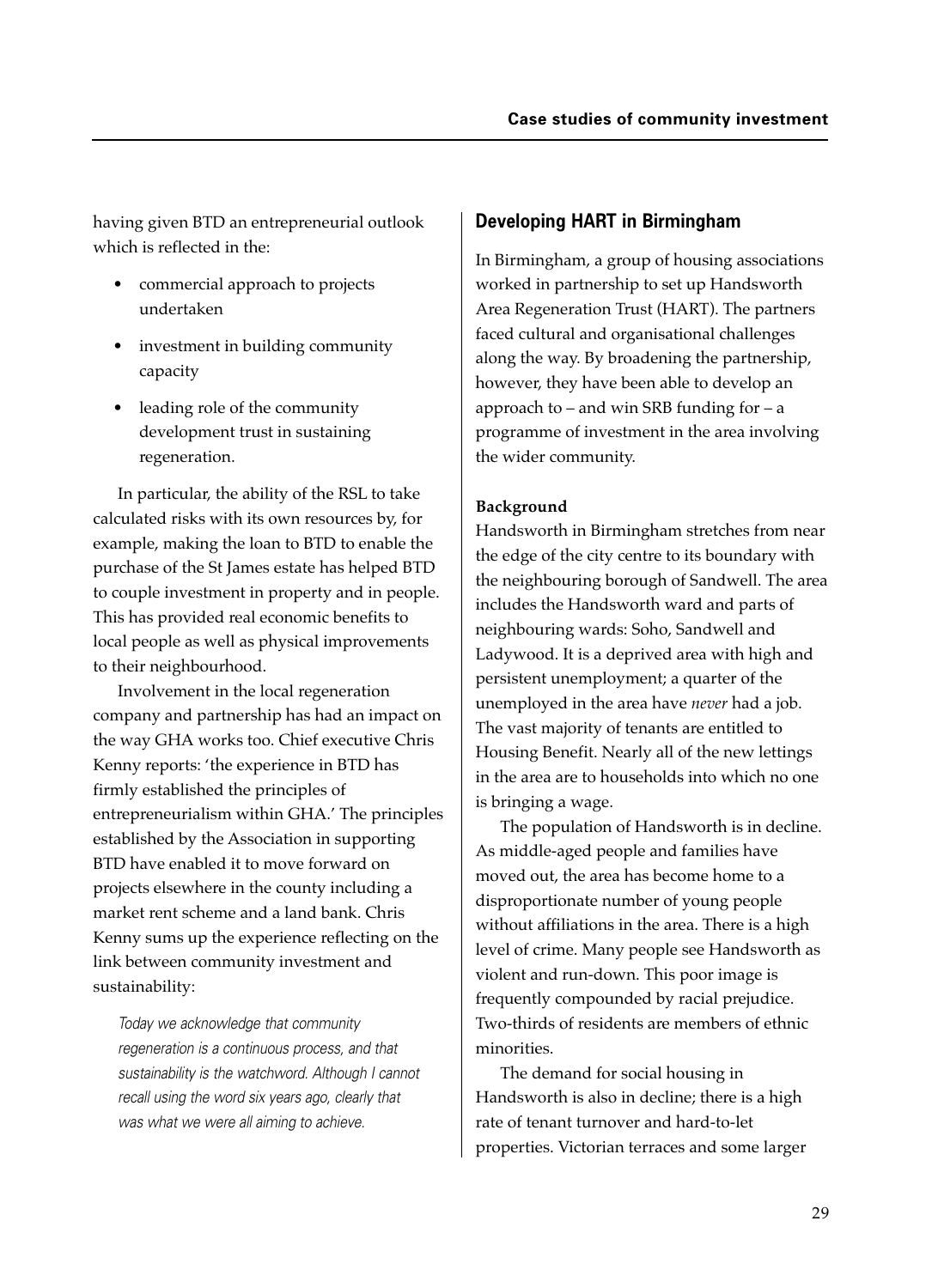Edwardian semi-detached houses make up much of the housing stock. Property tends to be cheap. Much is in poor repair. Only a sixth is in the hands of housing associations. Half of local households are owner-occupiers. The remainder of the housing stock is divided between the City Council and private landlords. Most social housing in the area is in the form of one- or twobedroom units – the result of house conversions in the 1970s and 1980s. There is evidence of a mismatch between the kind of accommodation demanded by people living in the area and that which housing associations have made available. Whilst housing associations have particular problems in re-letting smaller units, many local families live in overcrowded conditions.

Despite the indicators of multiple deprivation, Handsworth is far from being an area without hope. There are many community organisations active in the area and self-help initiatives run by local people. The main Soho Road through the heart of Handsworth cuts through a bustling neighbourhood centre. There are many active community organisations and self-help initiatives serving the different communities that live in the area. With community groups competing for funding and attention, community politics can be heated.

#### **Development of HART**

The idea of a regeneration trust serving Handsworth and its neighbouring area dates back to a series of meetings in 1997 between five housing associations with property concentrated in and around Handsworth and representatives of Birmingham City Council Urban Renewal Department. The City Council at that time was looking at further ways of addressing the needs of

local communities (having declared Handsworth a Renewal Area in 1991), but did not join the HART partnership until 1999.

Why do we put up with the awful treatment the Council gives us here in Handsworth? Other areas seem to benefit from new initiatives but we get left behind. (Local resident in May 2000)

### **The founder partners in Handsworth Area Regeneration Trust**

- *Black Star Housing Association*: a black and minority ethnic (BME) association based in the area. Of its 480 properties for rent, 370 (77 per cent) are in the HART area. Most are new-build for which demand remains buoyant.
- *Hamac*: a BME association based in Handsworth. Of its 500 properties for rent, 307 (61 per cent) are in the HART area. The association grew from roots in the local Handsworth community. Its stock is also relatively new. Demand for Hamac properties remains steady.
- *Family Housing (Birmingham)*: has 727 homes in the HART area (just over 20 per cent of its total stock of 3,500 units). Family had de-converted some of its stock and had experimented with furnished lettings as a way of tackling low demand for one- and twobedroom flats in the area prior to joining HART.
- *Focus Housing Association*: the largest of the associations involved in HART. Its 1,386 homes in the HART area are a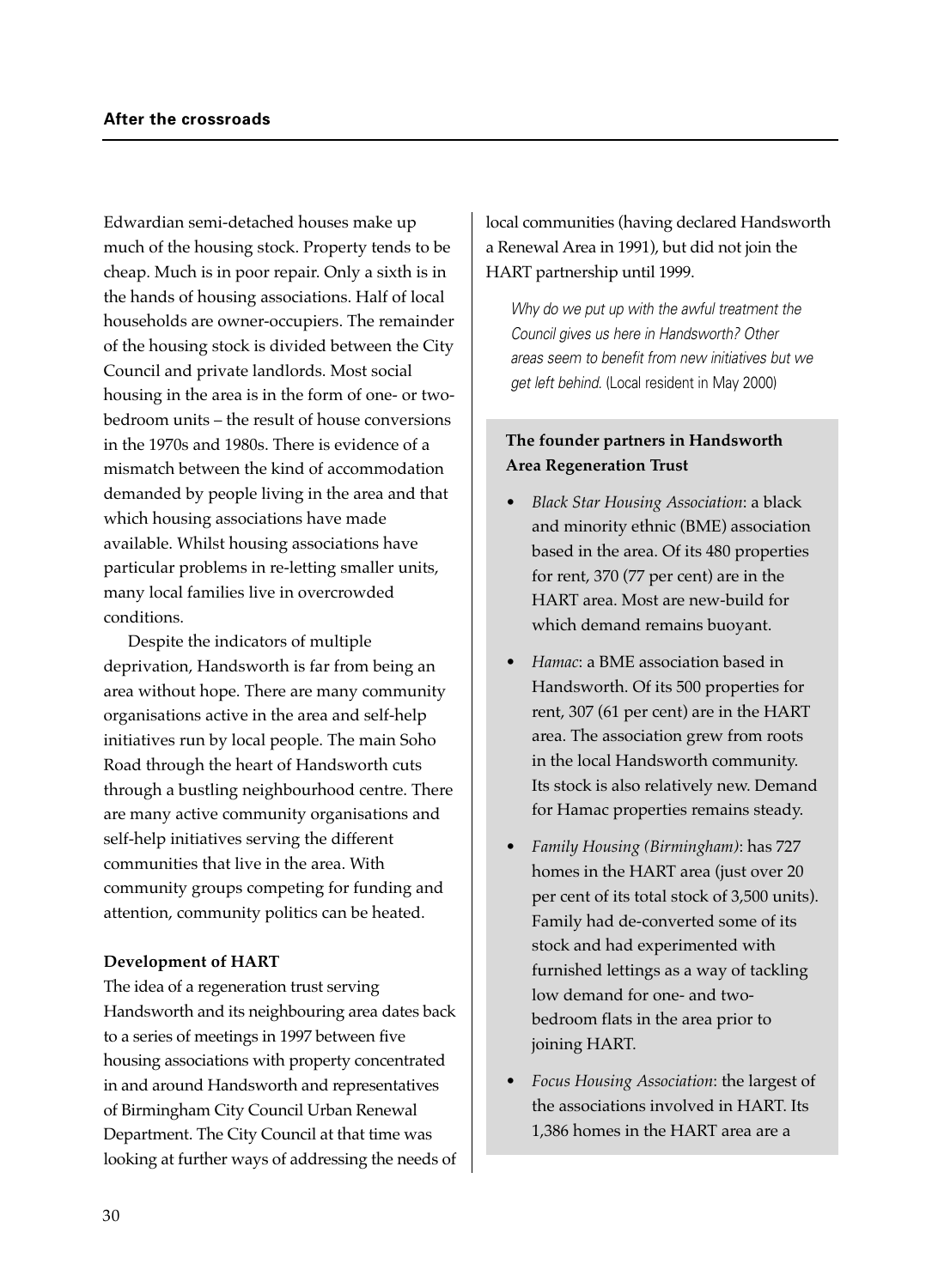relatively small proportion of its total stock throughout the West Midlands region. Most Focus units are older house conversions. Focus had problems in the area with a number of unlettable voids, which were being refurbished through an internally funded stock reinvestment programme.

• *Midland Area Housing Association*: has more homes (1,641) than any other social landlord in the eventual HART area. Being less than a third the size of Focus overall means Midland Area is significantly more concentrated in the area. It had invested heavily in upgrading its stock and had deconverted some of its stock to provide larger family houses prior to joining HART. Much of its property in and around Handsworth, however, remains older converted houses.

The partners in HART were aware that developing a new initiative in Handsworth meant being aware of community politics; understanding the feelings of local people (like the resident quoted above, many feel they are treated as 'second-class citizens'); and taking account of the legacy (not always positive) left behind by past projects.

History, in fact, weighed against the success of HART. Some of the associations involved had been instrumental in rehousing a large number of single homeless people (including 'care in the community cases') from elsewhere in the city into the area. 'Squeezing out' grassroots housing co-ops from development opportunities had not helped the capacity of local communities to meet their own housing needs. Moreover, the competitiveness between associations for funding and development opportunities in the 1970s and1980s led some local politicians and council officers to doubt that housing associations were capable of working together. Housing associations were seen, not least perhaps by the City Council, as contributors to Handsworth's problems, rather than as partners in the quest for solutions.

By 1997, the associations had compelling reasons for working together (albeit at first only co-operating in areas in which they felt they had expertise). First, the associations felt a growing sense of responsibility to their tenants and the wider community. As Tom Murtha, the chief executive of Midland Area, said there was a desire to see Handsworth put back on the map:

There has been no strategy for Handsworth for many years. If we can, we want to help Handsworth residents to get a voice. Give them a structure, which we can use to pull resources into the area.

The HART partners also felt there was a commercial rationale for joint working in Handsworth. Individually, there is little an association can do to safeguard its investment in property in the area, the value of which (including the likely value of future rent revenues) depends on the quality of life and the image of an area. In HART, the partners felt they would have the opportunity to create a new organisation with the culture and potential links to credibly take on the job of regenerating the area as a whole.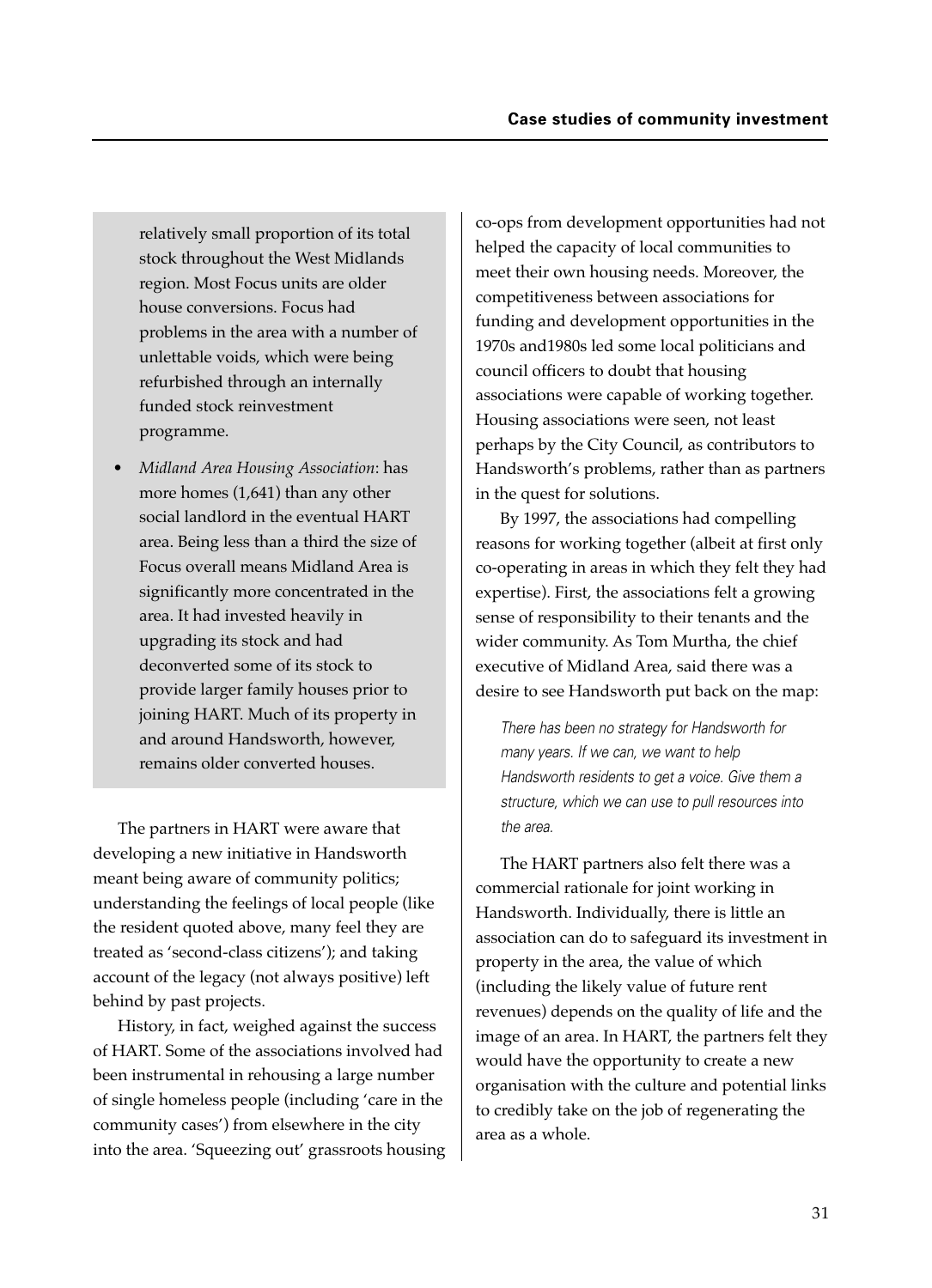As a starting point, the partners knew they were spending a combined total of nearly £4m a year on refurbishing properties in the HART area. Most of this reinvestment in stock was internally generated (including from rental surpluses earned elsewhere in the city). Midland Area, for example, was targeting half of its total stock reinvestment funds on older properties in the HART area. The partners believed that, by integrating their attempts to address low demand, they might be able to 'turn around' neighbourhoods in the HART area.

#### **Assessing the potential for joint working**

In 1998, HART hired consultants HACAS to research the potential for joint working. The consultants reported a year later, however, that a unified approach would be very difficult because of 'cultural, organisational, financial and practical objectives and constraints'. There are, for example, historic factors that divide the HART associations. The two smaller BME partners had more new-build properties – for which demand remained buoyant. They had neither been through the process of converting older properties nor faced the need for de-conversion in the light of low demand for flats in the area. Even the larger associations – according to the consultants – would find it difficult to gain significant advantages from joint approaches to property-based regeneration.

HACAS looked in detail at the potential for joint procurement and the adoption of common specifications between HART

partners. Initially, there was the expectation that they would find potential for savings in these areas. But they concluded that there were overwhelming barriers to integration – including, ironically, existing approaches to community investment. On local labour in construction, for example:

- Midland Area HA had a partnership with a large contractor (through which training and employment was provided to local people).
- Family Housing used a panel of small and very small local contractors. As Chris Robertson, then Chief Executive of Family Housing, wrote about his organisation's commitment to this approach:

When we spend money on de-conversions and stock reinvestment, we will make sure it is targeted in a way that also maximises job and training opportunities for the local community, rather than just bringing in contractors from outside.

HACAS also reported on the potential impact of successful joint working. Again, the consultants' conclusions were disappointing. They reasoned that, with only 16 per cent of the total housing stock in the area, even successful co-ordinated investment and common approaches to housing management by HART partners would be unlikely to 'turn around' target neighbourhoods in the area. The consultants suggested the partners might more effectively apply their efforts to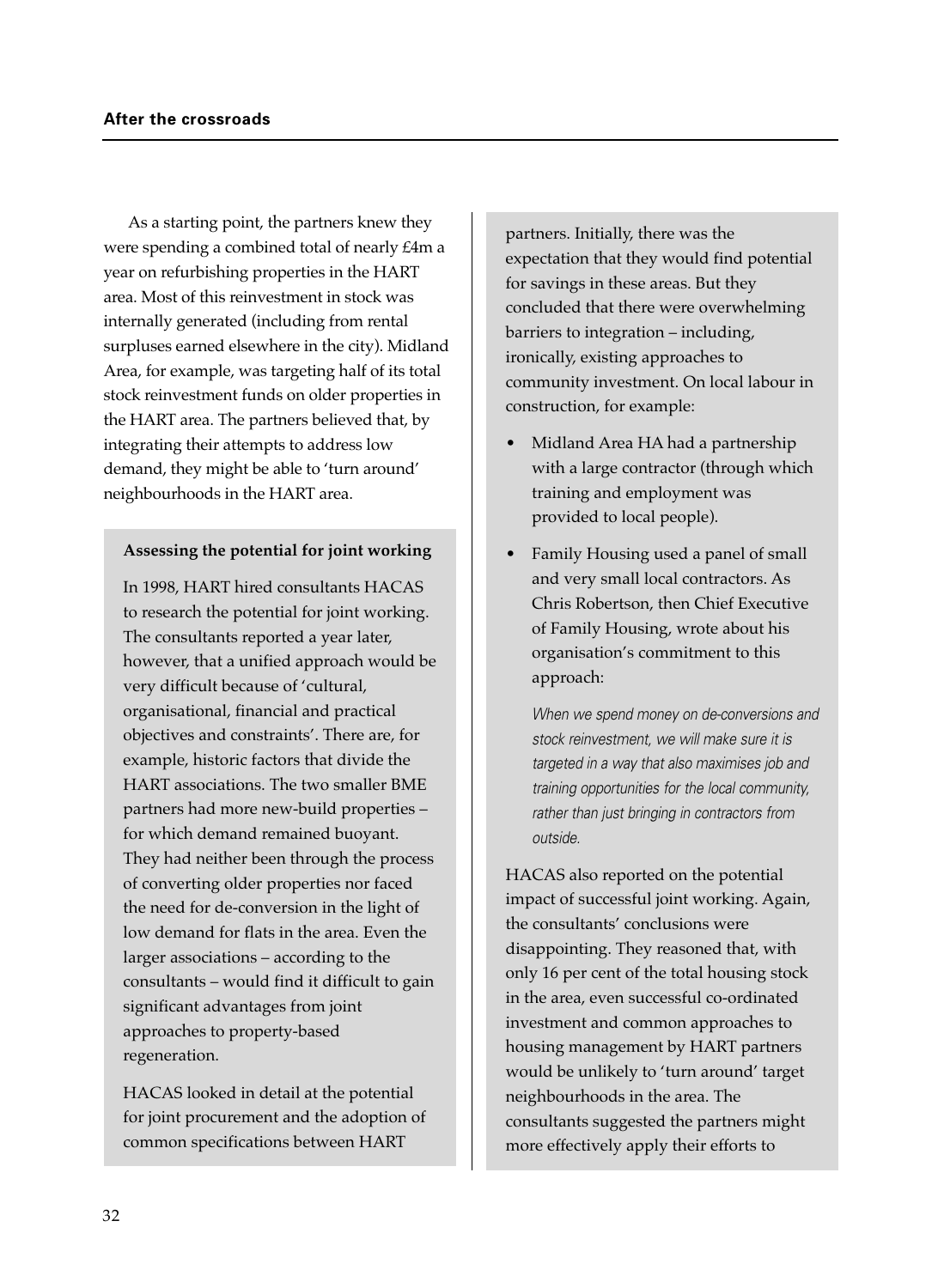integrating information systems and to broadening the partnership.

An effect of the HACAS report was to focus the partners in HART on a 'street-bystreet' approach. The emphasis started to switch from area-wide integration of housing management towards addressing the needs of communities, more holistically, and on the basis of minineighbourhoods within the whole area. This meant increasingly considering innovations in services that, being made available to local residents, would improve the sustainability of local communities. These have become the routes into wider regeneration and an extension of HART to take in non-housing partners.

**Implementation: broadening the partnership**

Following the HACAS report, HART turned its attention to the development of service-based approaches to improving the quality of life of its tenants including:

- tenancy support services
- training and employment advice and local labour initiatives
- plans to improve domestic energy efficiency
- support for the development of the local credit union and low-cost contents insurance, etc.

Whilst still clearly linked to tenants, the development of thinking about these services ensured that HART began to look at a broader approach to regeneration.

Since 1999, the membership and aims of the partners in HART have broadened out from the original concept of a housing-led partnership. The vision now is to transform their part of North Birmingham into a place where people really want to live and work.

HART is now formally constituted as a charitable company limited by guarantee – not itself an RSL. Its formal objectives include the involvement of the community, tackling unemployment and urban regeneration.

The HART partnership has been reconfigured to give other (non-housing) organisations an overwhelming share in the control of the Trust. The new membership structure categorises organisations according to their primary interest:

- housing and environment
- education
- training
- enterprise and employment
- safety and security
- health.

Each category of member elects one representative to the board annually and the City Council nominates two members. Including co-opted members (of which there are four), that means there is only one guaranteed housing place on the board out of a total of 12 – a contrast with HART's origins as a housing association partnership.

In 2000, the original partners in HART bid successfully for SRB (Round 5) funding – £3.9m over seven years to complement investment by partners in the area. In preparing the bid, they identified that restoring pride in the area was a critical factor in successful regeneration and that the transformation of the area depended on a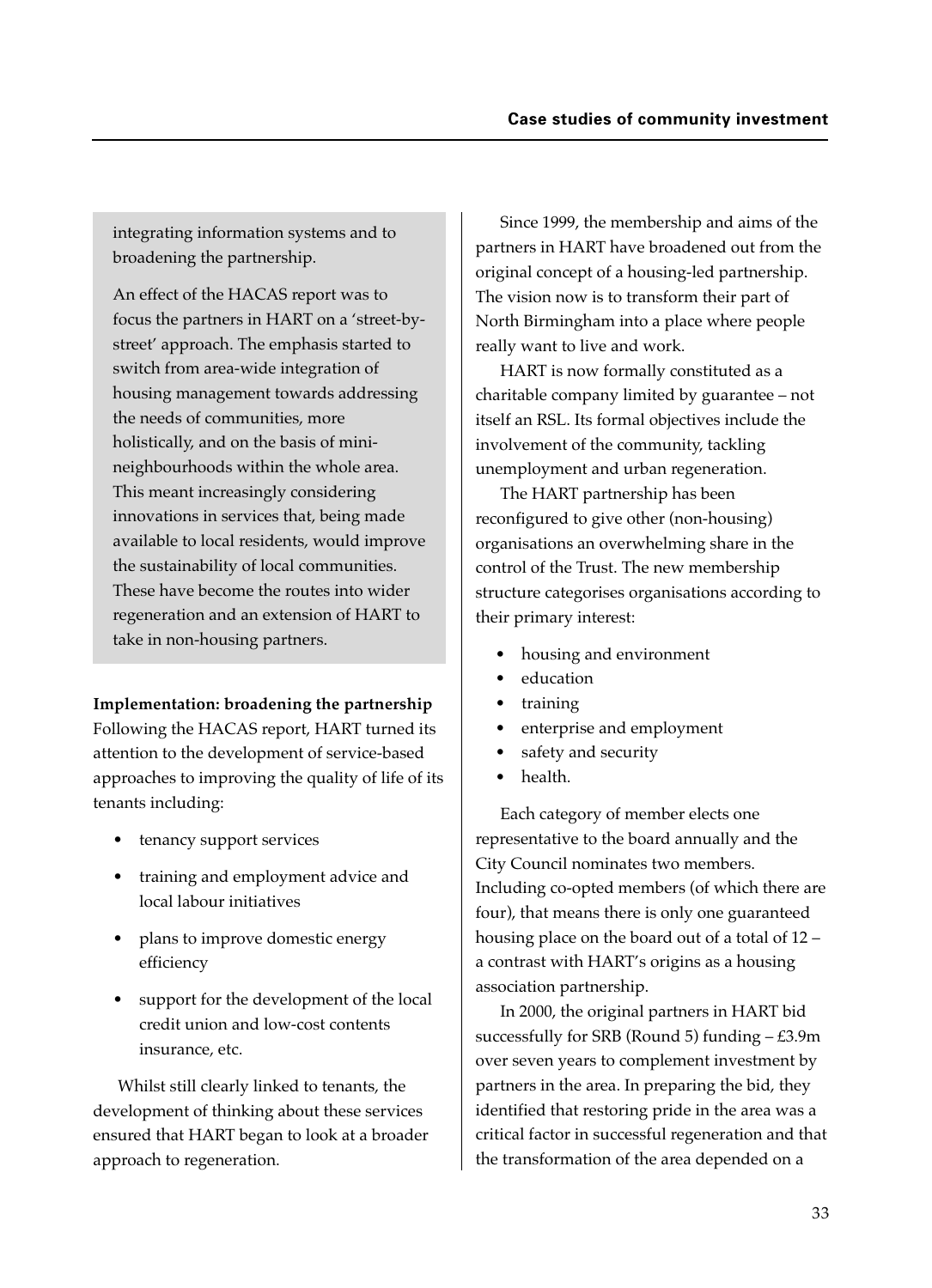wide range of other factors beyond housing. So, the seven themes of the SRB programme are:

- Restoring Pride
- Neighbourhood Participation
- Having Your Say
- Promoting Stability
- Investing in Employability
- Creating a Cleaner and Safer Place
- Raising School Standards.

HART involved local people and organisations with something to say about each of these themes in the preparation of the bid.

Putting forward a successful bid document and credible delivery plans to address the needs of local people depended on attracting new partners to HART from: education and training, the health service, fire service, local authority and voluntary organisations. Partners in HART (aside from the original members) now include: Groundwork Birmingham, City College, Faith in Handsworth Group, Fircroft College, Handsworth Schools Association, Aston Reinvestment Trust and Business in the Community.

#### **Review: lessons from HART**

One of the challenges for any attempt at neighbourhood management in an area like Handsworth is to be flexible enough to take on the facilitating role that is needed. Safeguarding and improving local quality of life and services depends on working with existing community organisations. New initiatives cannot pretend they have a blank sheet of paper and must be sensitive to existing initiatives.

The original partners in HART were aware of the potential difficulties of working jointly in an area like Handsworth: the local politics, the

grievances felt by local people and the role played by associations in the past. In response, the housing association partners concentrated their efforts at joint working in those areas in which they were relatively expert and to which they were already committed: lettings, repairs, stock reinvestment, etc. Consultants HACAS, however, found that there were overwhelming barriers to joint working in these core areas of business. After several years, the original partners have indeed achieved only slight advances towards joint working in their core housing businesses.

The breakthrough at HART appears to have come with the widening of the scope of the partnership. At first, this took in the provision of services that – whilst still tenant centred – linked to wider quality-of-life factors: financial exclusion; fuel poverty; child care; and training, etc. Despite their initial reluctance to engage with local politics, the broadening of the partnership has inevitably brought HART into the local political arena. As Kate Farley, the coordinator of the HART partnership at Family Housing observes:

You have to acknowledge local politics even if you don't want to play it. Not playing politics is itself seen as a political choice.

Community investment activities have proved a far more fertile ground for joint working than mainstream housing functions. For one thing, the HART partners had relatively little history of managing these activities. There are no entrenched ways of working to overcome (because this sort of work has in the past been beyond the scope of housing associations). In broadening the scope of HART, the original partners had to open membership and largely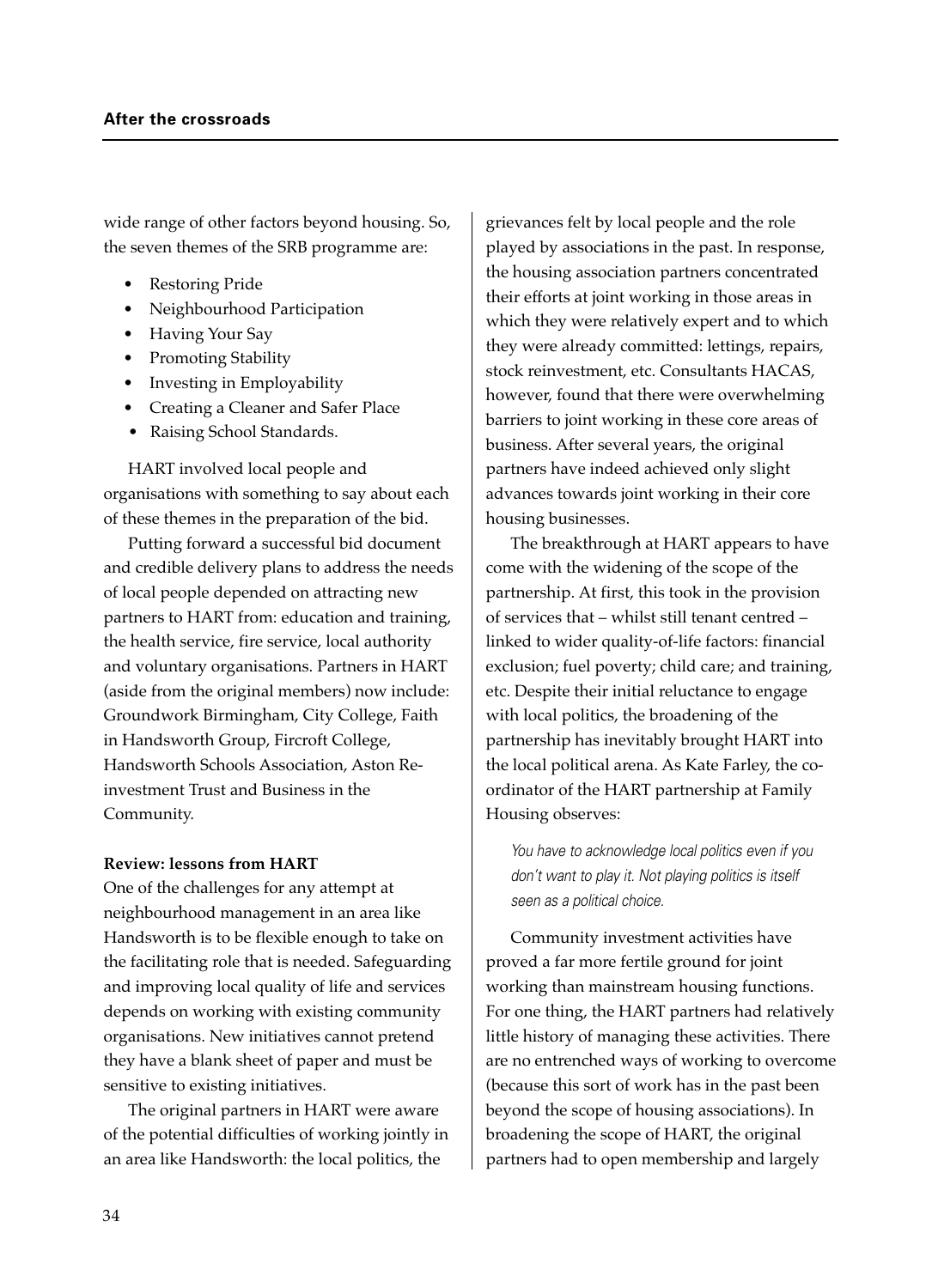give up control of the partnership. Ironically, allowing HART to grow away from the original focus on housing seems to have made progress

on joint working on mainstream housing activities (the de-conversions of flats, for example) more feasible.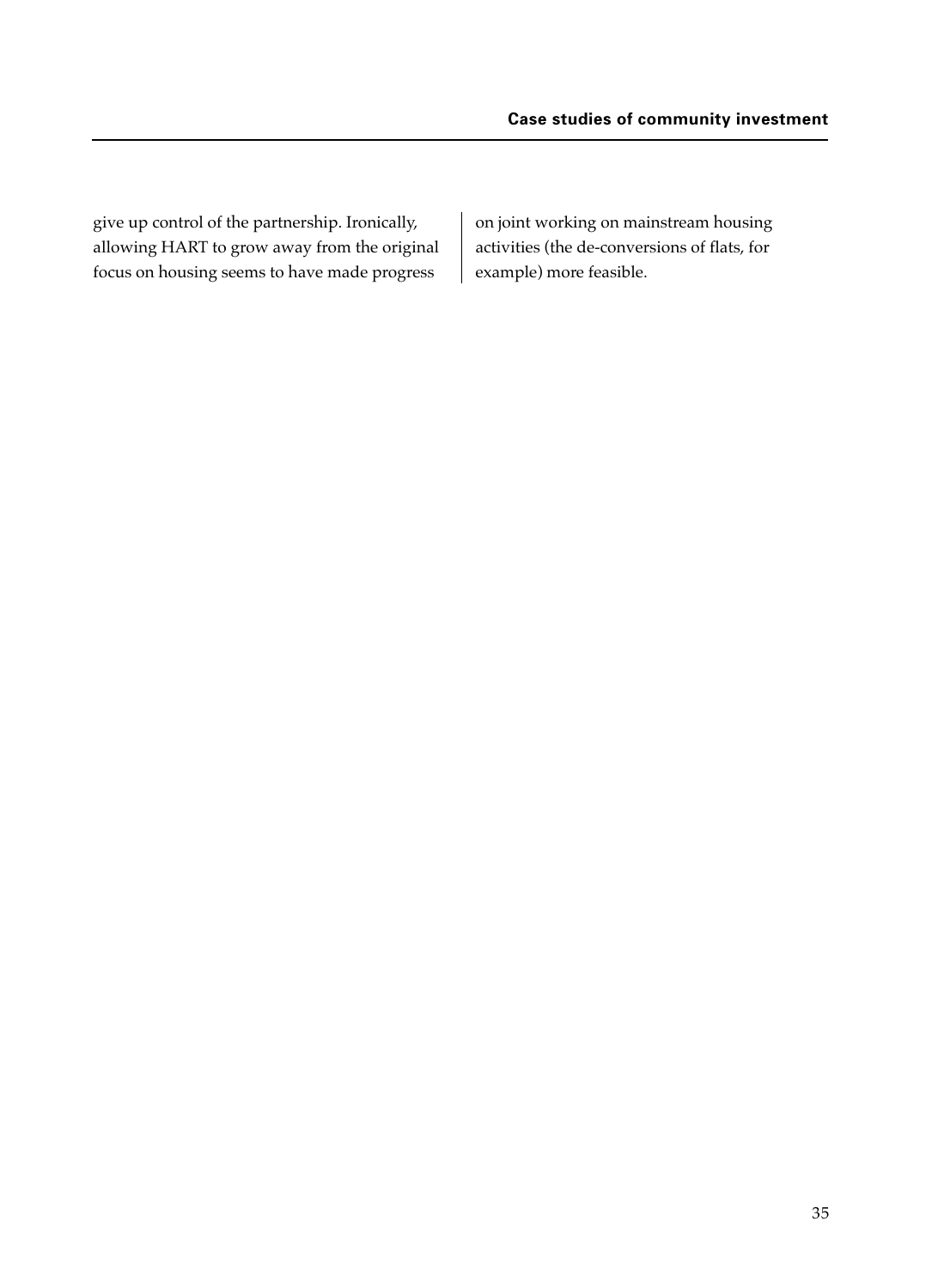This study looked at matching the extent of community investment by housing associations to the key ideas in the national strategy for neighbourhood renewal and studied in detail five cases of community investment by housing associations:

- a specialist unit set up to drive housing association community investment in Portsmouth levering in £13m of project funding over four years
- a strategy developed by a South Wales housing association with the aim of turning every department within the organisation into an effective community investment agency
- a community partnership on a Greater Manchester estate developing capacity for community enterprise through joint working between experts and local people using techniques developed in Africa and Asia
- a local regeneration company pursuing mixed property- and people-based regeneration in Gloucester with profit and control passing on to a community development trust
- five housing associations in Birmingham looking into joint working and evolving a strategic partnership to turn around a whole district as a result.

The main conclusions of the study are as follows:

• *Some* housing associations are developing as community investors. These associations increasingly share common

ground with community investment bodies – like development trusts or enterprise development agencies. These new third-sector organisations are important allies for any government – of the left, right or centre – that is committed to rebuilding society.

- Not *all* housing associations can be described as community investors. Some are pursuing very different paths. The community investors are more likely to include: associations that see themselves as accountable to the communities they serve; those that see themselves as social enterprises (with both social and economic objectives); and those that acknowledge that at some times in the past housing associations have contributed to the problem of social exclusion rather than provided solutions to it.
- Housing associations have, in the past, lacked a strategic framework for their community investment activities. There is a very good match between community investment being undertaken by housing associations and the key ideas identified by the Policy Action Teams in tackling social exclusion. The national strategy for neighbourhood renewal gives housing associations a useful framework for their community investment.
- Existing definitions of 'housing plus' or community investment do not do justice to the diversity and extent of work undertaken by housing associations. Community investment could be more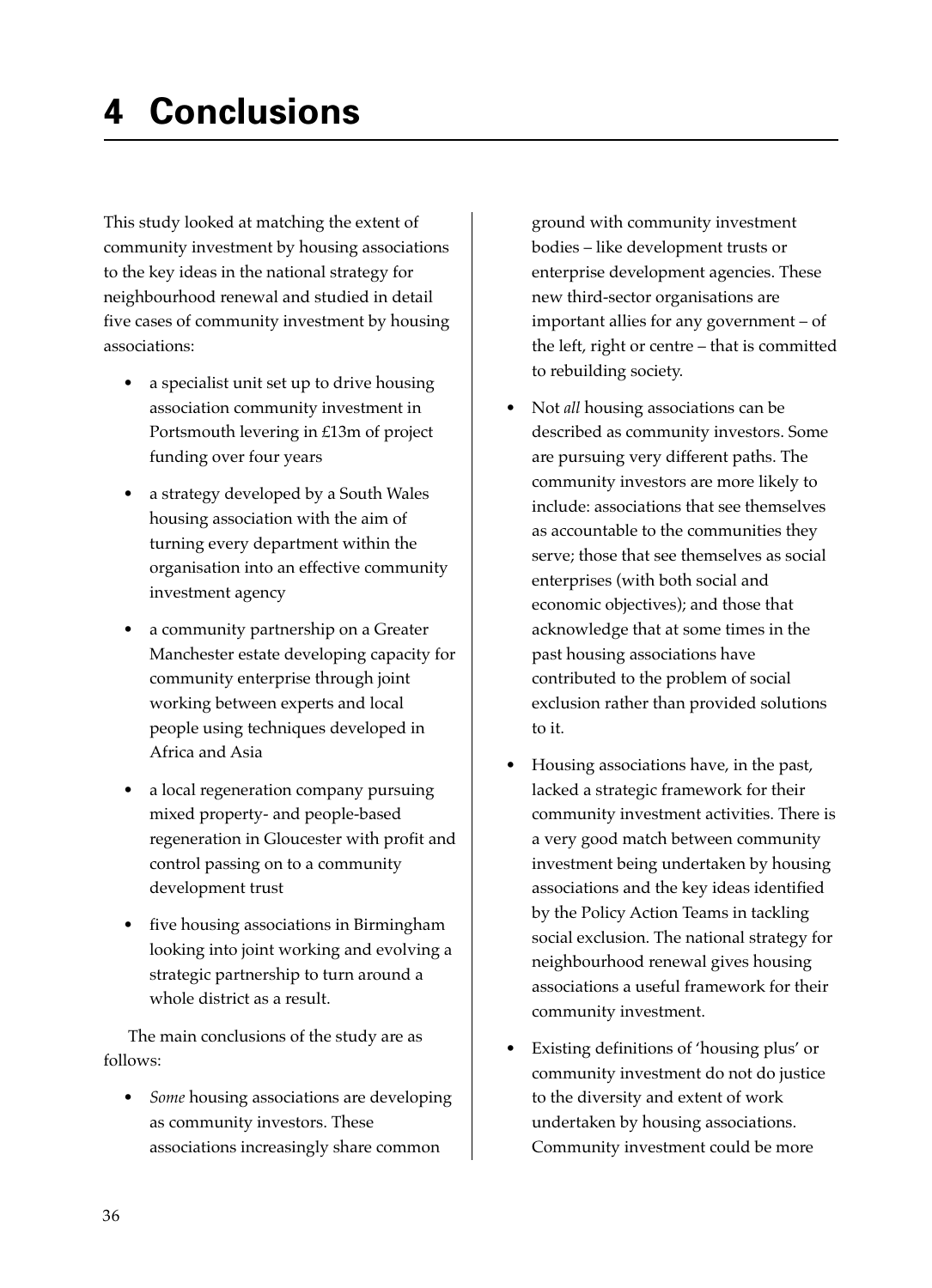robustly defined as: 'increasing the ability of communities to manage change effectively for themselves'; that is, creating more *sustainable communities*.

• A community-based approach to tackling social exclusion (as opposed to neighbourhood- or area-based approaches per se) is a distinctive feature in some, or most, of the community investment undertaken by housing associations. This is particularly the case for associations with dispersed stock (and, hence, no clear neighbourhood focus) and those that act as secondary enablers of community investment, for example, by promoting and floating community enterprises (which need not be based on neighbourhood affiliations).

## **What is community investment?**

Central to any attempt to define a future path for some housing associations as community investors is a definition of what is (and what is not) meant by the term.

Past definitions of community investment have tended to be 'extentional'; that is, community investment has been defined in terms of particular types of project. So, for example, in *Community Investment: The Growing Role for Housing Associations*, Dwelly (1999) defines food co-ops and foyers as community investment but rules out tenant consultation and caretakers. Such an approach to defining community investment may not, however, be very robust; consider the diversity of activity contained in Chapters 2 and 3 of this report alone. For example, a foyer may have no

community investment value whatsoever (if it is set up in an area which is already well served by foyers). On the other hand, hiring caretakers to look after an estate could represent investment in the community. (Suppose those caretakers were drawn from the resident community.)

An intentional definition of community investment that takes into account process as well as product is needed. Such a definition arising from the case studies in this report might be:

Community investment is those activities undertaken to increase the ability of a community to manage change effectively.

The point of community partnership at Darnhill; of the way regeneration was organised at Barton; of the formation of a strategy for Handsworth; of the corporate approach developed at Charter; and of the operation of the community regeneration unit in Portsmouth was and is – at least in part – the formation of more sustainable communities; that is, communities that can manage change effectively.

## **Why do some housing associations become community investors?**

The starting point of this report is that housing associations are at the crossroads. From the parting of the ways, one group of associations is emerging as community investors. Considering why associations carry out community investment sheds some light on what kind of associations are most likely to become community investors.

Dwelly (1999) identified three different kinds of motivation for housing associations to conduct community investment: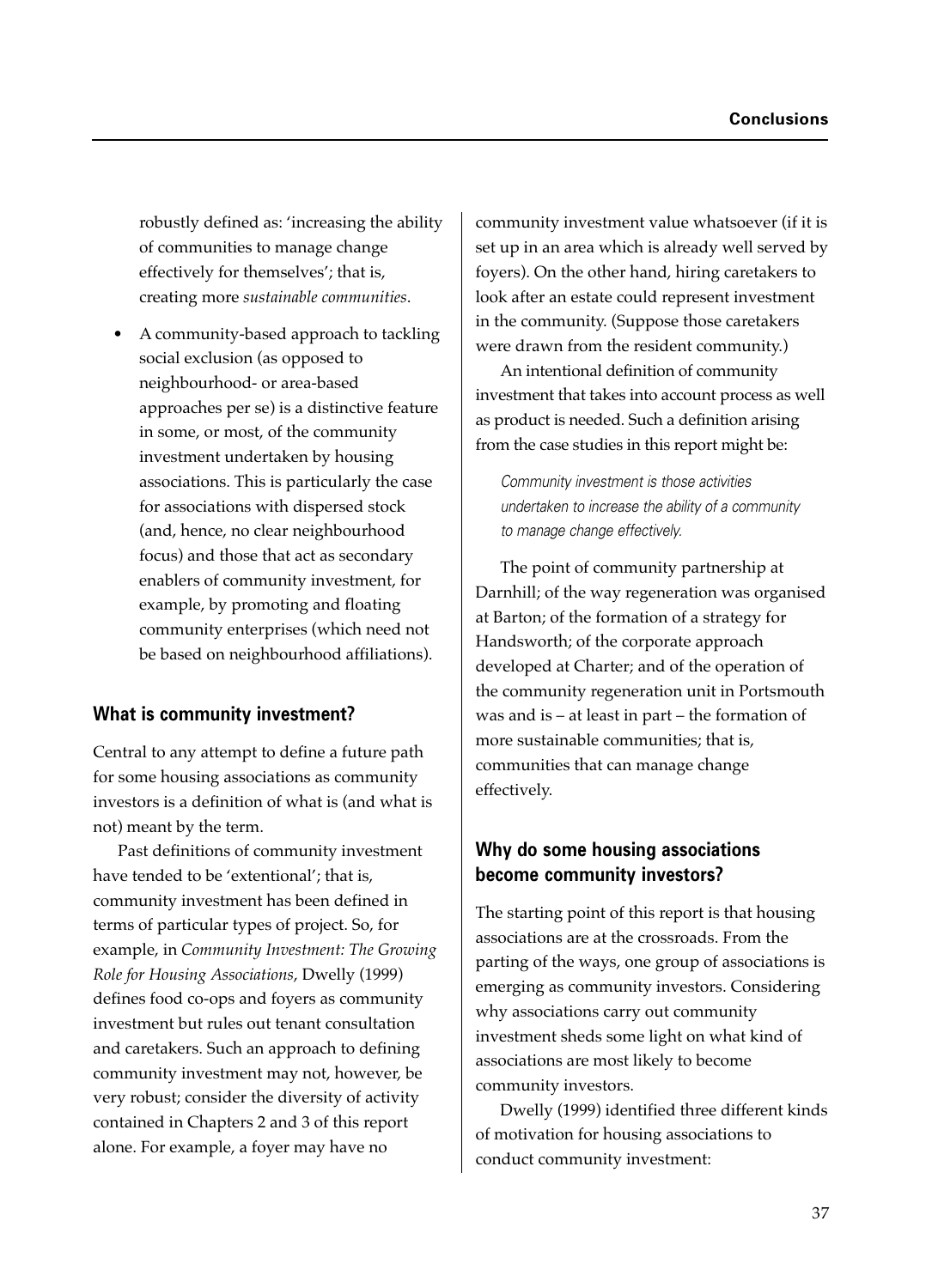- some have their roots in Victorian philanthropy or charitable objectives wider than addressing housing need
- some act for business reasons to protect and enhance their investment in bricks and mortar
- some invest in community projects because that is the fashion (community investment projects having to some extent supplanted development programmes as the fashionable medium for competition between housing associations).

The cases featured in this report support Dwelly's analysis – at least in part. The Guinness Trust, for example, was founded in 1890 by Sir Edward Cecil Guinness, greatgrandson of the founder of the Guinness brewery, and has the object of 'the amelioration of the condition of the poorer classes of the working population'. Its objective relates not only to housing but also to the provision of facilities and other 'decencies of life'. Guinness Trust is clearly an example of the first sort of community investor – set up by a Victorian philanthropist and with charitable aims extending beyond housing. Charitable status is not, however, in itself a guarantee that a given association will be naturally inclined towards community investment. In the case of Barton & Tredworth Developments, for example, it was precisely because the association concerned was non-charitable that it was able to make the decision to invest in the St James estate.

[*Note*: This would not now necessarily be the case given the Charity Commission's decisions to allow rural and urban regeneration, the relief of unemployment and community capacity building as charitable objectives.]

It is not charity, as such, but the combination of economic and social objectives that is the common factor at Barton, Darnhill and the other cases in this report. These days, organisations with a commitment to both sorts of objective tend to call themselves not philanthropic societies, but social enterprises. The associations featured in this report are social enterprises. Whilst not every social enterprise is necessarily a community investor, housing associations that identify themselves as such seem more likely to emerge as community investors.

Second, associations may act as community investors purely for business reasons – to protect their investment in bricks and mortar, etc. The link between community investment and risk management is evident in the case studies:

- The partners in HART, for example, had an interest in the communities in Handsworth because – aside from any social objective – the value of their capital investment depended on the decision of the communities themselves to continue to invest in the area. The HART partners were putting nearly £4m a year into the area to look after and improve the physical condition of their investment. HART was (in one sense) a way of reducing the risk to the value of this investment.
- Chris Kenny at Gloucestershire HA talked about investment in local shops and the decision to finance the acquisition of the St James estate in terms of managing risk – reducing the exposure of his organisation to a further decline in the value of its existing investment in the Barton area.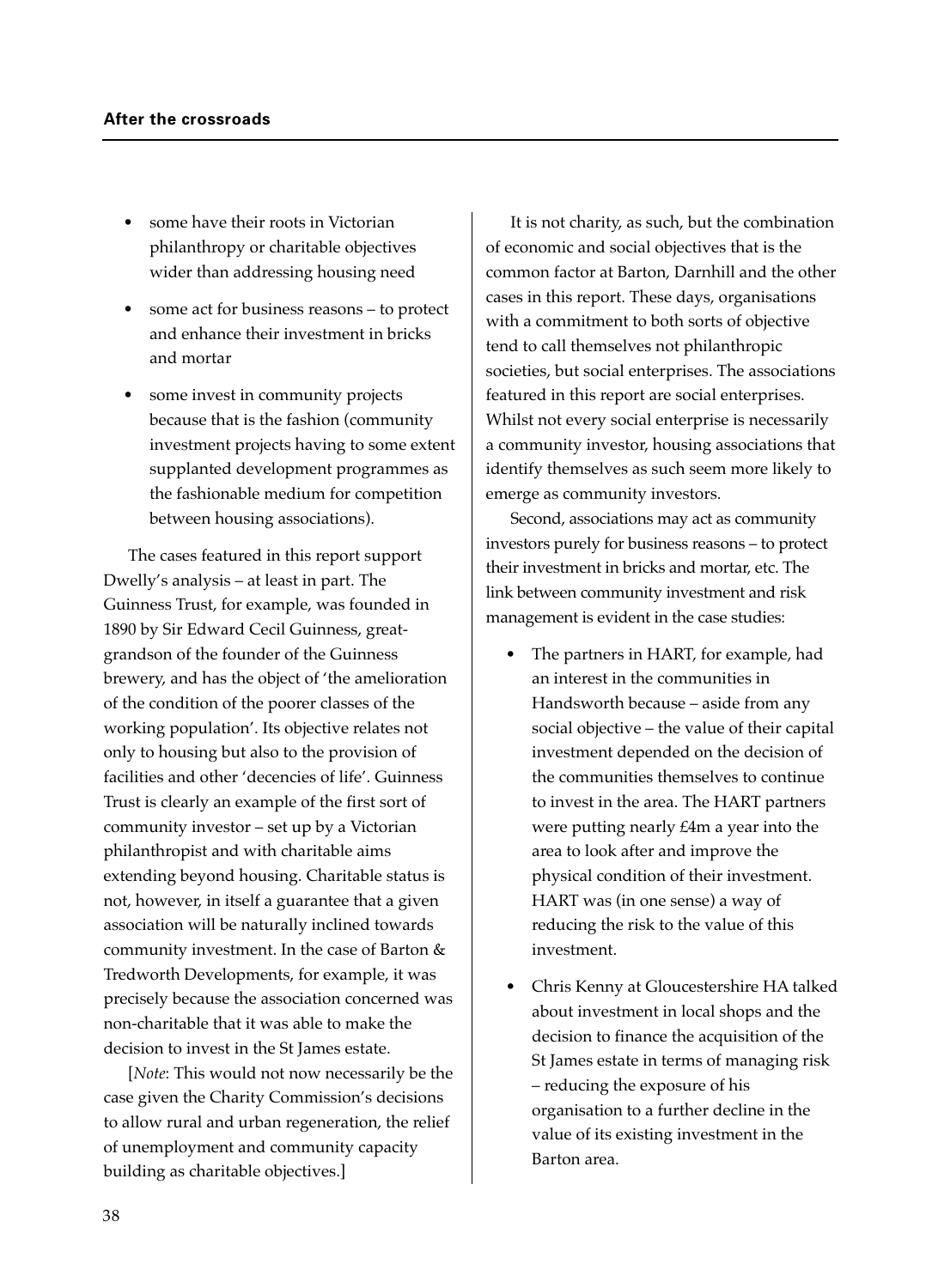• Charter recognised that the increase in anti-social behaviour in some of its neighbourhoods was linked to the weakening of social values. The perception of this risk was a key factor in the Association's decision to form a community investment strategy.

Community investment is, however, not the only way in which housing associations can seek to manage risk. Some social landlords – perhaps the majority – will choose to manage exposure to changing demand, for example, primarily through mergers, group structures or diversification into other areas of business entirely. Associations that remain relatively tightly linked to a given geographical area are more likely to use community investment as part of a risk management strategy. Some merged, multi-regional or diversified associations will also be found in the community investor group but, all other things being equal, we can expect a disproportionate number of independent, smaller and more community-based associations to develop as investors in the communities they serve.

Finally, Dwelly (1999) observed the fashion for community investment. As he put it, some associations are:

… led by professionals who seek approval from their audiences: local authorities, politicians, regulators, funders, the local media, the trade press … If community investment activities are the fashion, many housing association staff will want to perform well on this stage for this reason.

By 1999, the evolution of the housing plus niche into a mainstream fashion for community investment was already under way. With the

reality of rent reform starting to hit home, since that time, the tide has started to turn on the fashion for community investment. More stories appear in the housing press saying that – given tough times ahead financially – the 'extras' (including community investment) will have to go. The fashion may not be over but it is, perhaps, past its peak. As the fashionability of community investment recedes so, it might reasonably be supposed, will the involvement of those associations who see it as 'an extra'. For this reason, the dedicated followers of housing fashion will probably not be in the community investors' camp in three years' time.

[*Note*: One way of determining whether an association's commitment to community investment is based on fashion or something less superficial might be to consider its attitude to previous unsustainable development and the policies that supported it. The case studies in this report reflect a widespread (but not universal) acknowledgement that associations have in the past sometimes been part of the problem rather than the solution. In Portsmouth, in Handsworth and in South Wales, the acknowledgement of past unsustainability is part of the motivation to support sustainable communities in future. Associations that acknowledge the legacy are, perhaps, more likely to be the community investors of the future.]

## **How associations behave as community investors**

The popularity of the view that housing organisations need to be concerned about more than development originated with David Page's report for Joseph Rowntree Foundation –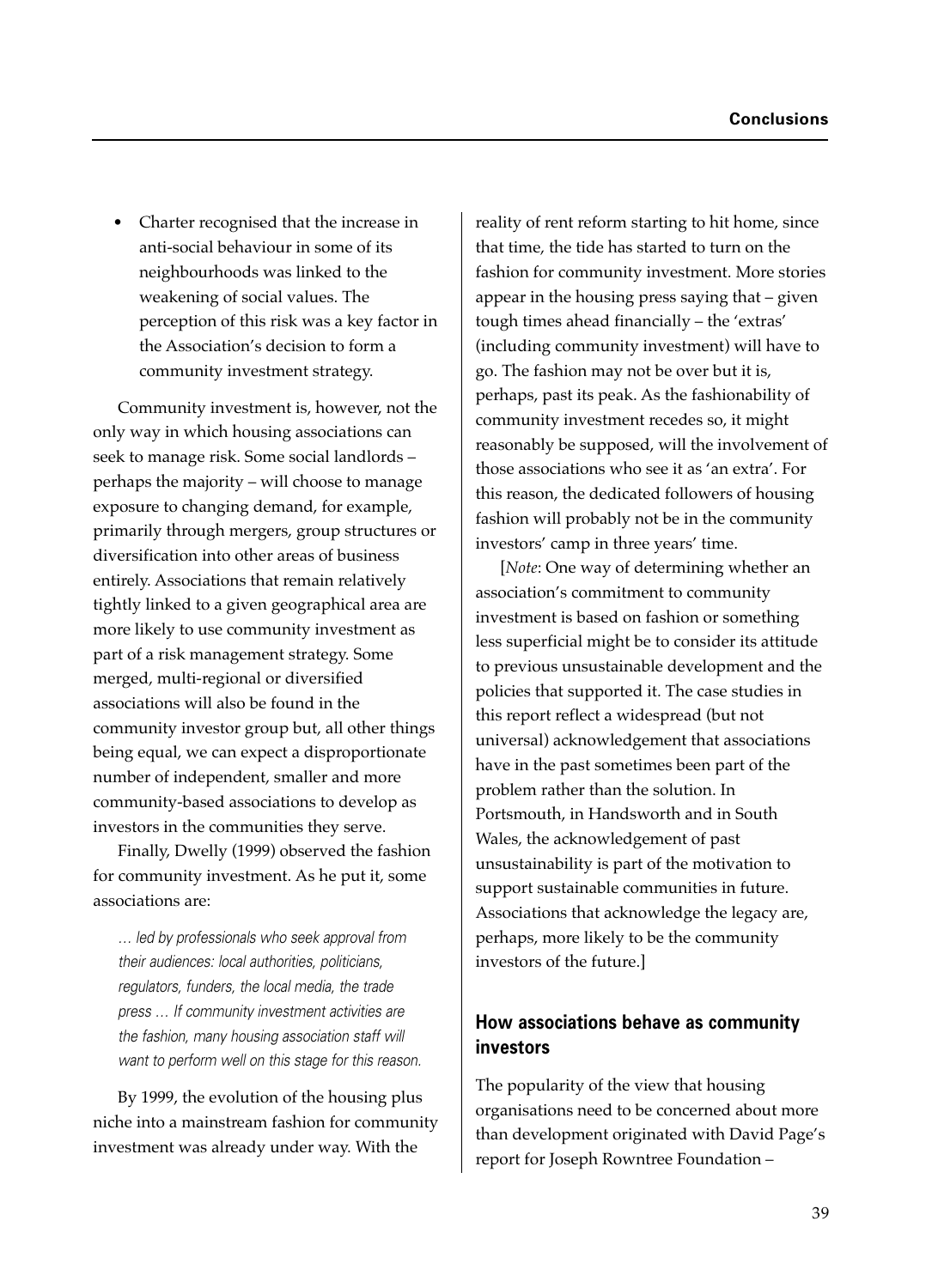*Building for Communities* (1993). Page found that many new, large estates were already deteriorating rapidly because of the lack of community planning and investment when they were developed. Subsequent research found that community investment ('housing plus') was as relevant on old estates as on new and as much needed on small estates as on large (Fordham *et al.*, 1997). The case studies in this report confirm that finding. Indeed, the experience at Charter, for example, suggests that community investment is also relevant and needed when the housing stock is dispersed throughout many neighbourhoods and there is, in fact, no estate – in the terms that ordinary people would use – at all. Large-scale voluntary transfer associations or HAT successors may find themselves in the community investor camp, but so might well-established social landlords with a dispersed stock of housing. History and the pattern of stock are no barriers to becoming a community investor. They may be, however, important factors in the way an association approaches community investment.

Earlier in this chapter, community investment was defined as 'those activities undertaken to increase the ability of a community to manage change effectively.' At Darnhill, the housing association was able to follow a familiar community development type approach to building a more sustainable community (or, as community development professionals might call it, a more 'capable' community). In Handsworth, the associations involved in the regeneration trust found that, after their partnership had been broadened, they too were able to undertake community development activities. At Charter, the experience has been different. Rather than

attempt to follow a community development model, the Association has defined a different approach suited to a community of tenants who are geographically dispersed across a number of neighbourhoods throughout the whole subregion. Charter's approach to community investment is not the same as the familiar community development model. Although community investment can, therefore, apply to dispersed or concentrated communities, the appropriate form it takes is likely to vary with the degree of concentration of the community in a given locality:

- Investing in relatively concentrated communities will probably look a lot like community development.
- Investing in relatively dispersed communities may look like the model developed by Charter.

As well as managing and resourcing activities designed to build more sustainable communities, housing associations can act as regeneration agents. As Dwelly (1999) noted, associations 'can bring flexibility, access to private finance and entrepreneurship to the regeneration process'. This observation is there to be made in the case studies involving Gloucestershire HA and Portsmouth HA and – to some extent – in the experience of partners in Handsworth Area Regeneration Trust. Dwelly also put forward a role for associations as secondary enablers of community investment; that is, in 'promoting and floating' community development trusts (as at BTD), community partnerships (as at Darnhill) and all sorts of community enterprises and initiatives (for example, the credit unions initiated by Charter and Portsmouth HA).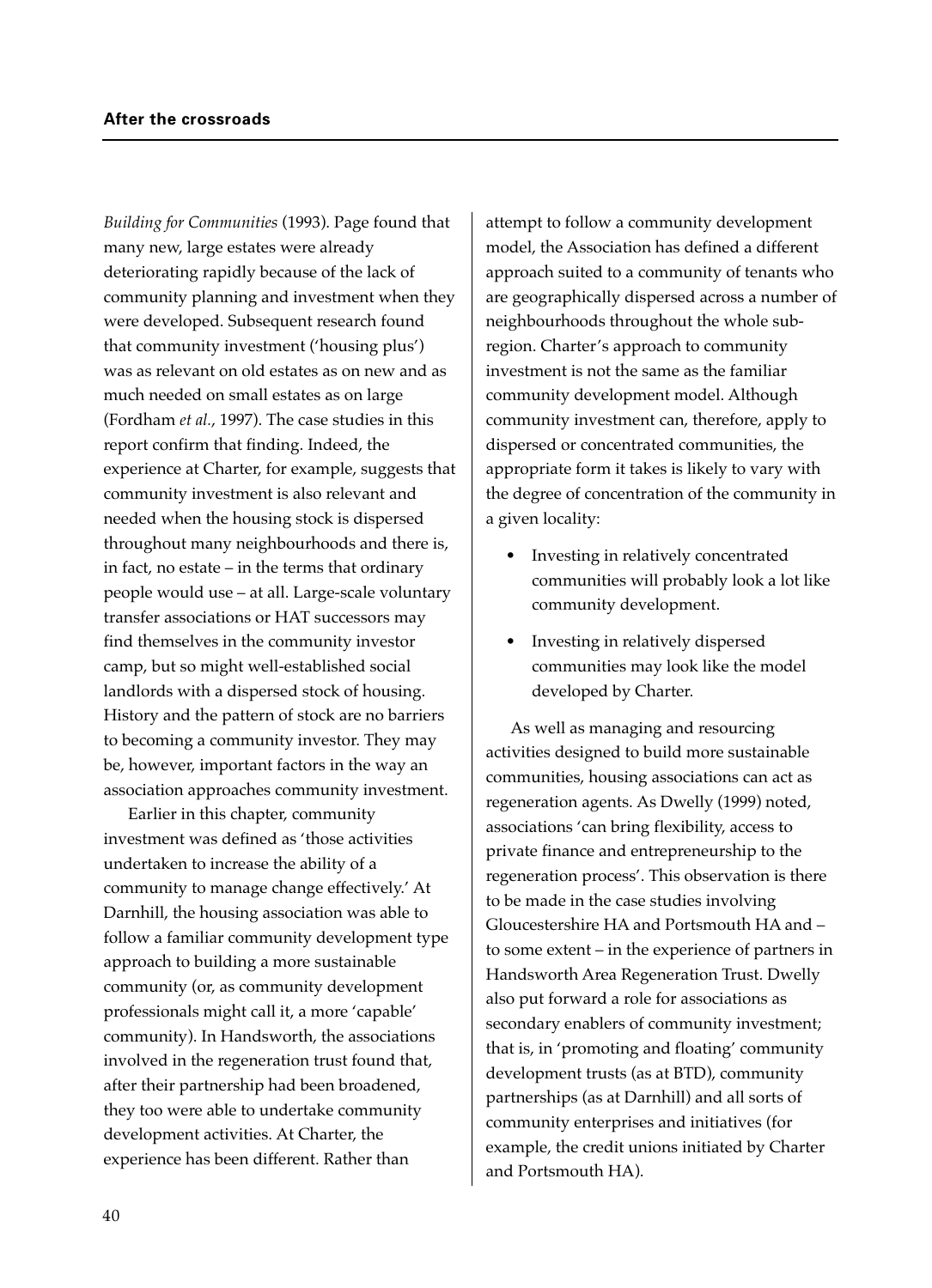There are other organisations, besides housing associations, that are well qualified to act as community investors in each of the three roles identified, i.e. as:

- direct 'doers'
- agents and entrepreneurs
- secondary enablers setting up new organisations and enterprises.

Co-operative development agencies, development trusts and, perhaps, Groundwork Trusts are among the more obvious examples of likely associates for the new breed of community investment housing associations that will emerge after the crossroads.